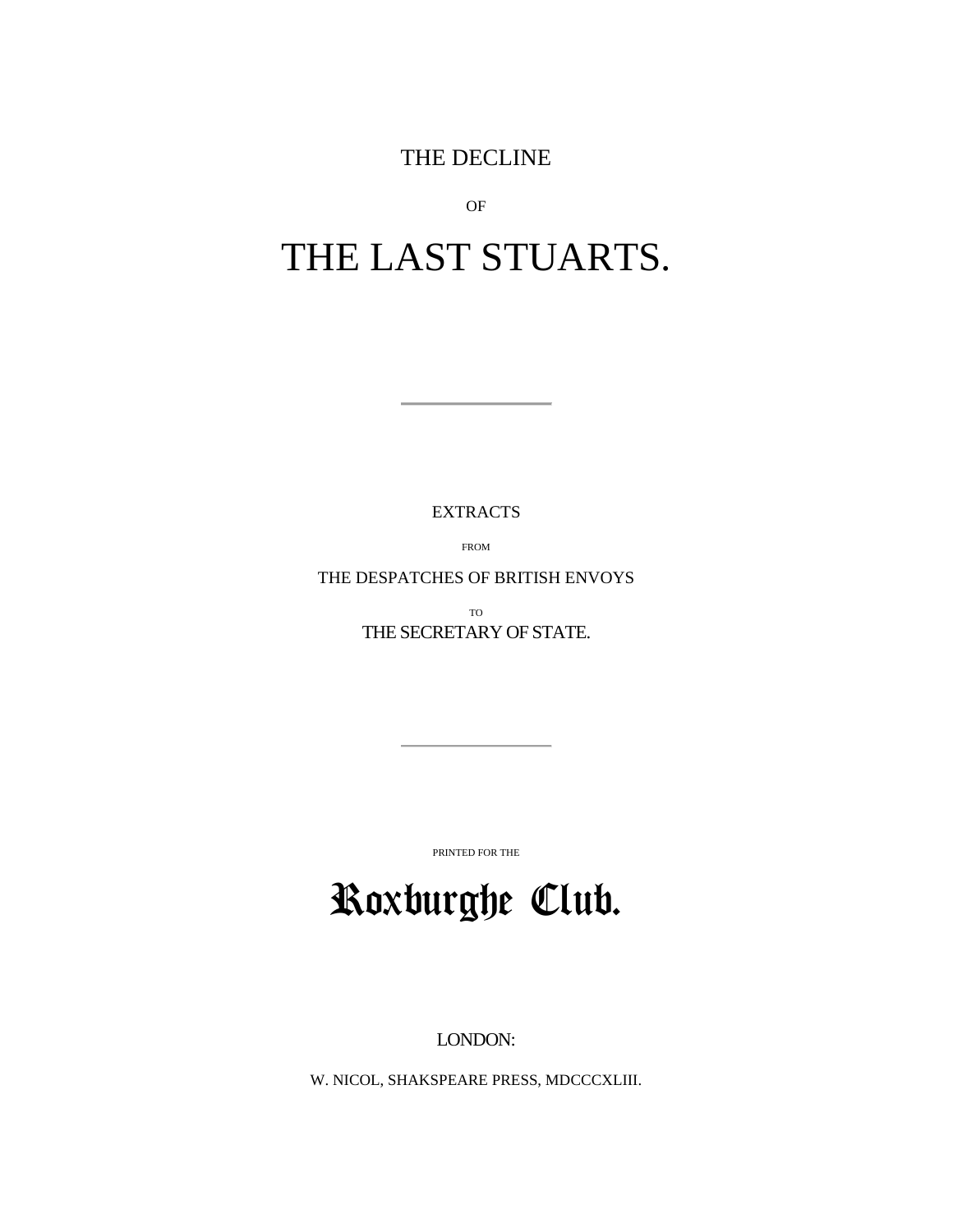### The Roxburghe Club.

#### MDCCCXLIII.

#### THE EARL OF POWIS, PRESIDENT.

THE DUKE OF DEVONSHIRE, K. G. THE DUKE OF BUCCLEUCH AND QUEENSBERRY, K. G. THE DUKE OF SUTHERLAND, K. G. EARL SPENCER. EARL BROWNLOW. EARL CAWDOR. LORD FRANCIS EGERTON. VISCOUNT MAHON. VISCOUNT CLIVE. VISCOUNT ACHESON. LORD VERNON. RIGHT HON. SIR JAMES PARKE. HON. AND REV. GEORGE NEVILLE GRENVILLE, M. A. HON. HUGH CHOLMONDELEY. SIR STEPHEN RICHARD GLYNNE, BART. REV. BULKELEY BANDINELL, D. D. BENJAMIN BARNARD, ESQ. REV. PHILIP BLISS, D. C. L. BERIAH BOTFIELD, ESQ. REV. THOMAS FROGNALL DIBDIN, D. D., *V. P.* DAVID DUNDAS, ESQ. HENRY HALLAM, ESQ. REV. EDWARD CRAVEN HAWTREY, D. D. JOHN ARTHUR LLOYD, ESQ. JAMES HEYWOOD MARKLAND, ESQ. *Treasurer.* WILLIAM HENRY MILLER, ESQ. THOMAS PONTON, ESQ. EVELYN PHILIP SHIRLEY. ESQ. PEREGRINE TOWNELEY, ESQ. EDWARD VERNON UTTERSON, ESQ.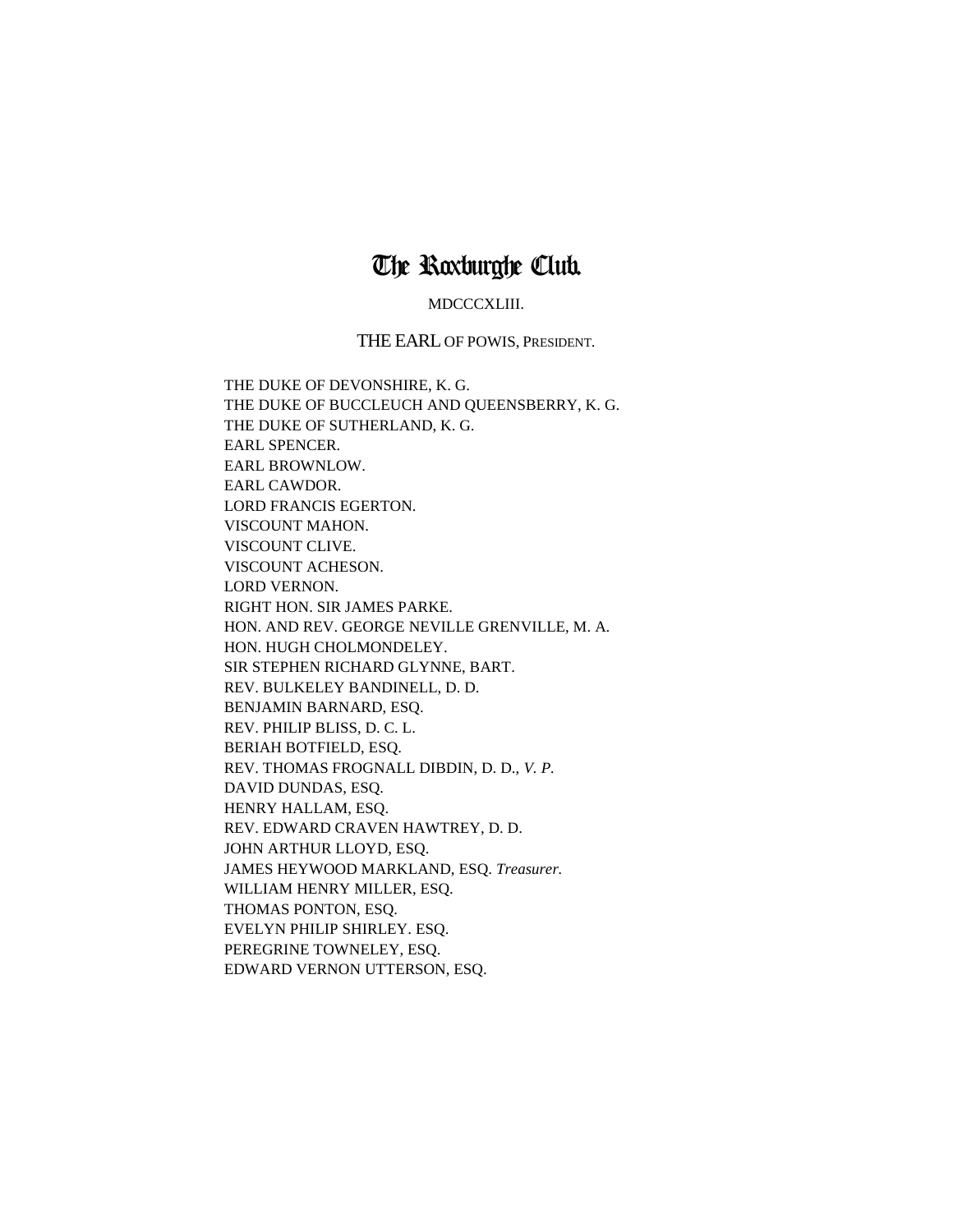## PREFACE.

In the summer of 1838, having lately been engaged in a narrative of the Insurrection of 1745, I felt some curiosity to explore the fate of its hero during the remainder of his mournful career. It was at that period and with that object, that I made the following extracts at the State Paper Office from several bulky volumes of despatches. This compilation will, as it appears to me, afford a clearer and more certain view of the facts as bearing against the last of the Stuarts, than even their own Papers now preserved at Windsor supply.

It is true that considerable allowance must be made for the unfavourable statements in these extracts, as coming from a hostile quarter. This feeling appears to have survived long after the source of it, that is the danger arising from Charles Edward's pretensions, had wholly passed away. Thus for example in the despatch of December 12. 1780, we find Sir Horace Mann, while giving an account of the Countess of Albany's escape from her husband, and laying great stress on the Count's ill treatment, altogether pass over the well known fact of the Countess's infidelity. The name of her lover Alfieri is suppressed, and he becomes only *"*a gentleman of her acquaintance."

With every allowance however for undue colouring, I have no doubt that the facts related in the following extracts are in the main trustworthy, and that the character of Charles Edward, as therein portrayed, is generally accurate. There is I conceive abundant evidence to show that the Prince-Pretender in his earlier years, as during his expedition of 1745, possessed high energy, enterprise, and courage—an athletic and vigorous frame—a frank and generous temper. But on the downfall of his hopes he betook himself to intemperance for oblivion of his sorrows, and this fatal resource ended as usual in the decline of his health and the degradation of his faculties. The concealment in which he lived after his exile from France and the various disguises he assumed, though adopted no doubt with a view to another sudden attack on England, served also unfortunately to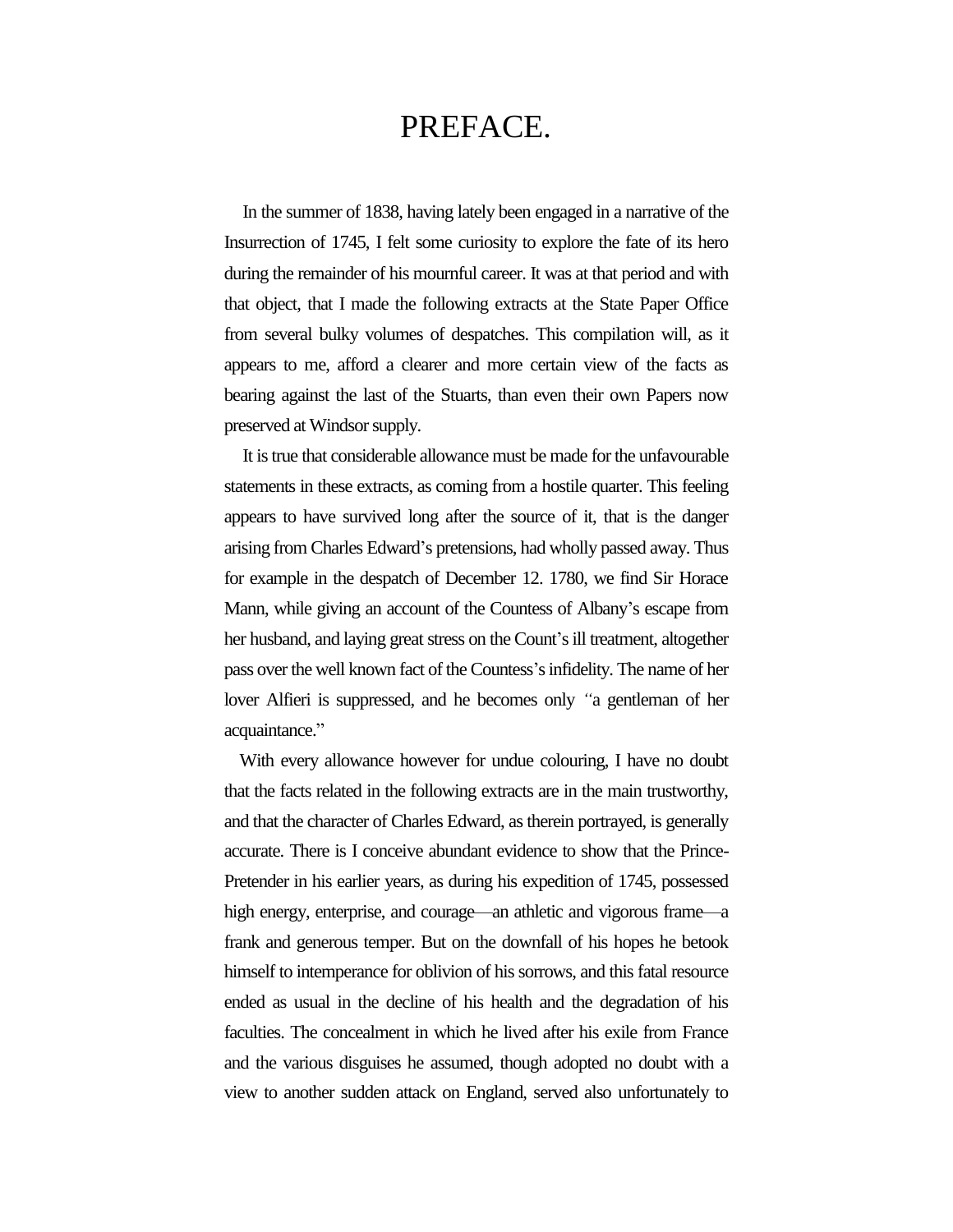withdraw him from the sense of shame and the responsibility of public opinion. On his reappearance in Italy, after the death of his father in 1766, he had long since become what these extracts I fear too truly describe him. Amidst so much of gloom,—of degradation, as well as of misfortune, was destined to close that ancient and haughty line of Kings!

> "Heu quantum hæc Niobe, Niobe distabat ab illâ ………………………………… Invidiosa suis, at none miseranda vel hosti!"

> > MAHON.

Walmer, November, 1842.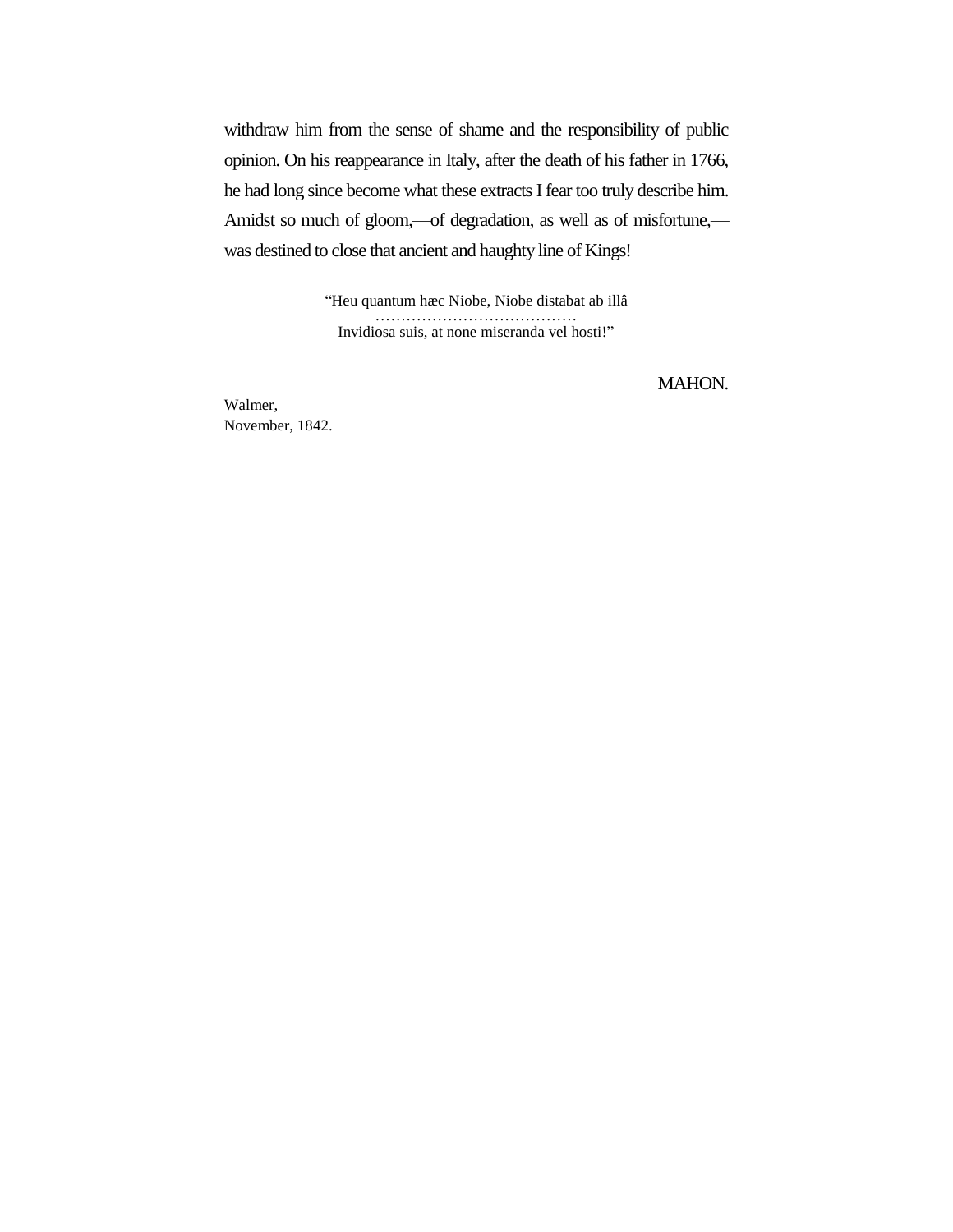### E X T R A C T S

&c.

*Hon. Colonel Yorke to the Secretary of State.*

Paris, March 8. 1749. N. S.

The news of this place has been for some days past, that the Pretender's son has been obliged to leave Avignon.\* His sudden departure from that place was said to have arisen from the apprehensions the Pope was under that the Port of Civita Vecchia was threatened with a bombardment by an English Fleet. The Pope's Legate was reported to have gone to him and to have represented that under the present circumstances it was impossible for him to continue his residence at Avignon. The same accounts added that the Pretender's son had affected to take no notice of the Legate's representations, but that notwithstanding, he had thought proper to leave the town one evening, after a ball which was made for him. Whatever was his intention at the time these first letters left Avignon, he seems not to have adhered to it; for I am told for certain that he is now returned to that place and even talks of continuing there. He has wrote to this town that the reports the French Ministry had raised of his having given his parole of honour to cross the Alps, are not founded, for that he was not even asked to give it. I am however inclined, I own, to believe that he did, and the officer that conducted him to Pont de Beauvoisin insists upon it.

From what I had the honour to write to Your Grace formerly, of my conversation with Mons<sup>r</sup> Puyzieulx, I am disposed to believe the French Ministry do not mean he should continue there. I intend in my next conversation with Mons<sup>r</sup> Puyzieulx to talk farther with him on the subject, and will take care to give Your Grace the earliest information possible of

**<sup>\*</sup>** On the 11th of December 1748, Prince Charles Stuart had been arrested by order of the French Government on his way to the Opera at Paris, and been conveyed first to the State-prison of Vincennes and afterwards to the Savoy frontier at Pont de Beauvoisin. From thence he had made his way to the Papal city of Avignon.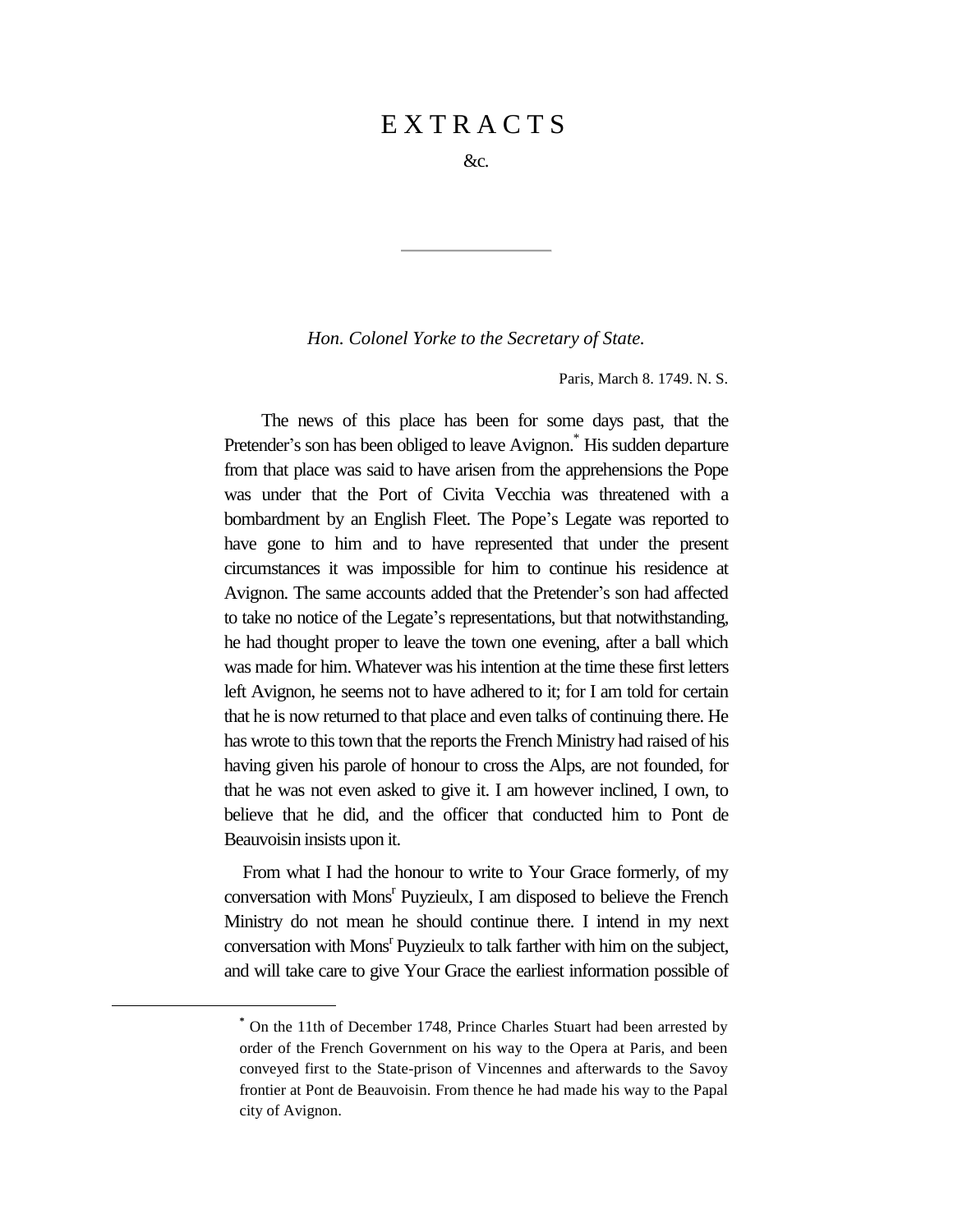that Minister's answers.

JOSEPH YORKE.

*Hon. Colonel Yorke to the Secretary of State.*

Paris, March 12. 1749. N. S.

The intelligence of the Pretender's son having left Avignon on the 28th ult. N. S. at night, is confirmed on all hands, though which way he has taken his route, is not known. Some of the letters say he is gone to Bologna, though I can hardly believe it; others that he has passed through Lyons in his way to Fribourg. But when I spoke to Mons<sup>r</sup> Puyzieulx about it, he told me that they did not yet know the place but that he should know in a day or two. His own opinion was that he would return to Avignon again and that his going from thence was only on a party of pleasure. It is certain that he has ordered a service of plate to be made for him in this town, and seemed fully determined to settle a family at Avignon in spite of the remonstrances the Pope has made to him, at the instigation of this Court, which Mons<sup>r</sup> Puyzieulx said they had made, not as thinking themselves bound to it by anything in the Triple or Quadruple Alliance, but because they should be glad to be quite rid of him. His absence from Avignon occasions much speculation at that place, where his attendants (excepting one person who is gone with him\* ) give out that he is indisposed and keeps his room. Some curious people however took the trouble to climb up to the top of the house he lived in, in order to see if there was any fire in his apartment; which it seems there was not. They carry on the farce notwithstanding, of his being ill, and the Physician goes regularly as if to visit him every morning. Your Grace will certainly know by other channels, much sooner than I can, where he is; but I shall notwithstanding think it my duty to inform you of whatever particulars I shall learn relating to him.

JOSEPH YORKE.

2

**<sup>\*</sup>** Colonel H. Goring.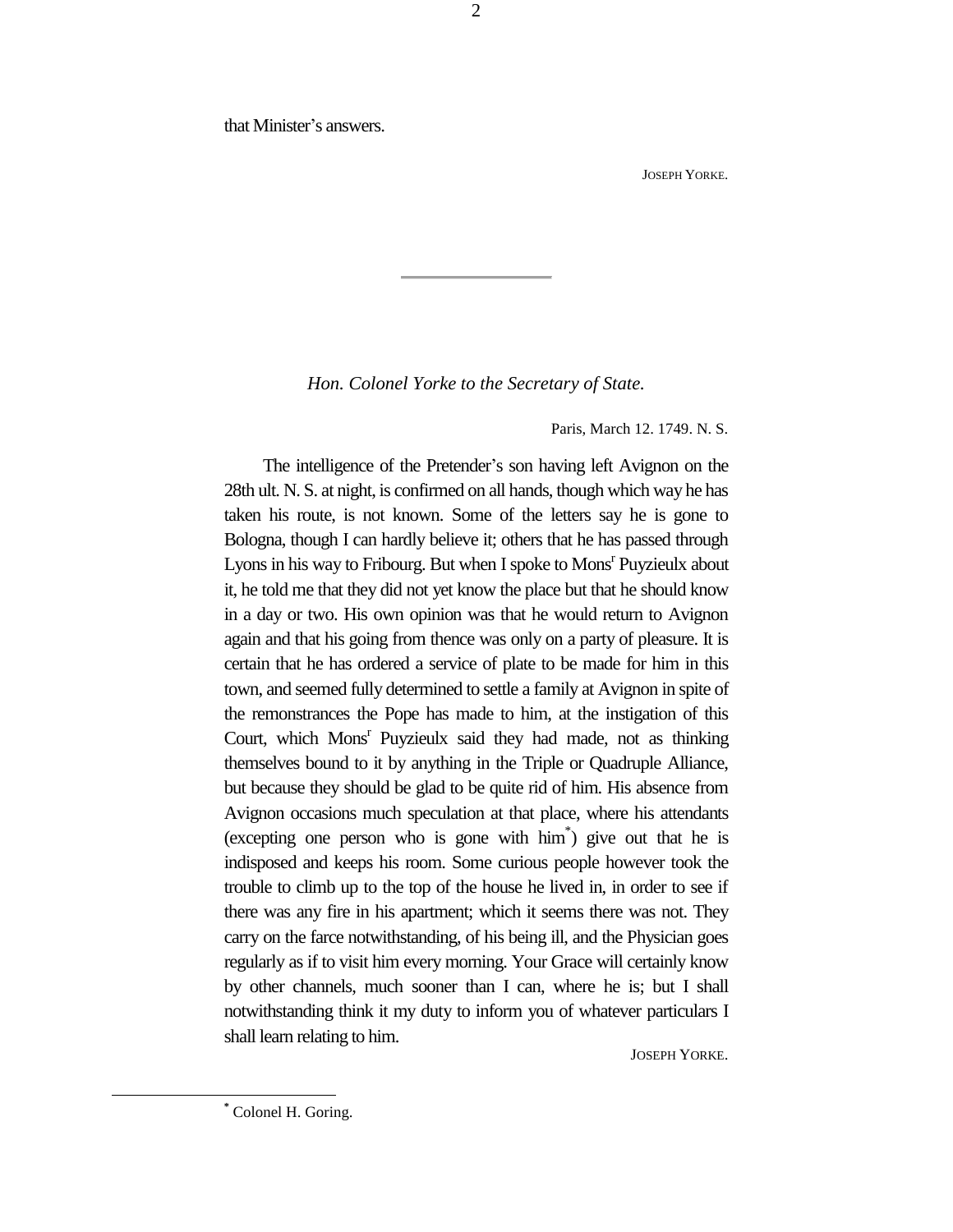#### *Hon. Colonel Yorke to the Secretary of State.*

Paris, March 22. 1749. N. S.

I asked Mons<sup>r</sup> Puyzieulx what was become of the Pretender's son, for that I could hardly believe the stories that I heard of his having gone through Lyons in his way to Metz, after what he had told me last week of his master's resolution not to have any regard to him, if he dared to put his foot again in France. Mons<sup>r</sup> Puyzieulx answered that he had passed through Lyons with only one companion and one servant and had never stopped but to change horses, but that some of the post boys who had drove him before, recollected him; that the King his master was quite ignorant of his designs and his journey, but that he was extremely piqued and enraged at the young Pretender's conduct; that he had sent orders to have him stopped, and that if they did catch him again, he would give me his word, he (the young Pretender) should not be honoured a second time with a detachment of the *Maison du Roi* to escort him out of France, but that the *Marechaussée* should have orders to drive him out. Mons<sup>r</sup> Puyzieulx thinks he will return to Avignon and that he is gone on some affair of gallantry to Metz. As it is impossible for him to get back to Avignon without crossing some part of the French territories, I told Mons<sup>r</sup> Puyzieulx that if he offered to return, I hoped and expected they would take that opportunity to send him across the Alps, for that at Avignon he could never be permitted to stay; for that if he offered it, the consequences might be disagreable to some Princes of Italy. We shall know, I fancy, in a day or two what is become of this adventurer, whom some have sent to Poland, some to Sweden and others to Metz: I think the last the most likely.

JOSEPH YORKE.

*Hon. Colonel Yorke to the Secretary of State,*

Paris, March 26. 1749. N. S.

The young Pretender is still concealed and by many thought near this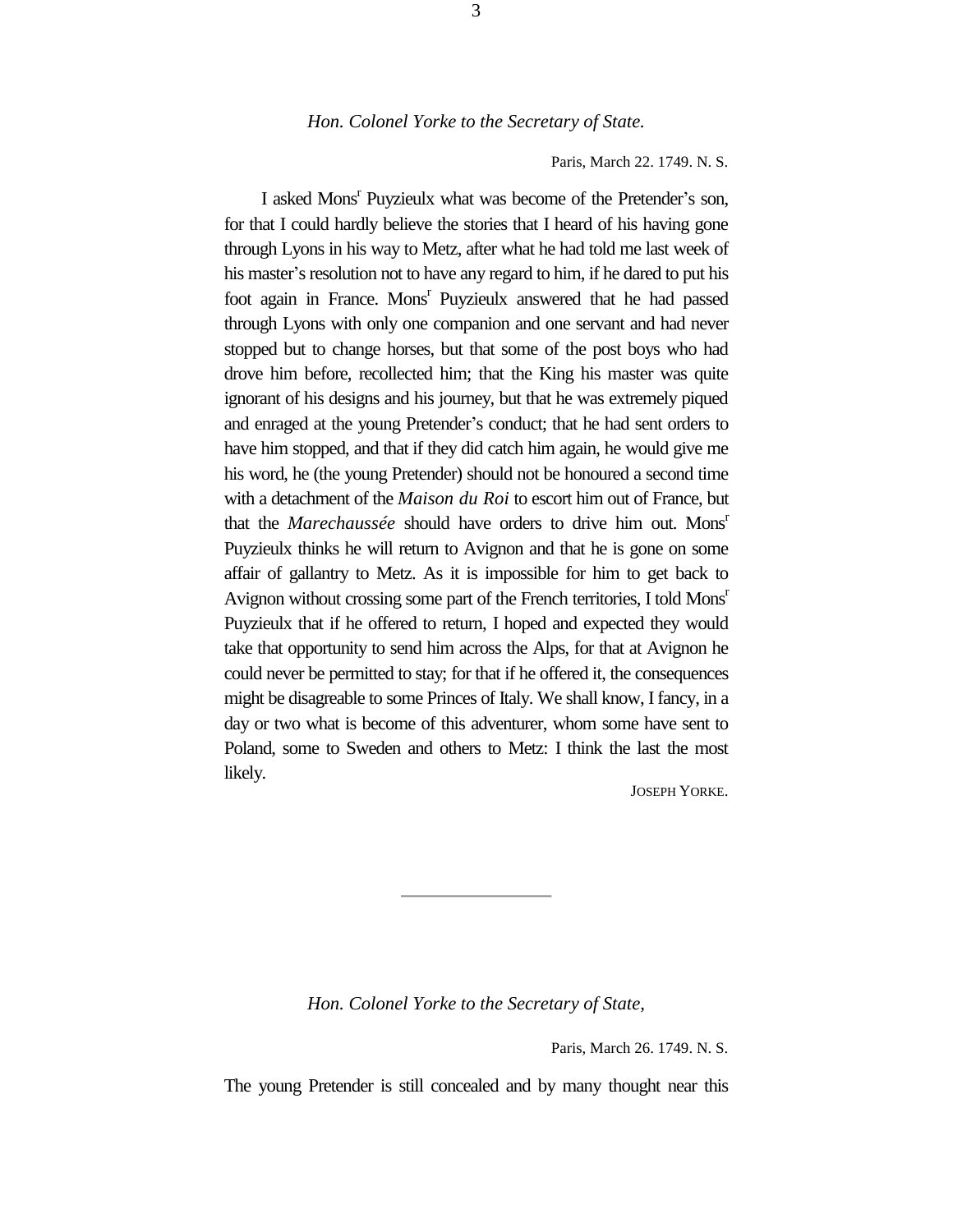town, but I am pretty certain the ministry here are ignorant of the place he is in, and Monsieur Puysieulx has assured me again yesterday that they are doing all they can to find him, and are determined to send him immediately to Marseilles, and embark him for Civita Vecchia. He has besides told the Pope's Nuncio here, that he (the young Pretender) shall not stay at Avignon.

JOSEPH YORKE.

*Hon. Colonel Yorke to the Secretary of State.*

Paris, May 9. 1749. N.S.

From what motive I am not able to say, but for these six or seven days past the Jacobites have been very industrious in spreading a great many stories about this town of riots in England, some of which they pretend have happened at London, others at the Horse Races, and a letter wrote by some persons of the University of Oxford to the Pretender's eldest son, inviting him to be present at the opening of Radcliffe's library, where they assure him of a better reception than the University had had at Court on a late occasion.

As I have never heard a single word of these stories from England, Your Grace will easily imagine in what manner I treat these accounts when they are related to me, which they are almost every day by private persons, some from motives of affection for His Majesty and his illustrious House, and others from reasons very opposite.

I have taken all the pains I can to trace these stories to their source, and I am pretty sure the spreaders of them are Monsieur de Guilles,\* who was taken after the battle of Culloden and was the person who accompanied the young Pretender as French Minister during the Rebellion, and General Buckley; but with what view I do not know. I had the honour to acquaint Your Grace some days ago, that the report prevailed at Paris that the Pretender's eldest son was dead. He may perhaps be ill in some place where his friends are afraid he should be discovered, and they spread those stories about in order to draw the attention another way; especially as the

**<sup>\*</sup>** This gentleman's name was Boyer, and his title, more accurately spelled, was I believe Marquis d'Eguilles. He was a brother of the well known Marquis d'Argens.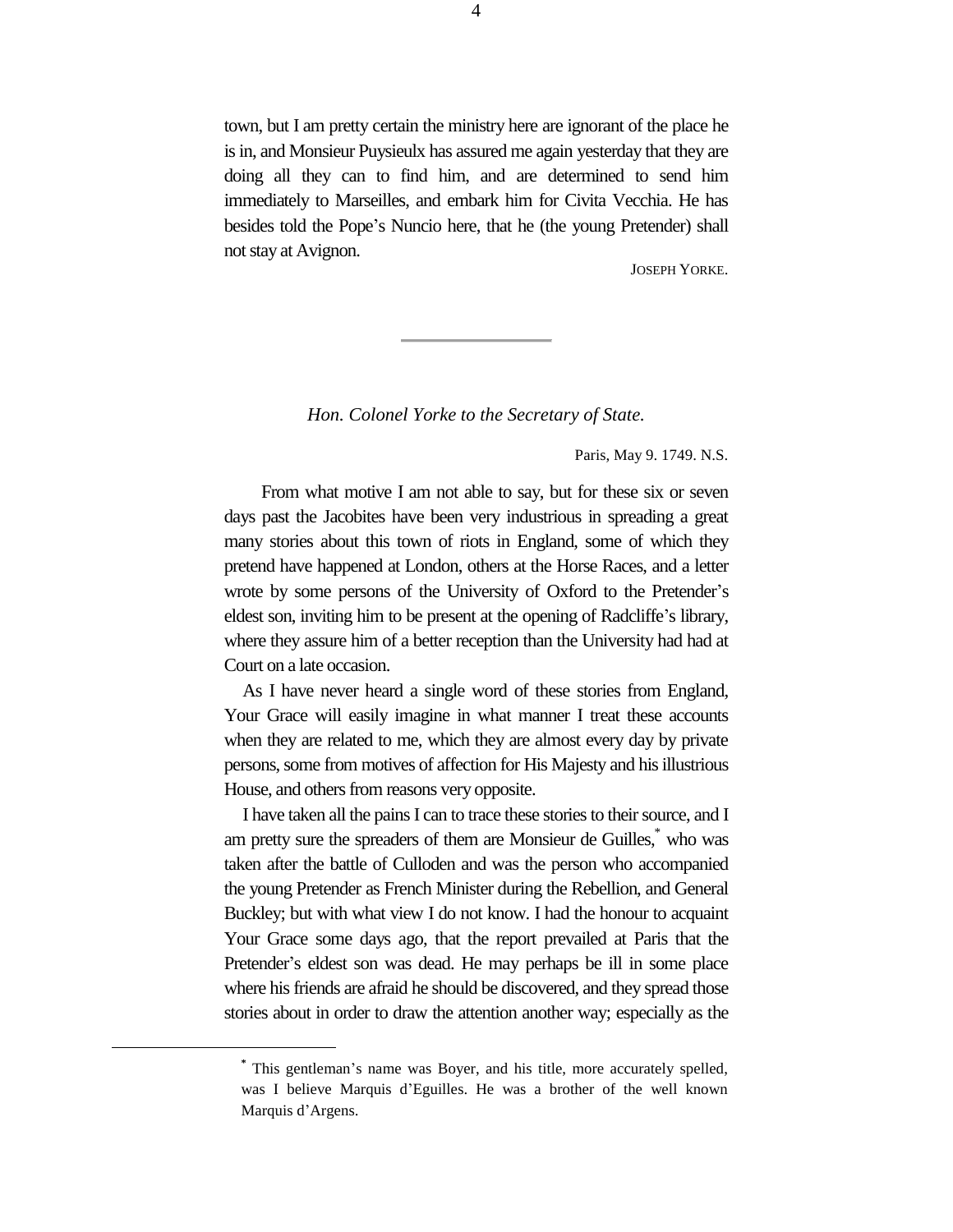same stories make him in England.

The taking up of Colonel Kennedy with which the papers are filled, may perhaps give some colour to this, for the people here are extremely curious to know why he is arrested, though I have not been asked about it by any of the Ministers.

I heard however since Kennedy's arrest that Brigadier Lally has declared he has laid aside his intention of going into England; as well as some others.

I shall do my best to follow this affair, though the Jacobites have so thorough an aversion for me that I am forced to go a round about way to get any thing from their quarter. I do not believe the Ministry here intermeddle in this affair at all, for reasons I have formerly given, and am still in the same way of thinking.

JOSEPH YORKE.

#### *Hon. Colonel Yorke to the Secretary of State.*

Paris, May 14. 1749. N. S.

In my conversation with Mons<sup>r</sup> Puyzieulx, he protested to me more than once that he did not know where the Pretender's eldest son was at this time, that he had certainly been at Strasbourg, though upon his honour they knew nothing of it, till he was gone from thence, no more than of his having passed three or four days in the environs of Metz; that he was certain he was not at either of those places at present, and he desired we would not imagine they had played a double game in this affair; that he could assure me they did not, and I might depend upon his keeping his promise which he had made to me some time ago, of acquainting me with what they knew about him; that when it was reported he was going into Sweden he had wrote to their Embassador there not to have the least intercourse or correspondence with him, and to declare at that Court that such were his orders. The same thing, he said, had been wrote to the French Ministers in all the other Courts where it was suspected he might pass.

5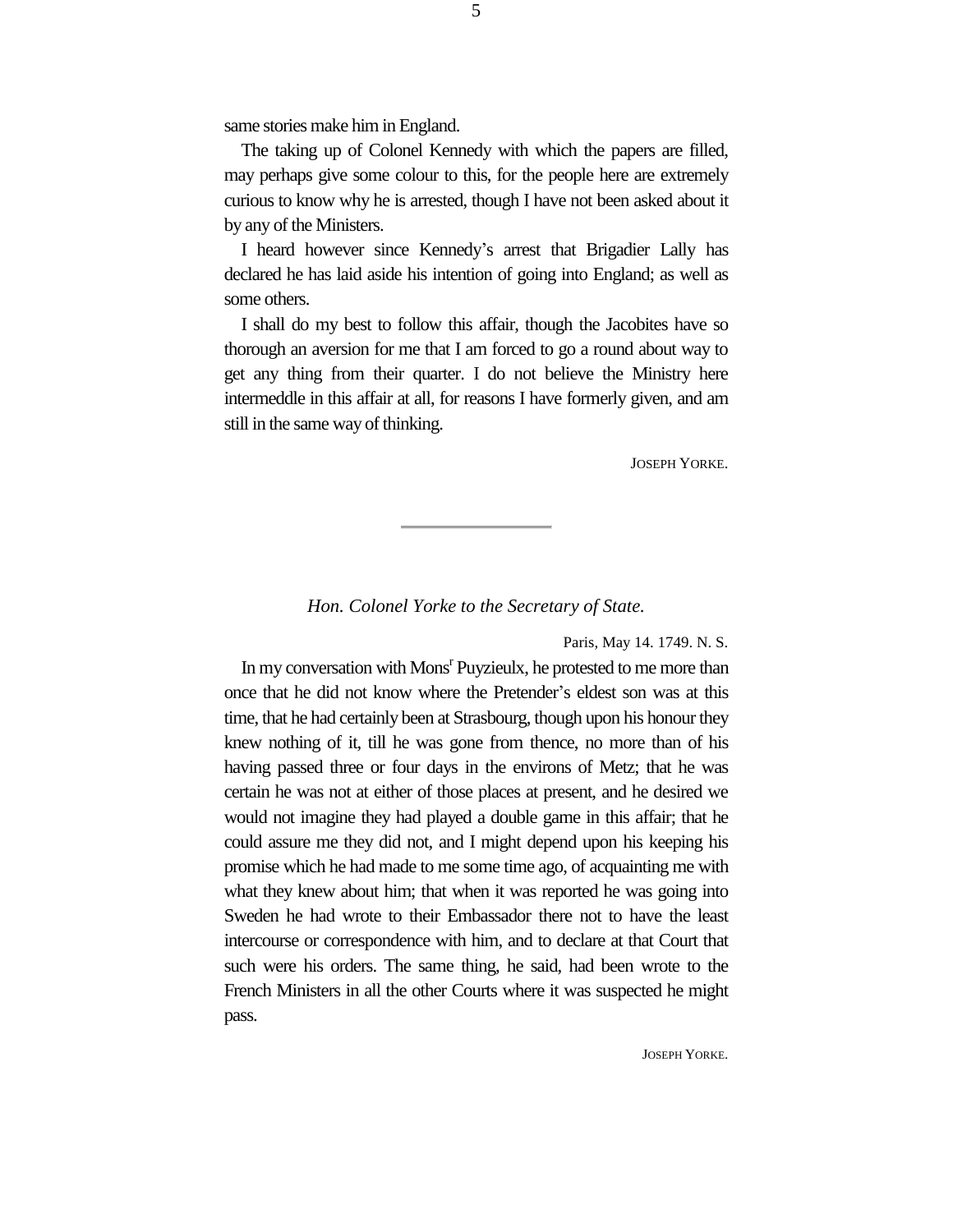#### *Hon. Colonel Yorke to the Secretary of State.*

#### Paris, June 4. 1749. N. S.

The informations I have received within these few days about the Pretender's eldest son, though not so circumstantial as I wish them, have nevertheless made me doubt a good deal of the truth of his being gone into Poland, and incline me to believe that that journey is an invention to turn the eyes of those who are looking after him, another way. I thought it however a good foundation to talk to Mons<sup>r</sup> Puyzieulx on this subject, and I accordingly told him yesterday the intelligence I had picked up: the substance of it was no more than this, that there were letters in this town from him within these few days without date, in which he desires his friends not to be uneasy about him, that he was in perfect health and would write to them soon again; but the particular in the letter which struck me was, that he desired Waters the banker and General Buckley to whom he wrote, to send him back the man who delivered them the letter because he had immediate occasion for him. That alone seems to destroy the notion of his being in Poland, because it is not probable that he should send a man so far with a letter, and I own gives me some suspicion that he is not far from this quarter, though Mons<sup>r</sup> Puyzieulx assures me that Mons<sup>r</sup> d'Argenson who is charged to find him out, leaves no stone unturned to compass it. He owned he had heard of these letters but that all the spies about Waters his banker, had never been able to prove anything against him; that he had sent for Waters to Versailles himself, and had examined him, nay had threatened his neck, but that he positively to the last denied his knowing where he was hid; that the strictest orders were given throughout all the provinces to search for him and arrest him, and he would promise in his master's name for religiously fulfilling his engagements particularly in this case wherein he himself was so ill treated; that Waters had drawn bills upon this Court which had been protested and that no money would be given him from hence; and if I would bring him advice of the place where he was hid so that he might be stopped, he would promise me to reward the person that should discover him to me, with a hundred pistoles and I might engage myself upon honour for the sum.

I have dwelt the longer upon this affair, because I am thoroughly convinced in my own mind that he is not at a vast distance from hence;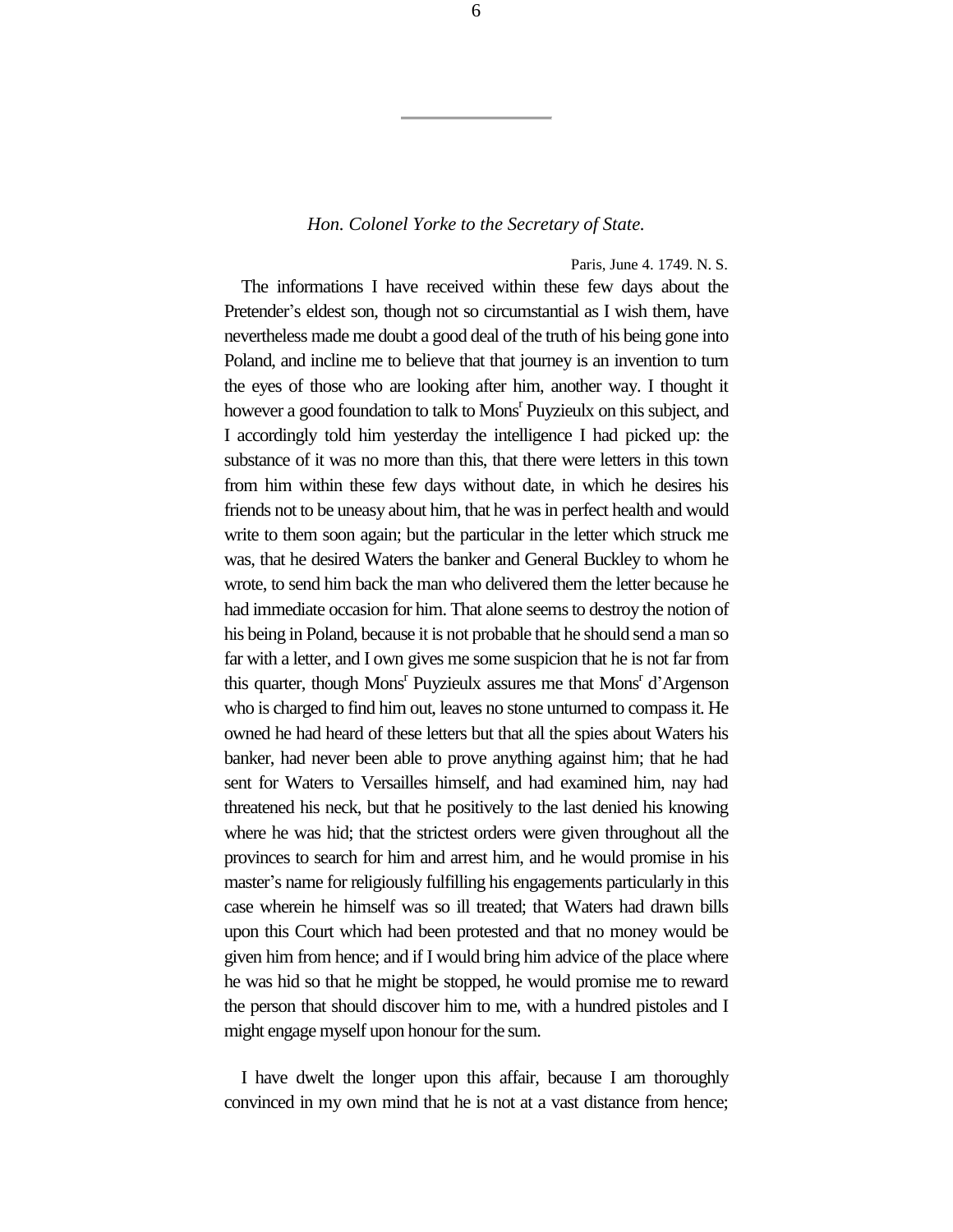though, by what Mons<sup>r</sup> Puyzieulx says, the Court knows nothing of it. I know the Court is very strict with strangers upon their frontiers in Dauphine and Provence, because some English gentlemen have wrote to me on their detention, desiring redress, but they have always been treated with the utmost politeness.

I shall do what I can to learn something certain about this Adventurer, though his conduct is so very extraordinary that it is not very easy to get at the truth.

JOSEPH YORKE.

*Earl of Albemarle to the Secretary of State.*

Paris, 12 Aug. 1750. N. S.

Collins the messenger being arrived with dispatches from  $M<sup>r</sup>$  Keene for Hanover, which I have forwarded by Kuony, and with others for your Grace with which he is to go on to London gives me the opportunity of sending your Grace some informations that were given me yesterday concerning the Pretender's son,—That Sullivan received an express yesterday morning from a place unknown to every body but himself and Waters the banker, that he (the Pretender's son) had been at the point of death for many days, but was declared by his Physician to be out of danger, no longer ago than Wednesday last; which proves that he cannot be at a great distance from hence. He was obliged to make himself known to his Physician that he might take the better care of him: from whence it may be concluded that he must be in a very low situation. I shall renew my endeavours to find out where he is.

ALBEMARLE.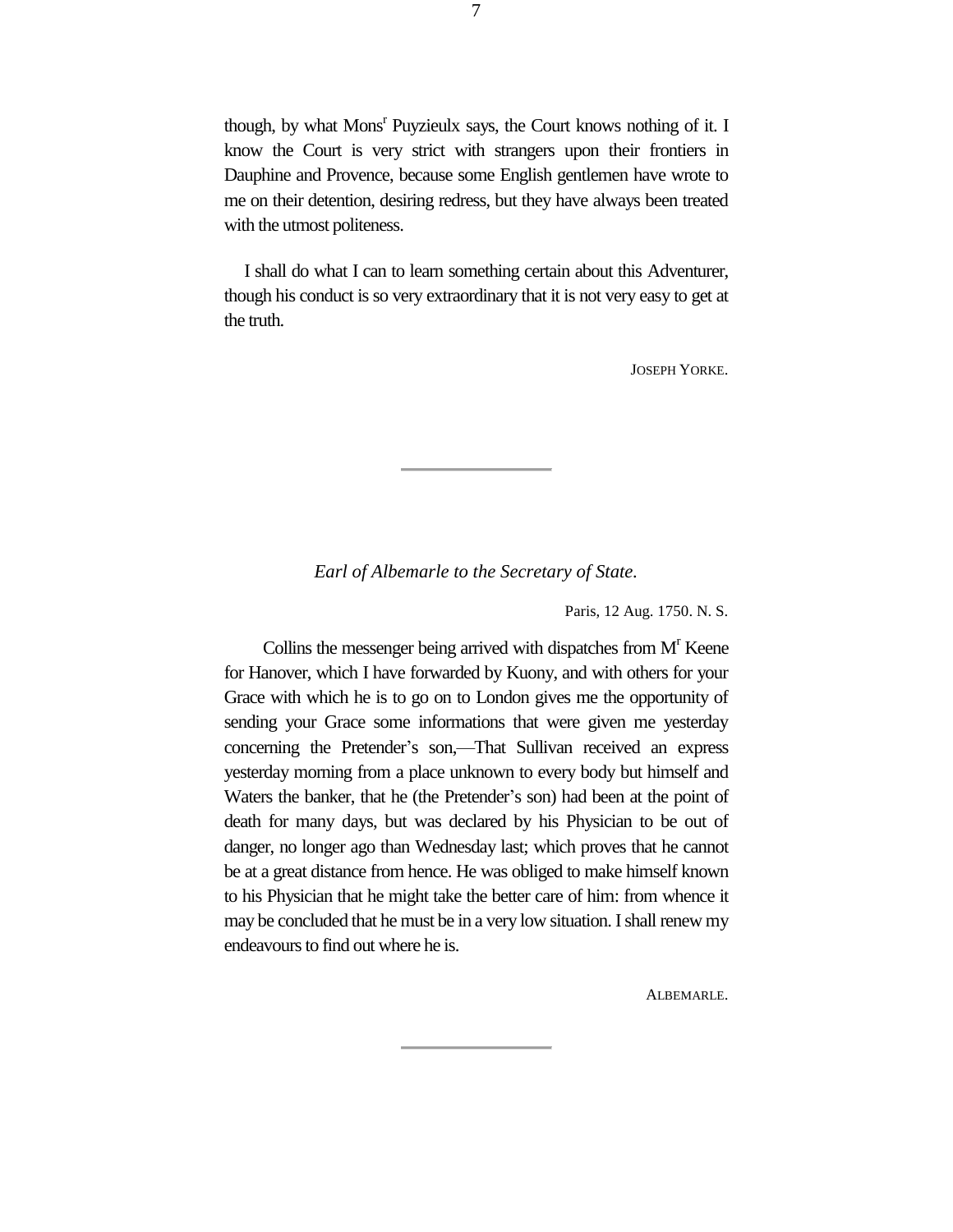Florence, August 28. 1750. N. S.

It has given me great concern, that notwithstanding the utmost diligence and infinite pains that I have taken to discover where the Pretender's eldest son conceals himself I have not been able to get any informations about him; all my correspondents at Rome persisting in the same story that the Pretender himself nor any of his adherents there, knew anything of him. I wrote to Cardinal Albani very lately on the same subject, who by the last post acquainted me that it was certain that nobody there knew anything of him, and that in an interview which he himself had a few days before with the Pretender's second son the Cardinal, the latter enquired with great earnestness about his brother, and desired Cardinal Albani, as a particular favour, to try by the means of his friends and correspondents, to discover where he resides. He owned to him that the Pretender his father now and then received a letter from him, some times by one and some times by another, with news of his health only, but that those letters were never dated nor any mention made of the place whence they came;\* adding that the Father was quite in despair. Cardinal Albani assures me that he was fully persuaded there was no mystery or deceit in the young Cardinal's discourse, and concludes by saying that if his father and the Pope (who is equally curious to be informed of him) cannot succeed it is no wonder that other people cannot discover where he is. I have frequently acquainted my Lord Albemarle with the opinion that he was concealed in Lorraine, but His Excellency has constantly replied that he has not been able to get the least information of it. I have likewise employed some Lorrainers here who have relations in that country, but all to no purpose; and very lately hearing that he was concealed in a Convent at Bologna, I used various means to make enquiries, by the means of Priests and others, but to no better purpose; nor indeed is it probable that he would choose that place to conceal himself, as the Court of Rome would be so soon informed of it.

HORACE MANN.

<sup>\*</sup> This assertion is fully confirmed by the originals of such letters, preserved in MS. among the Stuart Papers.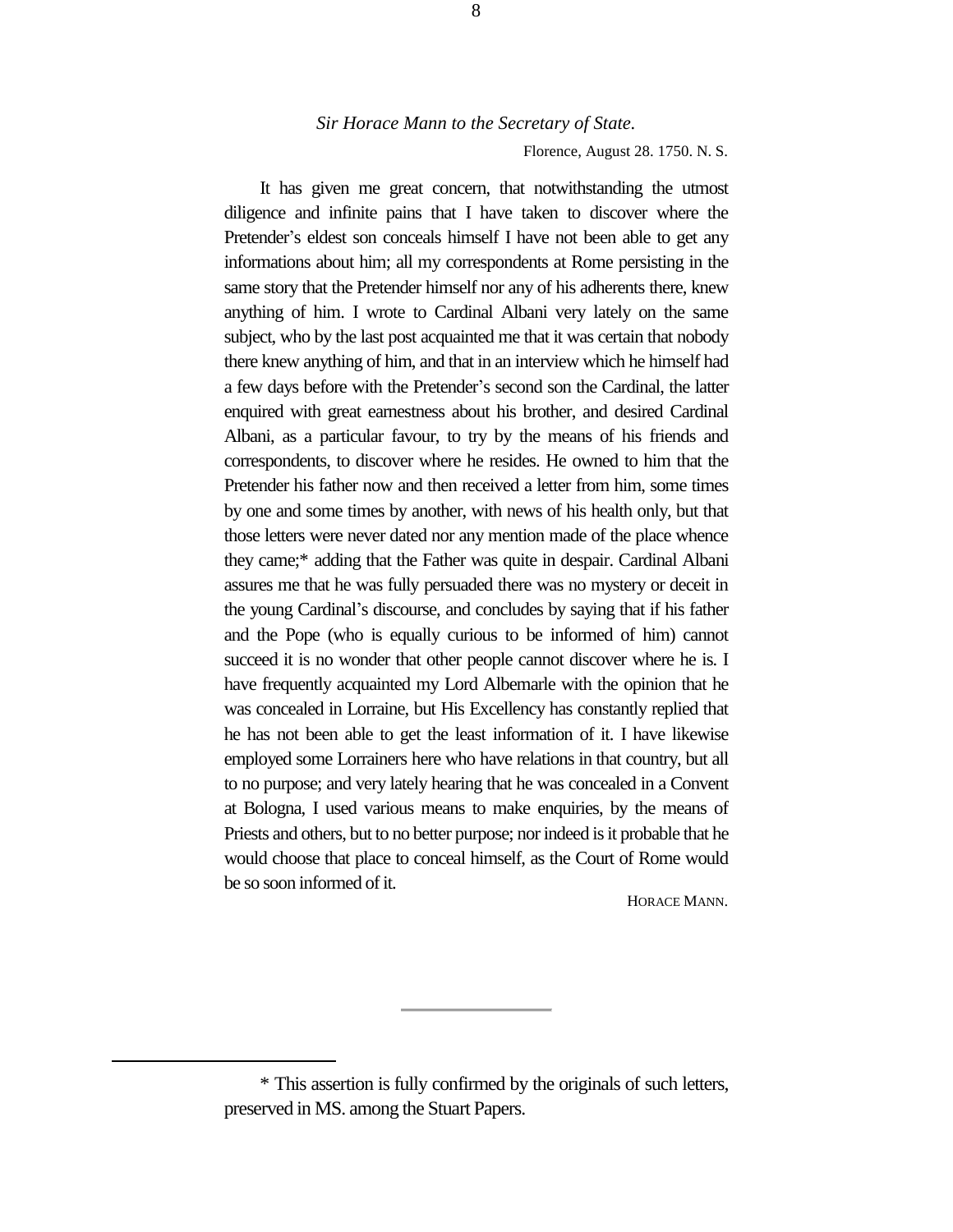Florence, March 19th 1751. N.S.

My correspondents at Rome have acquainted me that the Pretender in the last week received a letter from his eldest son by the way of Avignon, but without any date or place; which letter, though it has satisfied him with regard to his son's health, yet leaves him still in an uncertainty with regard to the place of his abode.

HORACE MANN.

*Sir Horace Mann to the Secretary of State.*

Florence, August 18th 1752.

I have only at present to inform your Lordship that a public report prevails at Rome, and from thence has been wrote hither that the Pretender's eldest son has changed his religion. Nobody pretends to allege any other grounds for this report than that it is supposed that Cardinal Tencin had wrote to the Pope to inform him of it, but even of this there was no kind of certainty at the departure of the last letters from Rome. Marquis Ginori the Governor of Leghorn, who is now at Florence has assured me that he had received a letter from Cardinal Corsini his uncle, in which he makes no mention of it at all, though he supposes if it was true that he must have been informed of it. Baron St. Odil has only made mention of it in his letters to the Ministers here as a report that was spread about Rome; and Cardinal Albani has wrote it to me in the same light, adding at the same time that he had not been able to learn what foundation there was for it. My correspondents have wrote to me likewise in the same uncertainty, though every body mentions the report being general. They add, that whether true or false, an unaccountable consternation had on a sudden been observed in the Pretender's people and adherents, that they appeared dejected and very mysterious when questioned about it. The French post which is supposed to have carried that news to Rome, arrived there only one day before the post departed for Florence, which prevented any body from making more strict enquiries into it.

HORACE MANN.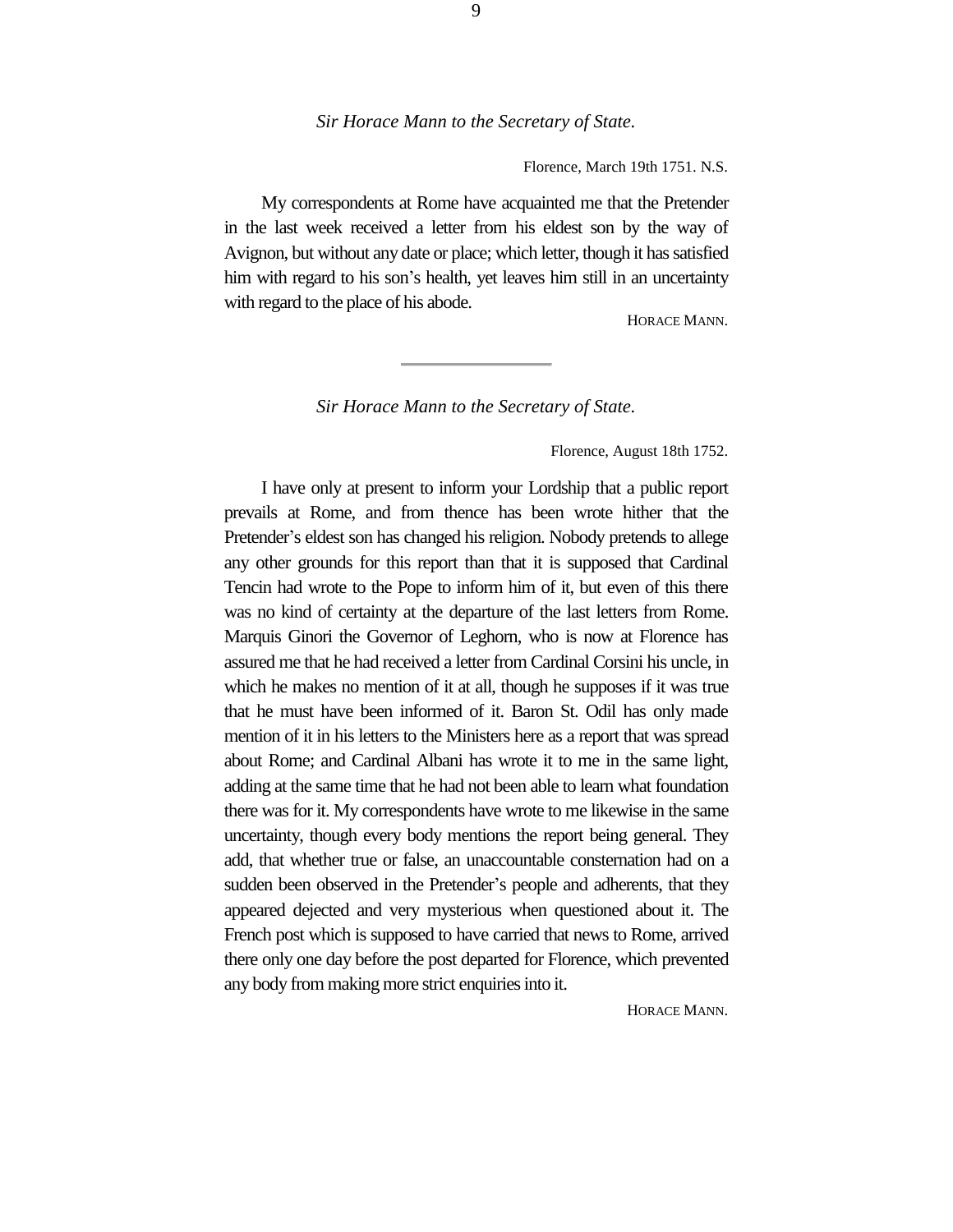Florence, August 25. 1752.

The report which I had the honour to mention in my two last letters to Your Lordship that the Pretender's eldest son had changed his religion, still subsists, more I am inclined to believe from the want of any material circumstance to destroy it, than from any fresh proof of the probability of it. Cardinal Tencin certainly wrote it to the Pope, and though it has been said that he had since contradicted it, yet Cardinal Albani and others have by their last letters assured me of the contrary. In this uncertainty therefore as to the main point, the first opinion prevails in all the Coffee houses and is still the public talk, though many people of higher rank do not give credit to it.

HORACE MANN.

#### *Earl of Albemarle to the Secretary of State.*

Paris, Wednesday 10th January 1753.

Though I cannot depend on the certainty of the informations that have been given me concerning the Pretender's son, yet as they may be combinable with others Your Lordship may have received, I think it necessary to acquaint you that I was told last week that he passed through this town, after making a stay in it of two days, but from whence he came or to what parts he was going it was not possible to know.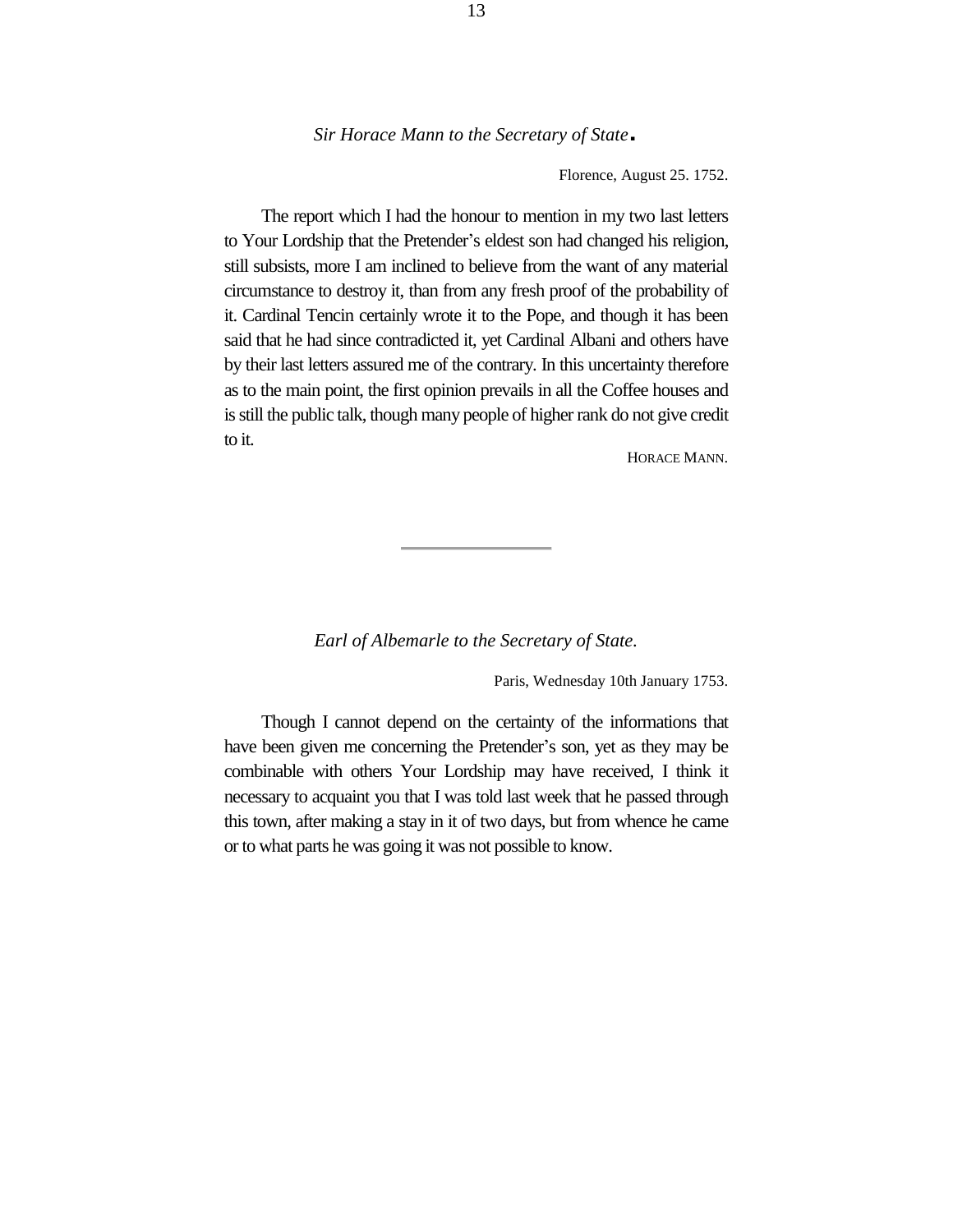One of my intelligencers went so far as to say that he saw him in the streets the 4th instant, but so disguised as to make it extremely difficult to know him, having painted his face with red, and coloured his eye brows with the deepest black, and keeping a handkerchief to his face as to keep off the cold; that he followed him as far as he could with safety and saw him go into the Scotch College, from whence as it was evening he did not perceive him come out again and so lost him. I have made all the inquiries I could from other hands but have not learnt any thing that could confirm the above account: if I had, I should not have failed making the applications to this Court which in that case I have been directed to do.

ALBEMARLE.

#### *Sir Horace Mann to the Secretary of State.*

Florence, April 26. 1754.

The Pretender and his son the Cardinal had an audience of the Pope<sup>\*</sup> to compliment him on the Festivals of Easter; the former who had not for a considerable time made any mention of his eldest son, said publicly not long ago at table that he had received a letter from him and that he was very well; but as he did not mention where he was (which nobody ventured to ask) it is supposed still that the Pretender himself does not know, and that the letter he received was as usual without any date or place.

HORACE MANN.

**<sup>\*</sup>** Cardinal Lambertini, elected Pope in 1740, under the title of Benedict XIV., and died in 1758.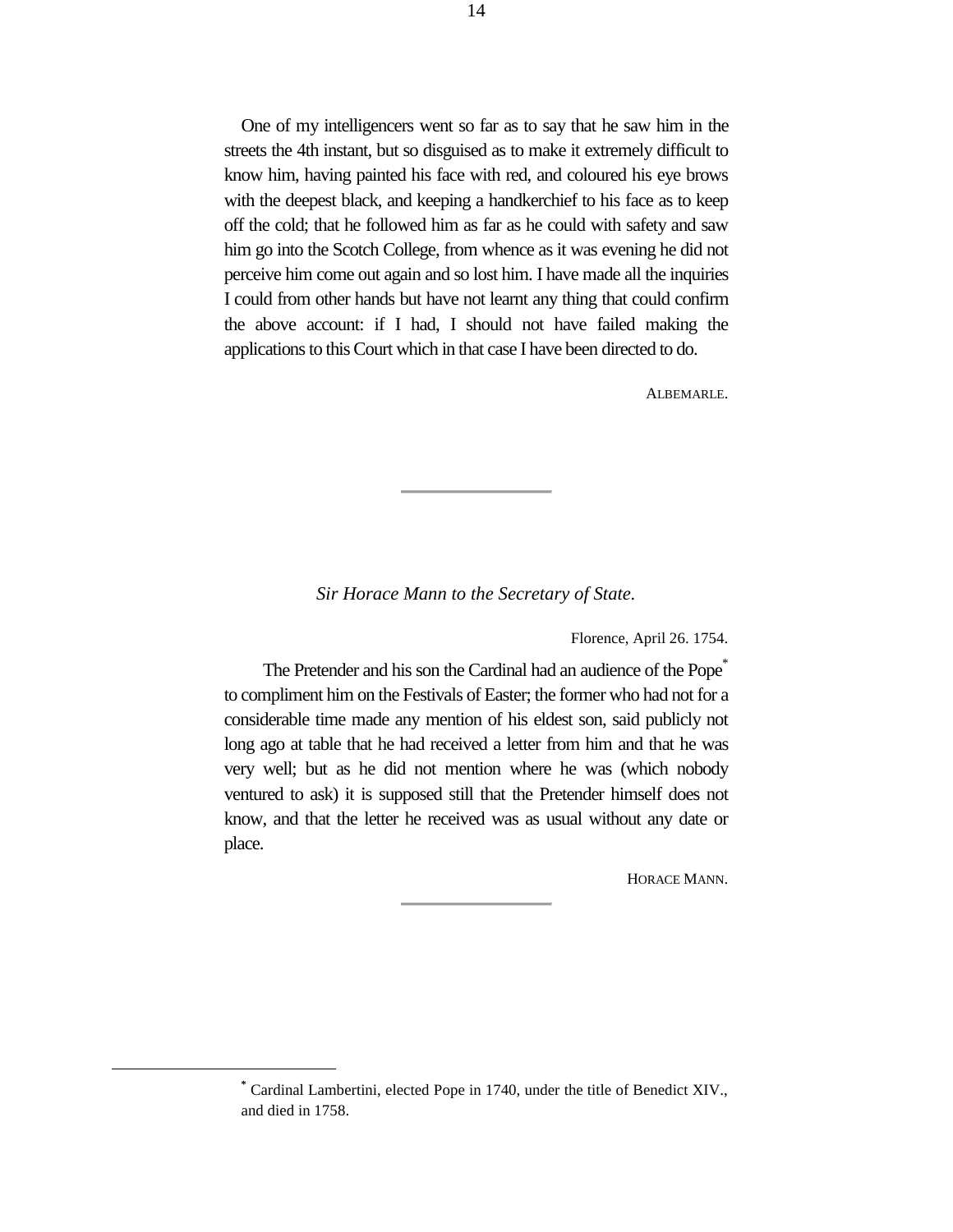#### *M. Ruvigny de Cosne to the Secretary of State.*

Paris, April 9. 1755.

A Letter M<sup>r</sup> Mildmay has received from an acquaintance of his at Aix dated the  $2<sup>d</sup>$  Inst, informs him that the Pretender's Son has lately passed three weeks at Avignon, incognito, being all the while in an Abbé's dress: that he sometimes walked out in the evening with three or four of his friends and went away from thence a day or two before Palm Sunday and was attended as far as Lyons by the Chevalier Harrington and another person who are since returned to Avignon. But as that letter does not say where the young Pretender went from Lyons, it confirms my suspicions of his having been (perhaps of his being still) in Paris or near it. I will do all I can to find out if it is so, though it will be very difficult to know it in so large a City as this and in the continual and different disguises he uses.

RUVIGNY DE COSNE.

*Sir Horace Mann to the Secretary of State.*

Florence, April 19. 1755.

In proportion as the Pretender's adherents at Rome have judged that a rupture would ensue between His Majesty and the Crown of France they have appeared to be elated, flattering themselves that such an event would be favourable to them, though they have been much more modest than on many other occasions. The Pretender, who has lately had a long audience of the Pope, is supposed to receive letters from his eldest son, by the French couriers, more frequently of late than usual; but he never says more of him than that he is well. People however suppose by the frequency of those letters and the channel by which they are sent, that his son is in some part of France.

HORACE MANN.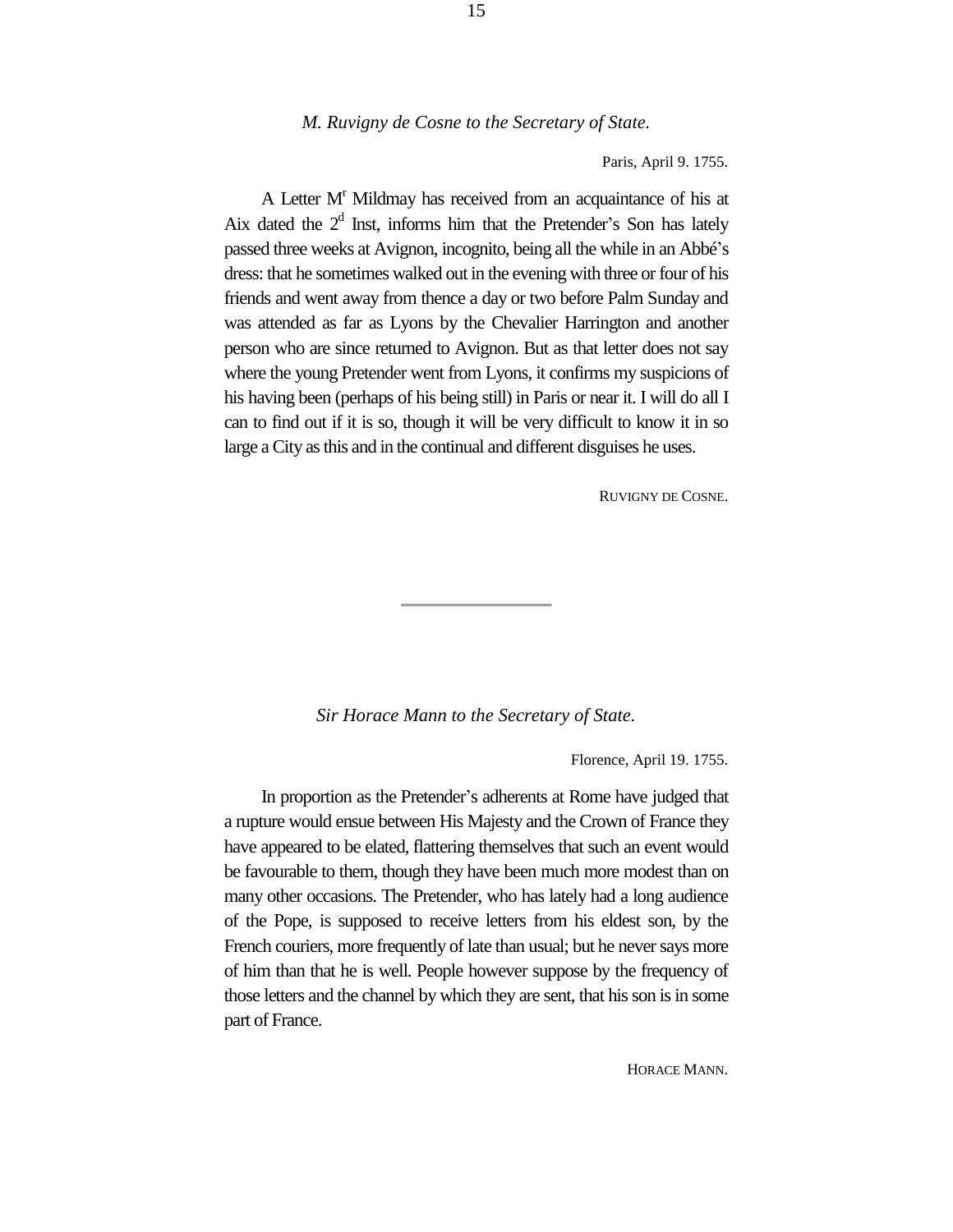Florence, 20 December 1755.

My correspondent at Rome having given me previous notice of the departure from thence of some livery-servants belonging to the Pretender's eldest son and that they were to pass through Tuscany, I found means to set two Englishmen to watch for their arrival, who pretending to be their friends insinuated themselves so well into their company as to pass the whole evening with them. They were five in number and all Scotch, the names of three were Stuart, Macdonnel, and Mackenzie; they were dressed alike in the Pretender's livery and said they had been with his son in Scotland; upon which the people employed asked where he was. They answered only that they were going to Avignon and should soon know, and in their merriment drank the health of the Boy that is lost and cannot be found. Upon which one of them answered that he would soon be found; another reproved him and made signs to him to hold his tongue. They seemed to be in awe of each other, so it was not possible to get any particular notice from them any more than that they left Avignon last September and went to Rome (of which circumstance I made mention in my letters to Sir Thomas Robinson) where they lately received a sudden order to return to Avignon with all haste.

HORACE MANN.

#### *Sir Horace Mann to the Secretary of State.*

Florence, April 24th. 1756.

The Pope has lately granted a privilege to the Pretender of an uncommon nature in the Roman Church, though very trifling in itself, to drink either broth or chocolate before he communicates, on account of his habitual indisposition of stomach which prevents him from fasting so long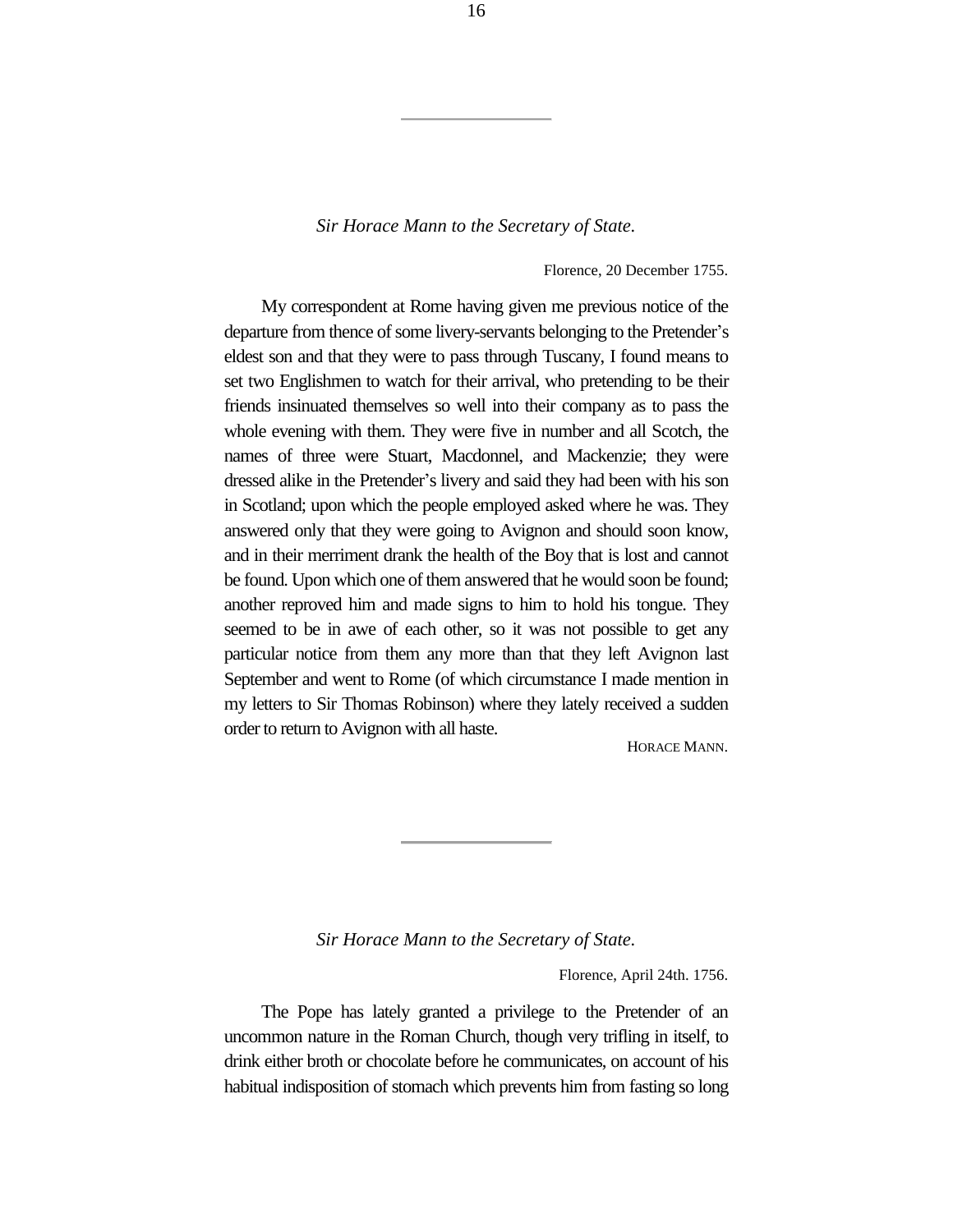as their Church prescribes before that ceremony. The Pope has wrote what is called a Decretal Letter on this subject, in which among other examples he quotes that of Pope Julius the Third, who granted the same privilege to Charles the Fifth after his abdication.

HORACE MANN.

*Sir Horace Mann to the Secretary of State.*

Florence, January 20th. 1759.

By the last accounts from Rome I have been informed that the Pretender continues in the same weak state of health that I have often mentioned, and that he has frequent fainting fits, proceeding from violent pains in his stomach. He sees very few people and speaks little, and upon the whole is looked upon to be in very great decay. A person whom they call Lord Gordon lately arrived at Rome is frequently at his house. The people about the Pretender now say that he frequently receives news from his eldest son and that remittances are made to him into France.

HORACE MANN.

*Sir Horace Mann to the Secretary of State.*

Florence, November 8. 1760.

The Pretender's health has suffered very little alteration of late, though he is so emaciated and so weak that it is not natural to suppose that he can hold out long. He seems of late totally indifferent to all affairs both of a public or of a domestic nature, and leaves the management of both, to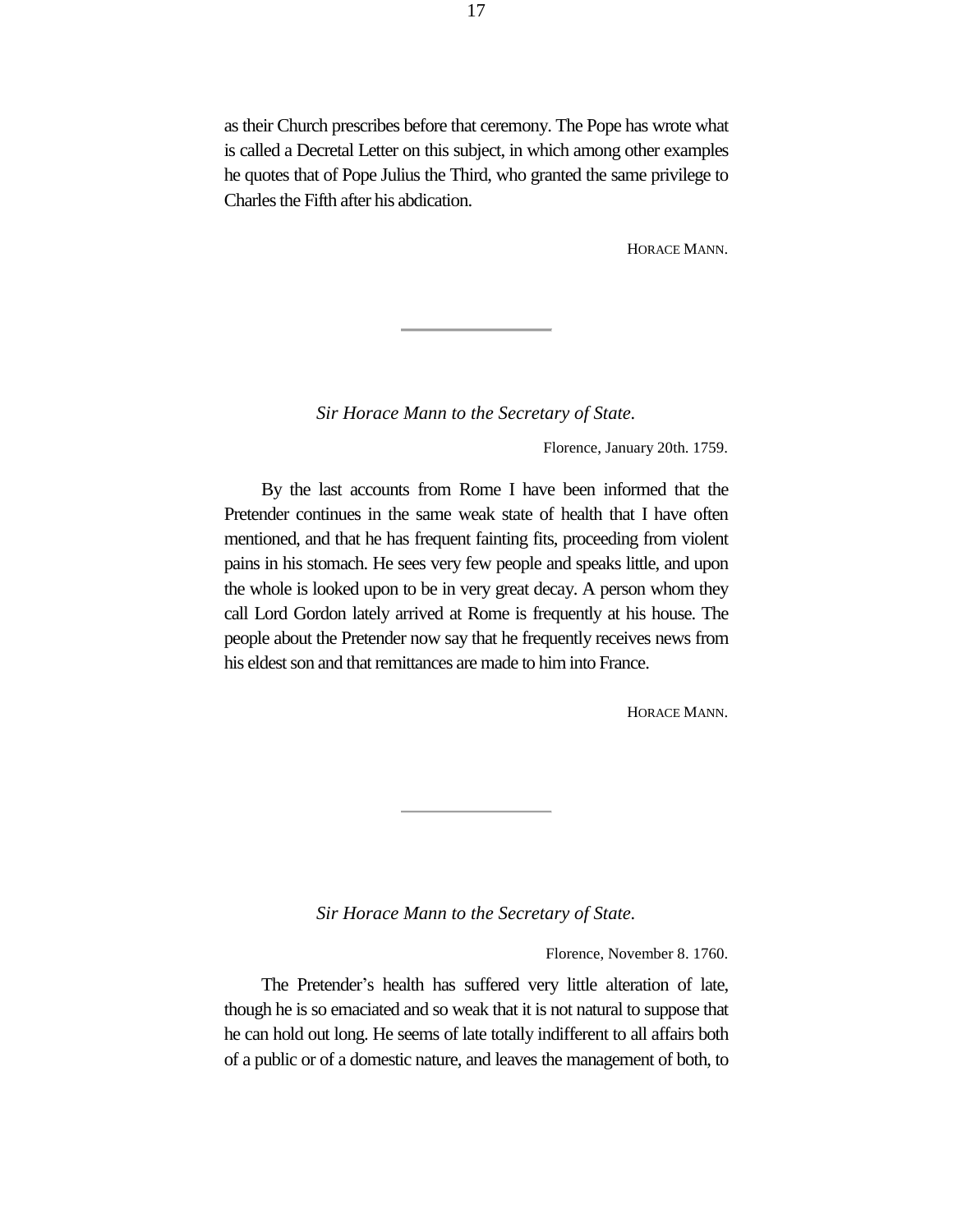his son the Cardinal and Mr. Grimes<sup>\*</sup> (whom they call Lord Alford) who receives and answers all his letters. Cardinal Corsini, in whom he always had the greatest confidence, and some few others, whom he used to admit most familiarly, go there seldom and stay a very little time with him, as he cannot bear the fatigue of talking.

HORACE MANN.

*Mr. H. Stanley to the Secretary of State*.

Paris, June 8. 1761.

I hear that the Pretender's eldest son is drunk as soon as he rises and is always senselessly so at night, when his servants carry him to bed. He is not thought of, even by the exiles.

H. STANLEY.

*Sir Horace Mann to the Secretary of State.*

Florence, October 3<sup>rd</sup> 1761.

By a very fortunate accident I have information by undoubted authority that the Pretender's eldest son lives for the most part of the year, in the Bishoprick of Liege, at a house in the country, not far from a hunting seat of that Prince, though he frequently makes excursions from thence. He commonly goes to Paris in the Carneval; at other times he goes into Switzerland and to other places, but always disguised and under a different name from that he goes by when he is at his house near Liege, which is Smith. He has only with him Mr. Sullivan and a few servants out of livery.

**<sup>\*</sup>** John Graham was invited by the Pretender to Rome to be his Secretary of State on the death of Mr. O'Bryen (Lord Lismore) in 1759, and was named titular Earl of Alford.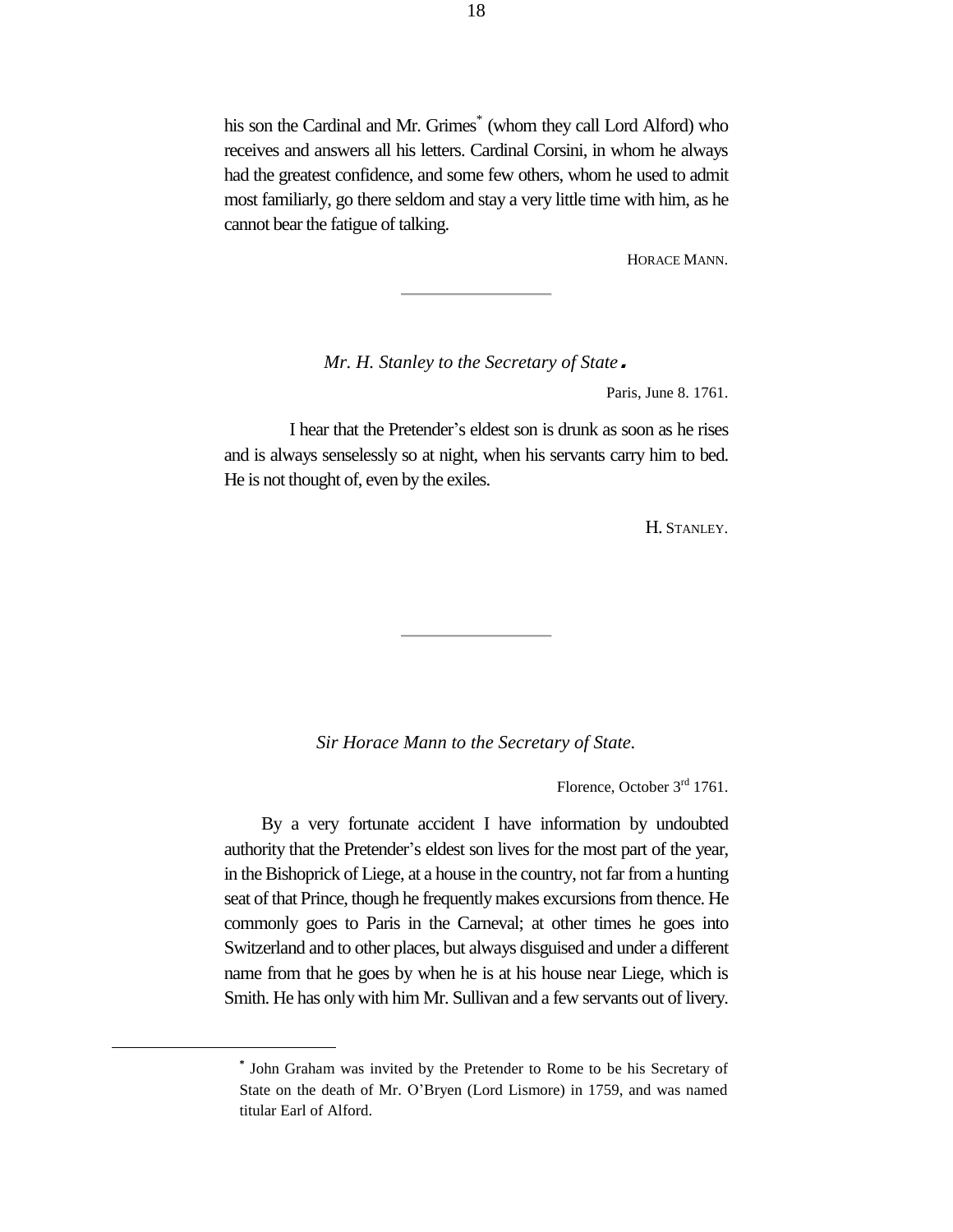The woman he had with him and by whom he had a child,<sup>\*</sup> being provoked by bad usage, ran away from him about a year ago, and took refuge in a convent. This affected him much, and he wrote a letter to the King of France to beg that he would give orders that she should be sent back to him; but the King acquainted him that he could not force the inclination of any body in that situation. Since that accident he is said to be very melancholy, and to have taken more to drinking than usual. He has totally discontinued of late writing to his father; from whom he had not received any money since the former yielded to him the money he had in the public funds at Paris, ever since the late Regent's time, which I am told amounted to a revenue of between four and five hundred thousand French livres. He has several servants at Paris, others at Avignon and in other places, to whom he allows salaries and pensions. By some dispositions that were made by his orders at Rome when the Pretender was dangerously ill, it was supposed, that in case of his death, he would have gone thither, though probably not to fix there, as he has so great an aversion to his brother.

HORACE MANN.

#### *Sir Horace Mann to the Secretary of State.*

Florence, March 26th. 1763.

The Pretender remains in the same situation in which he has long been, so weak that he never stirs out of his room, though at certain hours he admits people to sit with him. The Cardinal his son is frequently troubled with a fluxion in his eyes, for which, by the advice of his physicians he lately removed to his Bishoprick at Frascati.

HORACE MANN.

**<sup>\*</sup>** Miss Walkinshaw.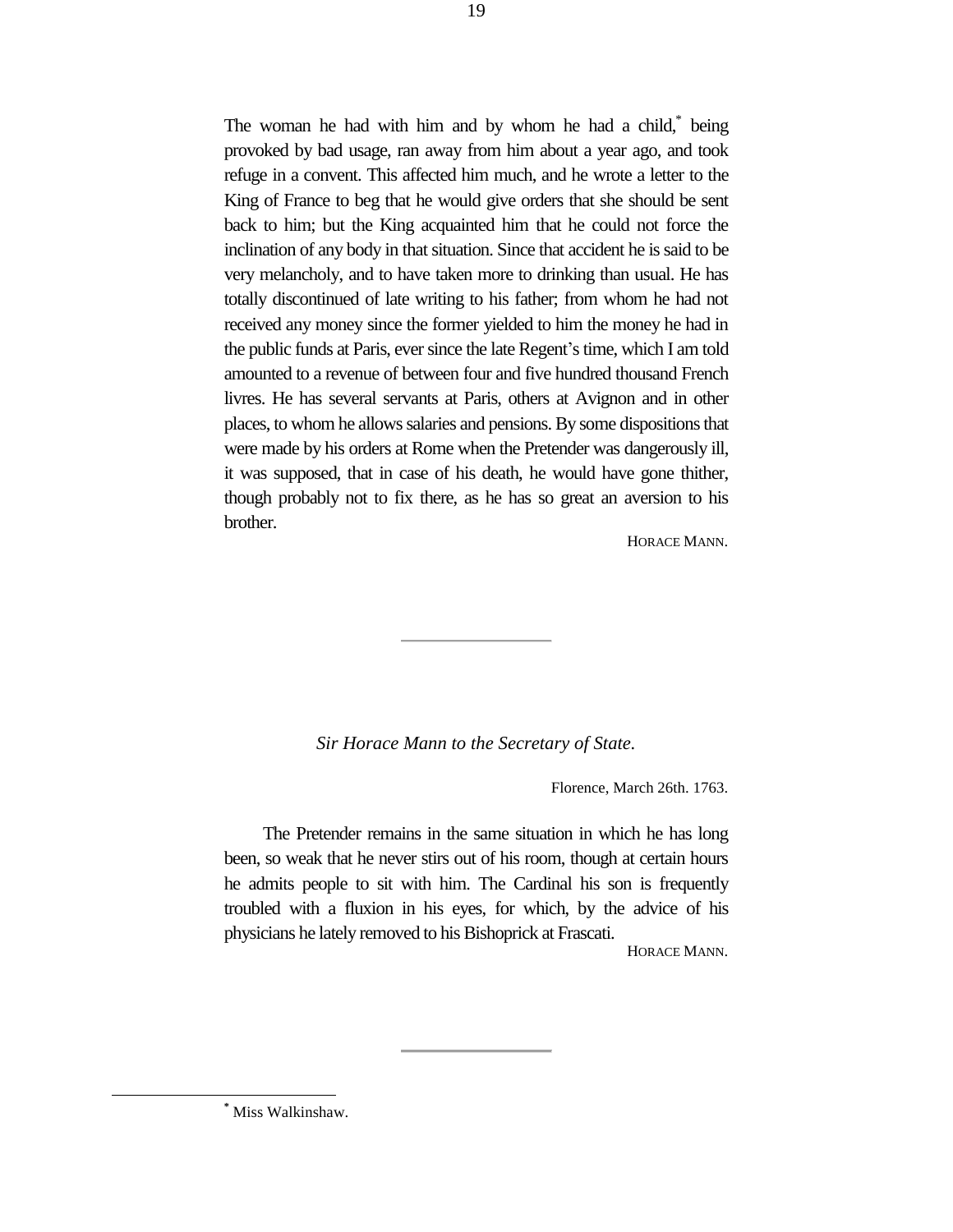Florence, March 9. 1765.

The Pretender continues in the same situation he has been so long in; so few people go now to his house, and none but those who are immediately necessary are admitted to see him; so that nobody speaks of him.

HORACE MANN.

*Cardinal Albani to Sir Horace Mann.*

à Rome, ce 6 Novembre 1765.

Monsieur,

Quoique peut être à l'heure qu'il est ce ne soit plus un secret, je vous prie néanmoins Monsieur de la tenir à vous, et de ne m'en faire jamais auteur, la nouvelle, que le fils ainé du Pretendant après s'être tenu si caché, qu'il y a bien du monde qui ne le croit plus en vie, a fait entendre, qu'il est disposé de revenir à Rome. II demande d'y être reçu et traité avec les distinctions, dont il jouissait avant son départ, de succeder au trepas de son pere aux appointements dont il jouit sur la Chambre Apostolique, et d'être reconnu comme son Pere (après son deces) en Roi.

Le Pape lui a fait repondre qu'il le reverra, avec bien du plaisir, qu'il le fera traiter selon son rang distingué, qu'il peut compter après la mort de son Pere sur les appointements qui étaient déjà fixés pour le Cardinal son frere. Mais que par rapport aux marques de Royauté, il ne peut ni veut prendre sur lui de les accorder. Et que sur cet article il reglera ses demarches sur celles de quelqu'autre Souverain. Je ne sais s'il s'accommodera de cette reponse, qui naturellement lui a été envoyée, et du surplus qu'il en arrivera j'aurai soin de vous en instruire. Je vous prie cependant d'agréer mon attention, et les protestations d'amitié avec laquelle je serai toute ma vie

Monsieur, &c.

ALBANI.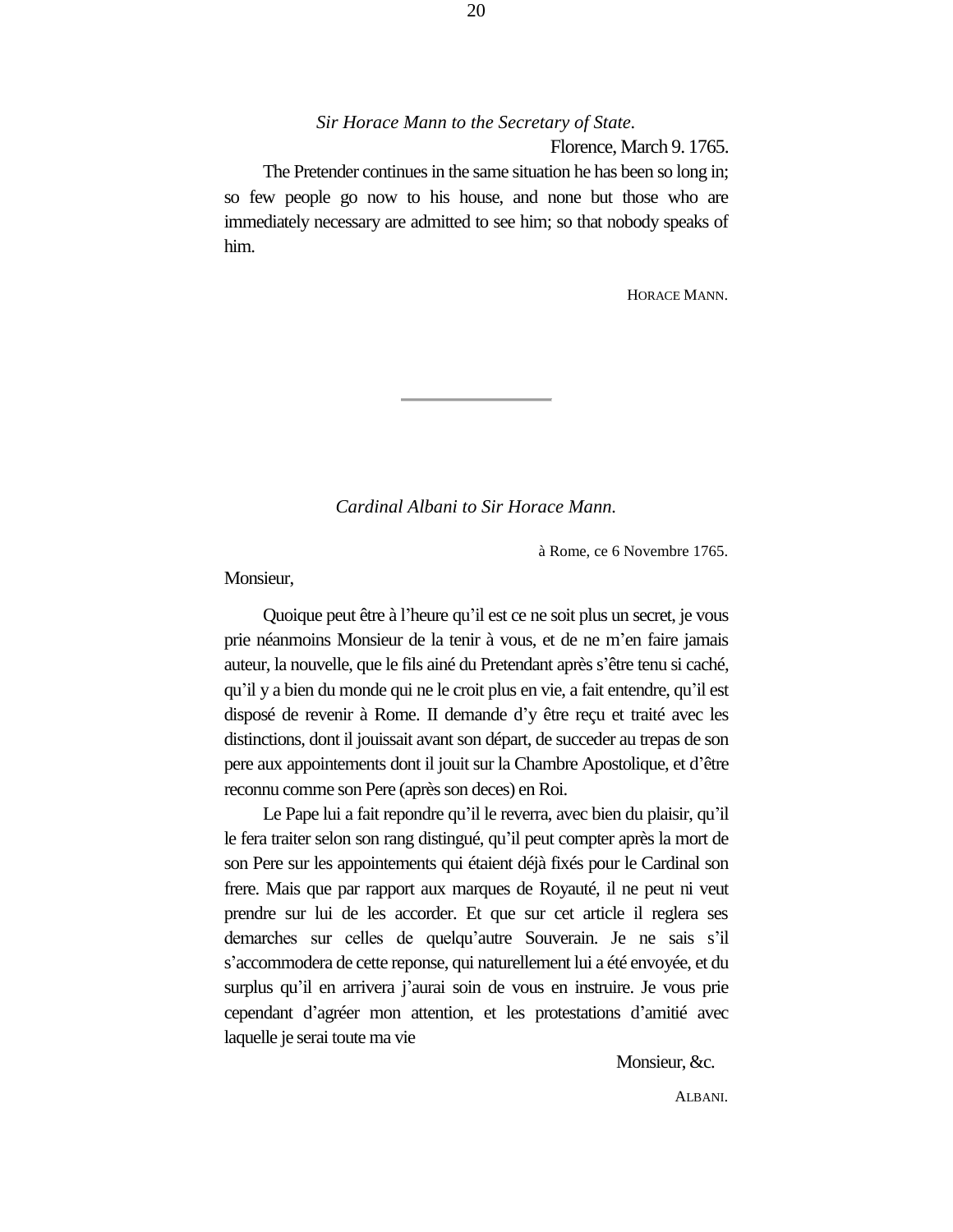M<sup>r</sup> Mann à Florence.

[Inclosed in Sir Horace Mann's despatch of November 12, 1765.]

*Sir Horace Mann to the Secretary of State.*

Florence, November 9. 1765.

The last letters from Rome brought such accounts of the Pretender's health as make it improbable he can hold out long. This has given rise to an opinion that his eldest son will return to Rome. My correspondents there have acquainted me with such particulars relating to it and so many other people have received the same advice, that if I was not informed of the contempt which he has always expressed for his brother, and his aversion on that account to return thither, I should suspect there might be some foundation for this rumour. It is said that the Pope having been applied to about it has given his consent and even that Cardinal Stuart $^*$  has consented to yield to his brother the pension of twelve thousand crowns which the Court of Rome has always allowed the Pretender, the reversion of which he obtained in favor of his second son in the time of the late Pope Lambertini. The credit which is given to this report is the chief reason of my informing you of it at present, though I have taken such measures to be better informed that I hope soon to be able to acquaint you with certainty what grounds there may be for it.

HORACE MANN.

L,

**<sup>\*</sup>** More commonly known by the name of Cardinal York.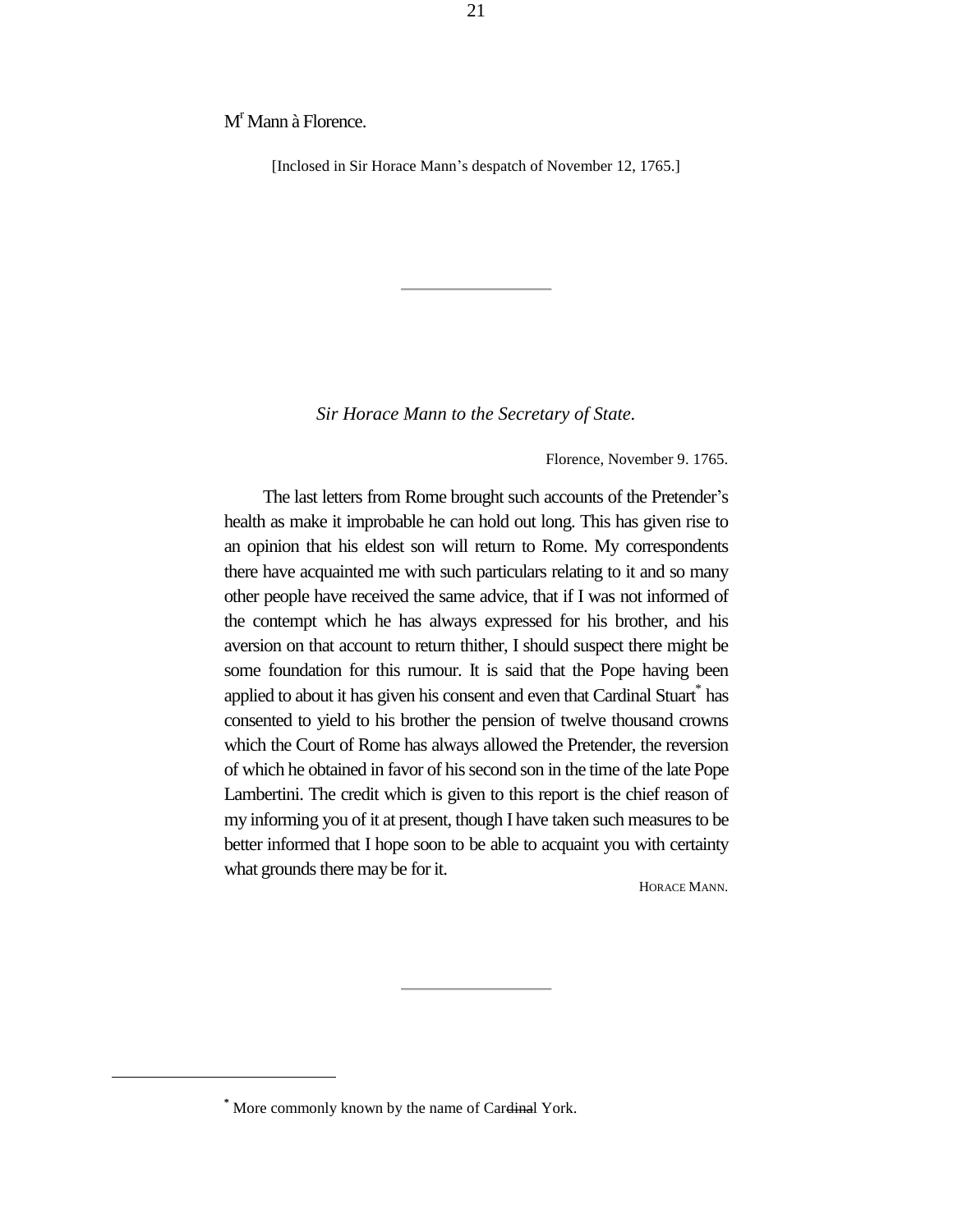Florence, January  $3<sup>d</sup>$ . 1766.

I have this instant received notice from Rome by an extraordinary conveyance that the Pretender expired about 9 o'clock at night on the  $1<sup>{st}</sup>$ Instant.

HORACE MANN.

#### *Sir Horace Mann to the Secretary of State.*

Florence, January 10. 1766.

A few hours after the departure of my letter of the  $3<sup>d</sup>$  instant a courier passed by from Rome with dispatches from Cardinal Stuart to his brother, among which I am assured there was one directed for him by his father, to be sent to him after his death. It is supposed that the courier will meet him on the road to Rome, but that his brother advises him not to proceed thither, till he receives farther notice from him. This circumstance the Pope's Nuncio here confirmed to me yesterday, as knowing it for certain.

Immediately after the Pretender's death, Cardinal Stuart repeated his personal solicitations to the Pope, with the utmost warmth to acknowledge his brother by the titles which his father had assumed; but the Pope constantly persisted in his refusal. Nevertheless not being able to silence his importunities, the Pope promised him to call a Congregation of Cardinals to ask their advice on this subject, as is customary there on all affairs of importance. In the mean time as by all the accounts I have received from Cardinal Albani (though he insists on not being named) and many others, that the French Ambassador there (who is the same that behaved so uncivilly to the Duke of York when His Royal Highness was at Rome) supports the demand in all societies with the utmost warmth, and as every thing is carried on at Rome by cabals and intrigues, I thought it would not be improper in my answer to Cardinal Albani's letter on this subject, to set in view the inconveniences that the Pope may expose himself to, by complying with the instances that have been made to him;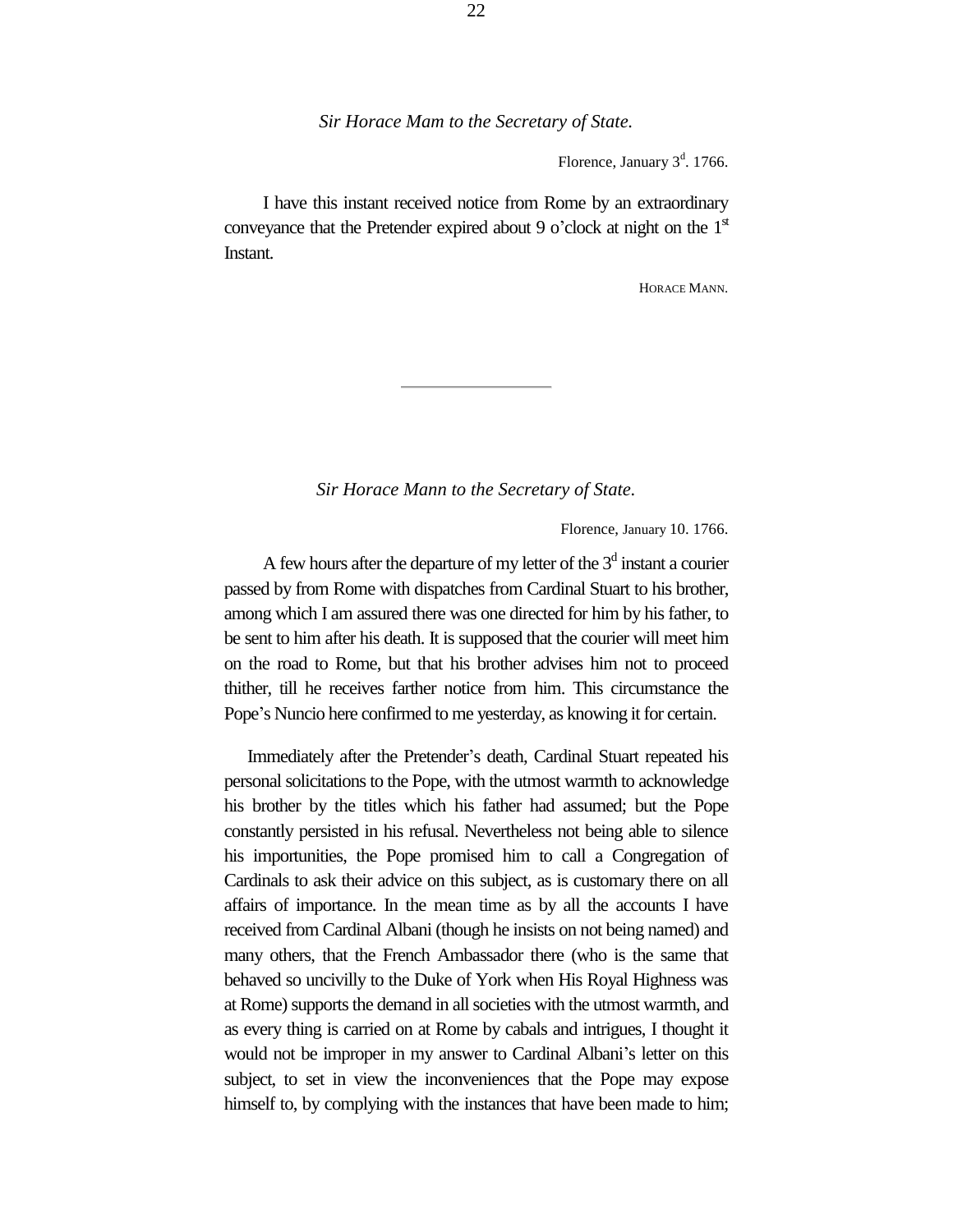knowing that he and others to whom I have wrote on the same subject, will make a good use of it, and that this method is the most capable of making an impression both upon the Pope and the Cardinals he may consult, who are for the most part excessively ignorant of Courts and of the world.

Cardinal Stuart has communicated his Father's will to the Pope, who sent for an English friar to translate it to him: the common report is that the Pretender has left in the public funds at Rome, in money jewels and plate, the value of a million of Roman crowns (about 250,000 *£.* sterling.) I should suspect however, that the sum is exaggerated; but of this it will be very difficult to know the truth. Cardinal Stuart enjoys a revenue in ecclesiastical benefices in France Spain and Rome of near sixty thousand crowns, about 15,000 *£.* sterling.

HORACE MANN.

*Sir Horace Mann to the Secretary of State.*

Florence, January 21. 1766.

I have now the great satisfaction, Sir, to acquaint you, that in the Congregation of Cardinals held at Rome to consult about acknowledging the present Pretender, it has been determined in the negative. The "secret of the Inquisition" as it is termed there was imposed on all who assisted at that Congregation; nevertheless the result of it was soon known, though as yet I am not informed of the less interesting particulars.

HORACE MANN.

P. S. The Pretender passed by a few hours ago on his way to Rome: he only stopped to change horses.

*Sir Horace Mann to the Secretary of State.*

Florence, February 1. 1766. By the last letters from Rome I have received notice of the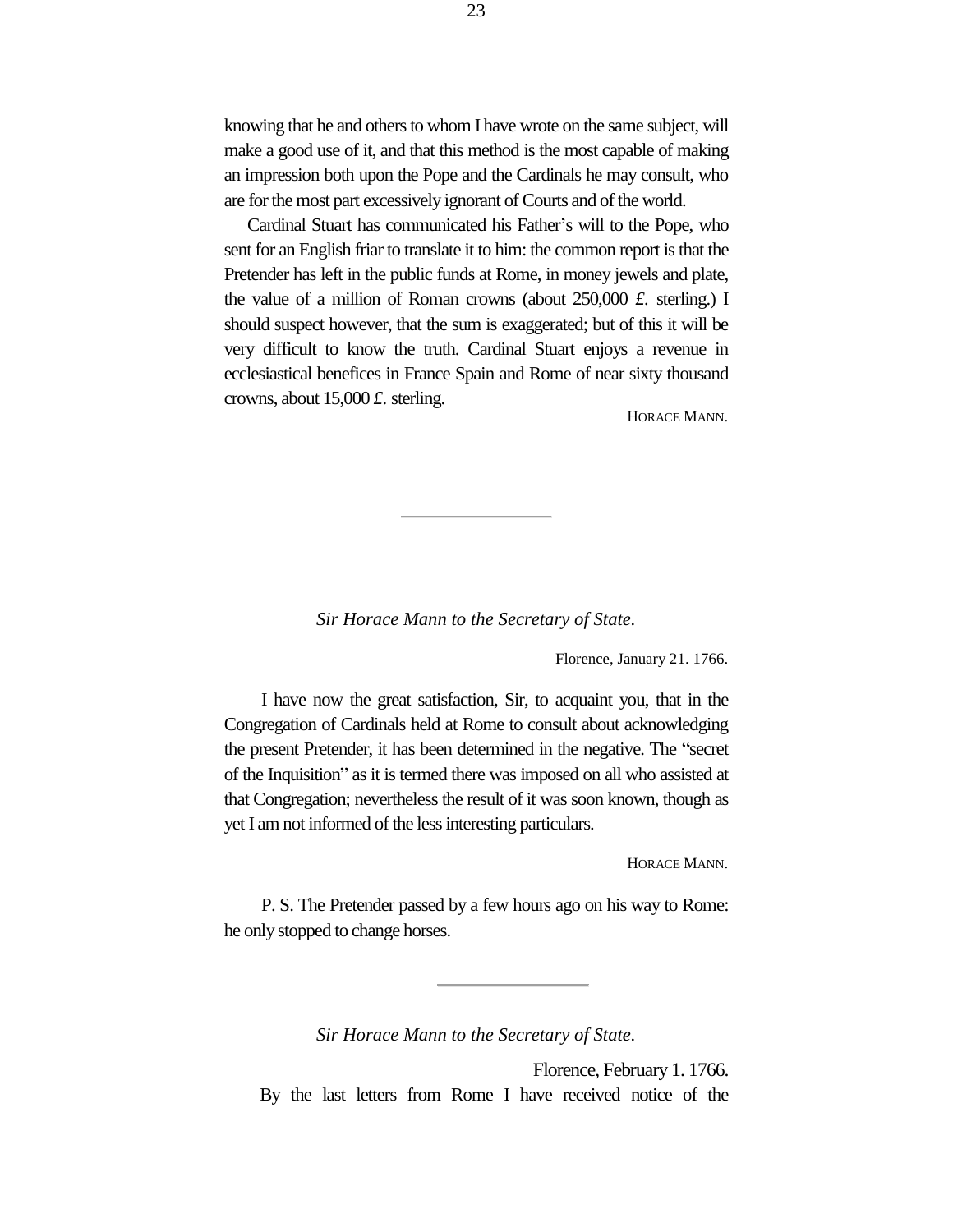Pretender's arrival there: his brother went some posts to meet him. Curiosity had assembled great crowds of people about his house to see him get out of his coach, and some few of the Nobility waited in his antichamber, with whom he stayed a very little while, being much fatigued by his journey and hurt by being overturned in his coach; on which account he keeps for the most part in bed, and only gets up for dinner and supper. He still passes incognito under the name of Douglas,\* with a view, as it is supposed, to exempt himself from all ceremony with regard to the Pope and the College of Cardinals, with whom he is most extremely dissatisfied. His brother however went the day after his arrival, to the Pope, and again renewed his solicitations to acknowledge him, with which the Pope was much offended and made him no answer. Circular notice has been sent to the Nuncios in the different Courts of the Pope's decision on this subject. The Nuncio here spoke to me of it a few days ago and desired me to do them justice m England: on which occasion I must beg leave to observe to you, Sir, that the decision of the Court of Rome on this occasion, so contrary to their maxims and to the practice of so many preceding Popes, is looked upon in these parts as the strongest and the most public proof of the respect which the greatness of His Majesty's name and the apprehension of offending him could produce.

HORACE MANN.

*Letter of the Young Pretender to his Brother inclosed in Sir H. Mann's dispatch of February* 1, 1766.

à Bouillon, ce 28 Nov. 1765.

Votre lettre du 30 Octobre dernier, mon cher frere,.et celle qui y était jointe m'ont été remises. J'ai vû avec la plus grande sensibilité toutes les marques de vôtre bon cœur et de vos attentions pour mes interêts. Soyez persuadé du retour le plus parſait et de toute la tendresse de mon amitié. Je ne saurais trop vous exprimer combien j'ai été pénétré des sentimens de Sa Sainteté, de ses expressions, et de ses offres obligeantes sur les propositions que vous lui avez faites de ma part. Soyez l'interprete de mes sentimens de vénération et de reconnaissance auprès d'Elle, en attendant que je puisse m'en acquiter moi-même, et dites aussi mille choses de ma

<sup>\*</sup> His letters to his father written since his departure from Avignon in 1749, and still preserved among the Stuart Papers nearly all bear the signature of John Douglas.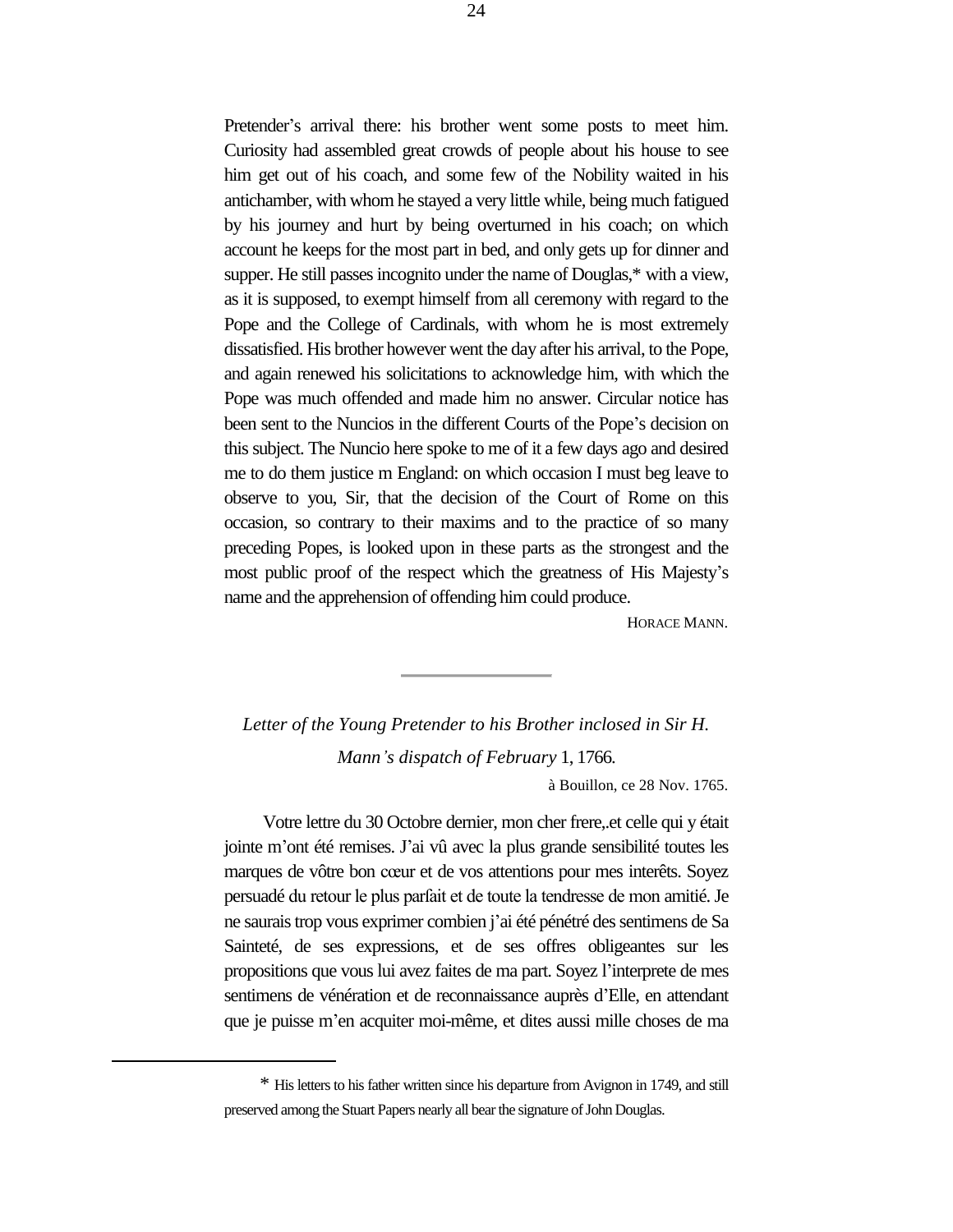part a Mons. le Card<sup>1</sup> Albani et a toutes les personnes qui nous sont attachées.

J'aspire au moment de vous embrasser ce qui sera le plutôt possible. Je ne perdrai pas un instant sur les préparatifs de mon départ. J'espère de vous trouver en aussi bonne santé que Ossi me l'a annoncé.—J'en étaisici de ma lettre lorsque je reçois la vôtre du 6 courant. Je ne puis que vous repeter que j'ai la même impatience de vous rejoindre. Si j'avais les ailes d'un oiseau nous serions bientôt satisfaits.

Vôtre très affectionné frere

CHARLES P.R.

*Mr. Dick to the Secretary of State.*

Leghorn, February 10.1766.

When the Pretender arrived at Rome he had with him Mr. Mackintosh as Master of the Horse, Mr. Hay, Groom of the Bedchamber and Mr. Aire, Ecuyer. Mr. Stafford who has lived some time at Avignon was soon expected to join his family.

> JOHN DICK, *British Consul.*

*Sir Horace Mann to the Secretary of State.*

Florence, February 11. 1766.

I had the honour by my last letters to acquaint you, Sir, with every thing that had passed at Rome on the Pretender's arrival there; since which, the resentment which Cardinal Stuart has publicly shown of the Pope's decision not to acknowledge his brother, has drawn upon them both an additional mortification. So soon as the Pretender was a little recovered of the fatigue of his journey, the Cardinal his brother carried him with ostentation about the streets of Rome, in his coach and *on his right hand,* a distinction which according to the rules of that place no Cardinal can show to any but a Crowned Head. This circumstance therefore being looked upon as a public contempt of the Pope's decision, joined at the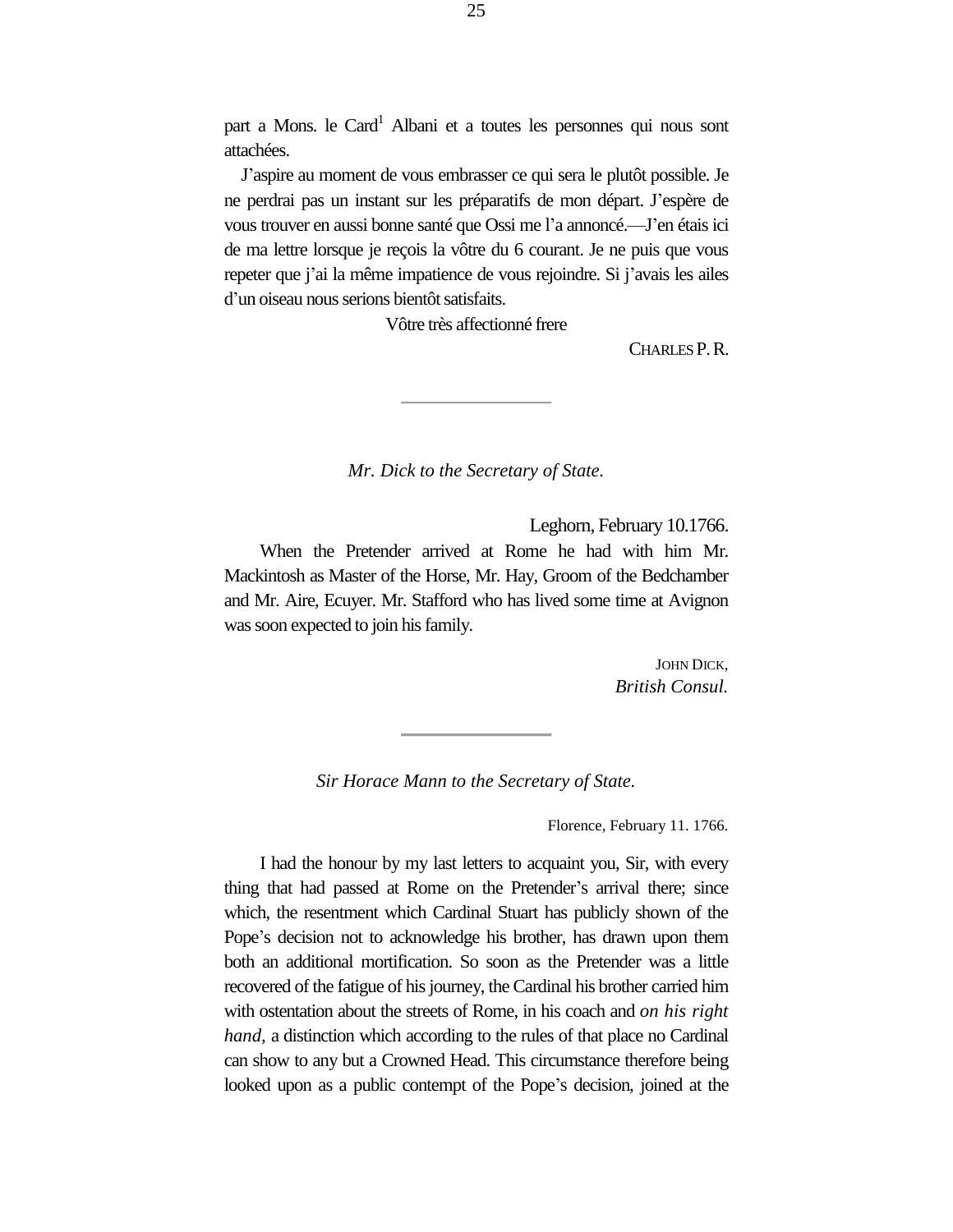same time to a visit which Cardinal Orsini the Minister of Naples made to the Pretender, on which occasion it was supposed they must have given him the title which the Pope refused him, gave so much offence, that the Pope immediately assembled the same Congregation of Cardinals as before, in which it was determined that Cardinal Torreggiani the Secretary of State, should in person give orders in the Pope's name to Cardinal Cavalchini Dean of the College, to send a gentleman round to all the Cardinals and to all the heads of the distinguished orders, to acquaint them that the *Santa Sede* (which is the term always made use of to distinguish the Court of Rome) does not acknowledge the Prince Stuart as King and that it was expected they should conform themselves in their behaviour to him agreeable to that declaration. By the advice of Cardinal Albani the Secretary of State sent orders again by the last post to the Nuncio here, to inform me of this circumstance, as a proof that the resolution of that government was not illusory; and I have likewise received farther proofs of it, by the notice that Cardinal Torrigiani severely reprimanded, at the same time, the Grand Priors of the Order of Malta Altieri and Fiano, as well as Marquis Gualtieri, for their personal behaviour on this occasion. I have thought it my duty, Sir, to represent to you even the minute circumstances and consequences which this uncommon affair has produced, and so much the more, as they will probably determine the Pretender not to settle at Rome, but to choose some subaltern town in the Ecclesiastical State, unless he should be permitted to reside in France; to which it is said he would give the preference.

HORACE MANN.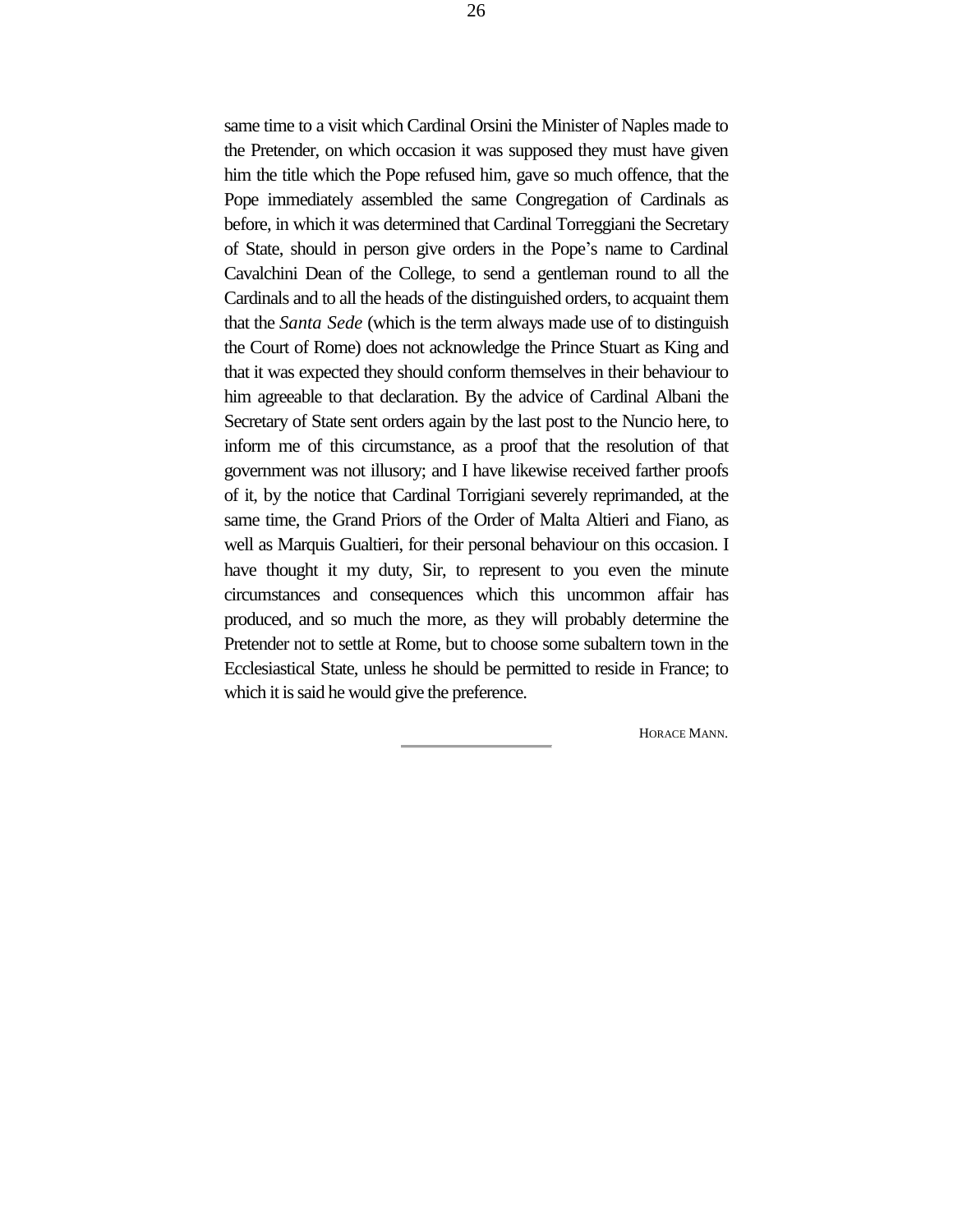Florence, February 22. 1766.

Nothing has passed at Rome worthy your attention excepting that the Pretender lately dispatched couriers both to Paris and Madrid from whence he seems to expect answers that may fix his resolution in regard to the place of his abode.

HORACE MANN.

*Sir Horace Mann to the Secretary of State.*

Florence, March 22. 1766.

In the last week the Arms of England which the late Pretender had over the door of his house,\* with those of the reigning Pope and the Senate of Rome, were taken down in the night time. The Pretender was at Frascati with his brother, but is since returned to the City.

HORACE MANN.

*Sir Horace Mann to the Secretary of State.*

Florence, April 15. 1766.

I have this morning received an account from Rome by an extraordinary conveyance that the indiscretion of the Pretender, fomented by that of his adherents, had given occasion to fresh disturbances there, to the Pope, as in open defiance of his decision and of the notification that was sent by his order to all the Cardinals and to the chief of the principal

**<sup>\*</sup>** This was the Palazzo Muti-Papazurri, in the Piazza di Sant' Apostoli, and near the Palazzo Colonna*.—Melchiorri Guida di Roma, Part* 2. *p.* 566.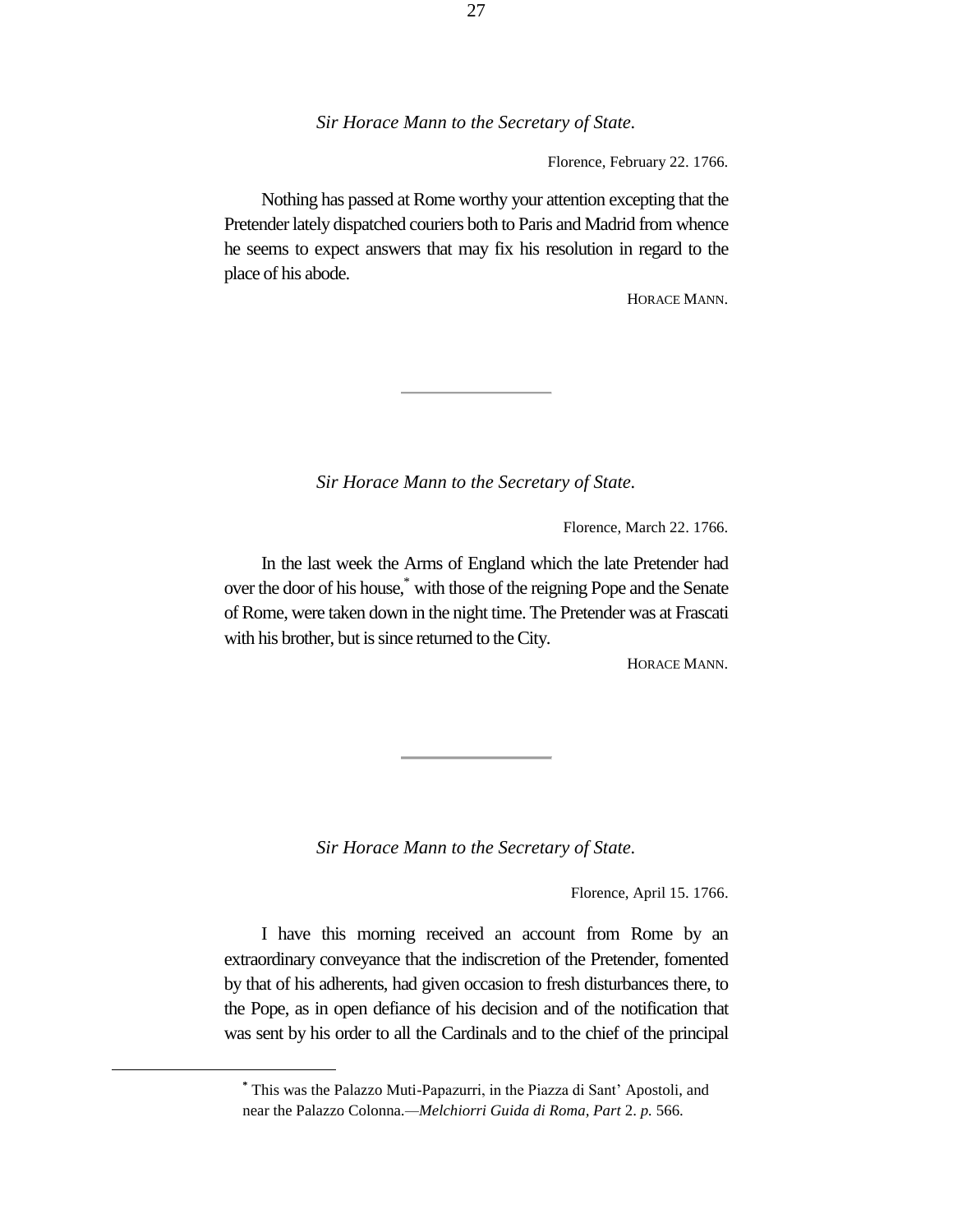orders not to acknowledge his pretended titles, the Rectors and Students of the English, Scotch and Irish Colleges there, as well as the Superiors of two other Irish Convents, dared to receive him with all the state they were capable of, and to acknowledge the titles he assumes, in the most solemn manner that could depend upon them. Every thing being privately settled for that purpose, the first visit the Pretender made was to the English Convent of St. Thomas, at the entrance of which he was received by the Rector, and by all the Students in their habits of ceremony, who conducted him to a Chair of State, when a Te Deum was sung for his return, by the title of Charles the Third, their Sovereign, after which he was conducted to the great hall of their College where they all kissed his hand. The same ceremony was practised the three days following in the Irish and Scotch Churches which I have before mentioned. For which public contempt of the Pope's orders, the Rectors of the English and Scotch Colleges (both Jesuits) as well as the Superiors of the two Irish Convents, were by an order from the Secretary of State banished from Rome. An order was likewise sent to the Abbé Grant, who is agent there for the Scotch Roman Catholics and who has been very busy on this occasion, not to dare to approach any of the Pope's Palaces, or to frequent his Ministers; at the same time that the pension which he received from that government has been taken from him.

Every body applauds the resolution with which the Pope and his ministers have acted in supporting his dignity on this occasion; but what has both surprised and mortified the Pope extremely is, that his Nuncio at Madrid has lately acquainted him that the King of Spain spoke with warmth to him on the subject of the Pope's not acknowledging the Pretender, both in terms so little respectful to the Pope and in a manner so totally different from the declaration which Monsieur Aspuru his minister at Rome, jointly with the French Ambassador, had made to the Pope on this subject, that it has given him a most sensible uneasiness; and though he is persuaded that the Court of Spain has privately on this occasion given some very favourable assurances to the Pretender and his brother, and that encouraged by them they have taken the steps above mentioned; nevertheless the Pope and his ministers have not been intimidated, by this inconsistent behaviour of the King of Spain, from showing a proper resentment to the offenders. On the  $6<sup>th</sup>$  instant, the day after the order of banishment was notified to them, the Pretender went into the country to hunt, where he purposed to stay a month.

I shall continue my utmost attention to what passes farther on this occasion, as there is great reason to suspect that the Court of Spain acts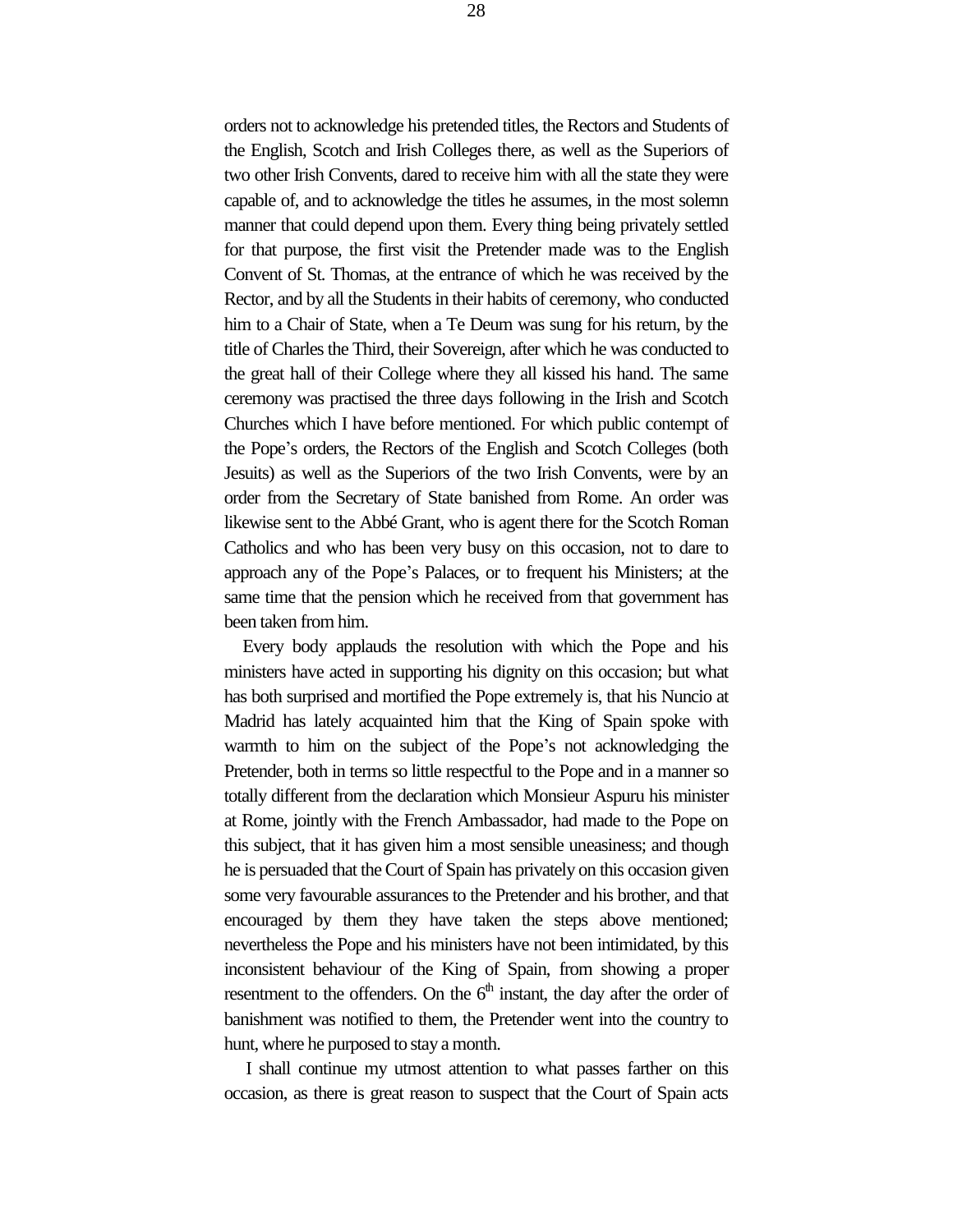with the utmost insincerity with regard to His Majesty in this affair.

HORACE MANN.

*Sir Horace Mann to the Secretary of State.*

Florence, June 17. 1766.

The Pope's health declines very fast; his nephew in the last week took possession with the greatest pomp, of the post of Senator of Rome. Cardinal Stuart and his brother remain quiet; the latter resides chiefly in the country, but it is said that he still flatters himself that when the present Pope dies, his successor may be more favourable to him and acknowledge his pretended titles. I shall therefore be particularly attentive to every thing that may be contriving there on this subject.

HORACE MANN.

*Sir Horace Mann to the Secretary of State.*

Florence, July 12. 1766.

The late Pretender's son, who is commonly called Count or Baron Douglas, is totally neglected by the Government there and by the public, though the Ambassadors of France and Malta and the Spanish Minister go often to him, but it is said they treat him without any ceremony. Some dispositions are making in his family, as if he intended to fix his residence at Bologna, where the house of Marquis Angelelli was prepared for him, even before he returned to Rome, in hopes that he would have waited there the result of what was then treating at Rome in regard to him.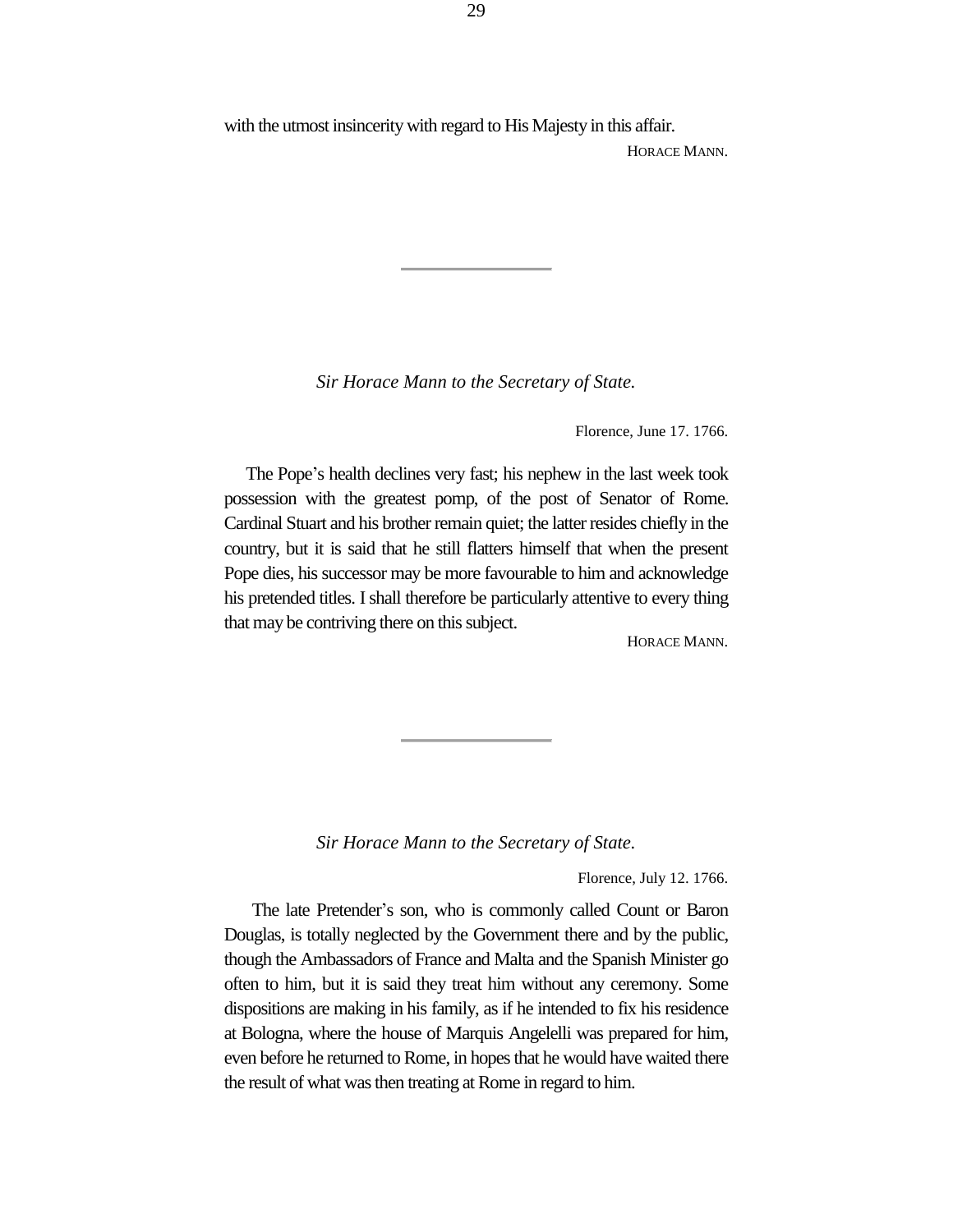HORACE MANN.

*Sir Horace Mann to the Secretary of State.*

Florence, November 8, 1766.

Upon the interposition of Monsieur Rezzonico the Pope's Nephew, the superiors of the English Scotch and Irish Colleges and Convents, who in the month of March were banished from Rome, for having in defiance of the Pope's orders, received the Pretender with some formality in their respective convents on his return to Rome, were restored to their employments. The Pretender for the most part lives at Albano, from whence he makes frequent visits to the Cardinal his brother at Frascati. He amuses himself in hunting and shooting, and but very few people go to him.

HORACE MANN.

*Sir Horace Mann to the Secretary of State.*

Florence, November 29. 1766.

The late Pretender's son who retains the name under which he has always been known there [at Rome] of Prince of Wales, committed in the last week some great outrages against some of his own people in a drunken fit, by drawing his sword and pursuing them, so that they narrowly escaped being killed.

HORACE MANN.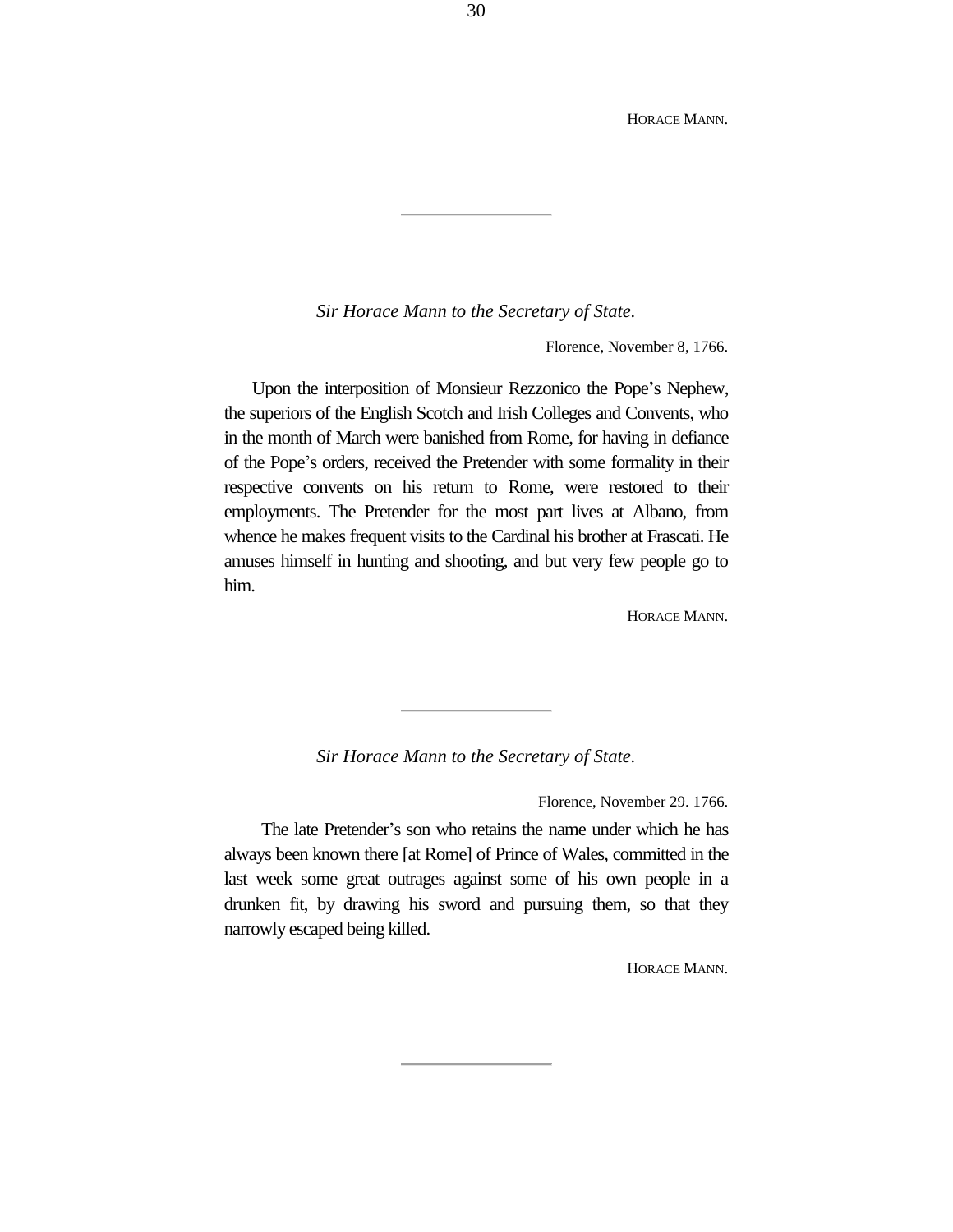Florence, June 3. 1769.

The new Pope<sup>\*</sup> gives great satisfaction to all who approach him and shews particular attention to the Foreign Ministers with whose Courts his chief aim is to procure a perfect reconciliation; but as yet he has not explained himself with regard to the abolition of the Society of Jesuits. The Person who is known at Rome by the name of Baron Douglas had certainly hopes if Cardinal Stoppari had been chosen Pope, that he would have acknowledged his pretended titles, as that Cardinal was one of those in the Congregation that was held in the late Pope's time on that subject, who voted for it; but he retired into the country the instant he heard of the present Pope's election.

HORACE MANN.

#### *Sir Horace Mann to the Secretary of State.*

Florence, June 30. 1769.

On the  $22<sup>d</sup>$  the son of the late Pretender was introduced to the Pope by his brother under a private name; by which presentation he is supposed to have given up his pretension of being known at Rome by any other title; the refusal of which since his father's death had excluded him from all sort of society, but hence forward he will associate with the Nobility there as a private person.

HORACE MANN.

**<sup>\*</sup>** Cardinal Ganganelli elected Pope, May 1769, under the title of Clement XIV.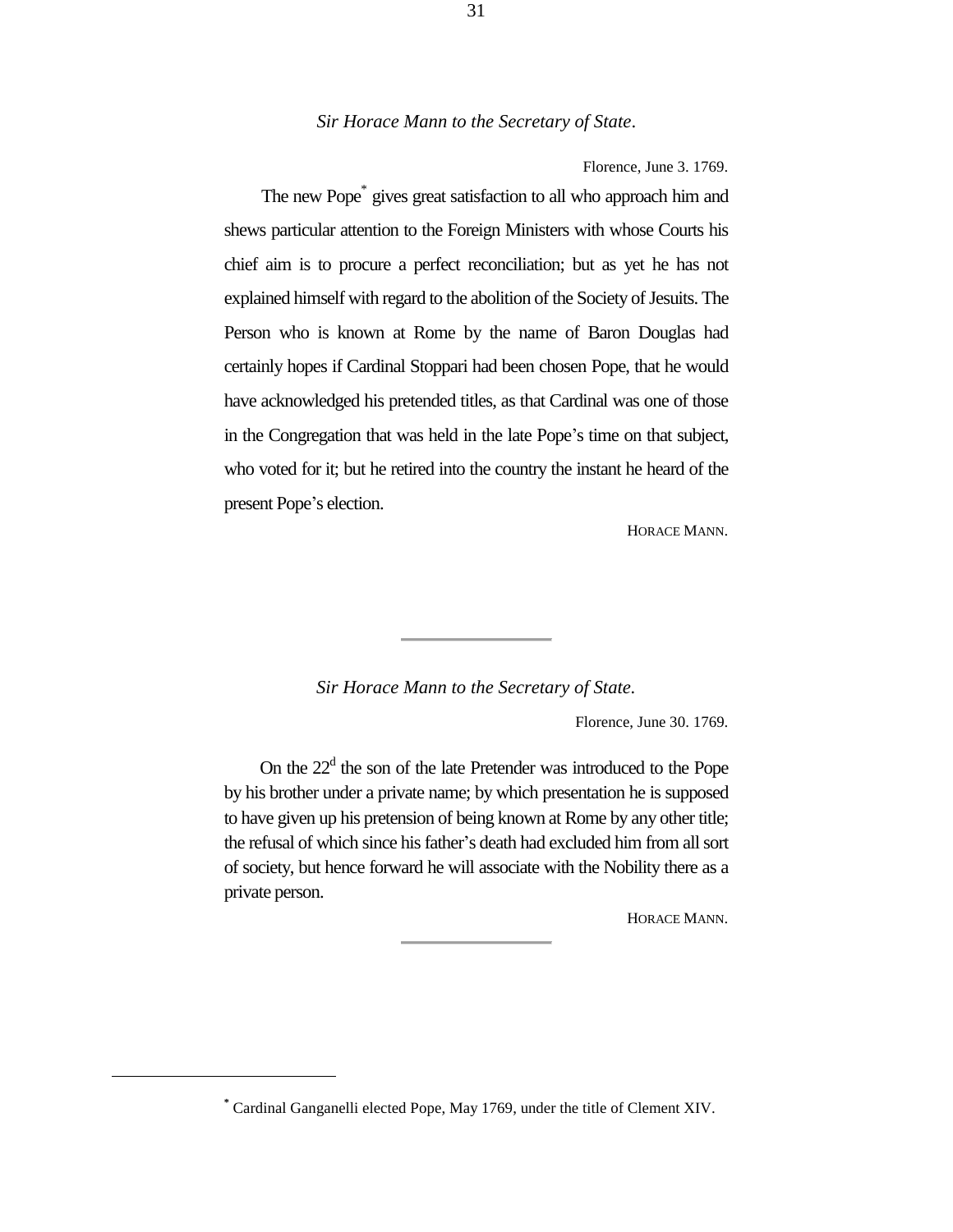Florence, July 29. 1769.

I had the honour to acquaint your Lordship by a late letter that Cardinal York had introduced his brother to the Pope; I have since received the following particulars relating to it: that the Pope received him standing and would not permit him to kiss his foot, as he offered, but embraced him with marks of affection, told him that he had formerly served his father as a Chaplain, and that he always had the greatest regard for his family, and was sorry that political considerations prevented him from giving him such proofs of it as might be agreeable to him; but that he exhorted him to abandon the retired life that he had led for some time, and not to exclude himself from all society on account of titles which could not be given to him. In consequence of all which he has laid aside all distinction of a second coach for his attendants, and is to pass under the name of Count Erford (if their be no mistake in the Italian manner of writing it) and without any additional title, but that of *Signor Principe*, *Ella* or *Sei,* as every common gentleman in Italy is addressed so, in the third person.

HORACE MANN.

#### *Sir Horace Mann to the Secretary of State.*

Florence, August 11. 1770.

I think it my duty to acquaint your Lordship that the person whom I mentioned in my last letter is not arrived, though for some days past he has been hourly expected, and that orders have been given by the Chevalier Neri to the people at the gate of the town by which he must necessarily pass, to give him notice of his arrival at whatever hour it should happen. No dispositions however have been made here either at any public inn or private house to prepare a lodging for him, though formerly both he and the Cardinal his brother always lodged at the house of Prince Corsini. I have seen people who have returned from the fair of Sinigaglia who have informed me, that being intoxicated with wine to which he is extremely addicted, he had sometimes behaved in a very irregular manner, even in the public streets and in the shops at the fair; but that being known, the common people shewed him a certain respect and gave him the title of Majesty, which title at Rome, excepting by his own immediate domestics,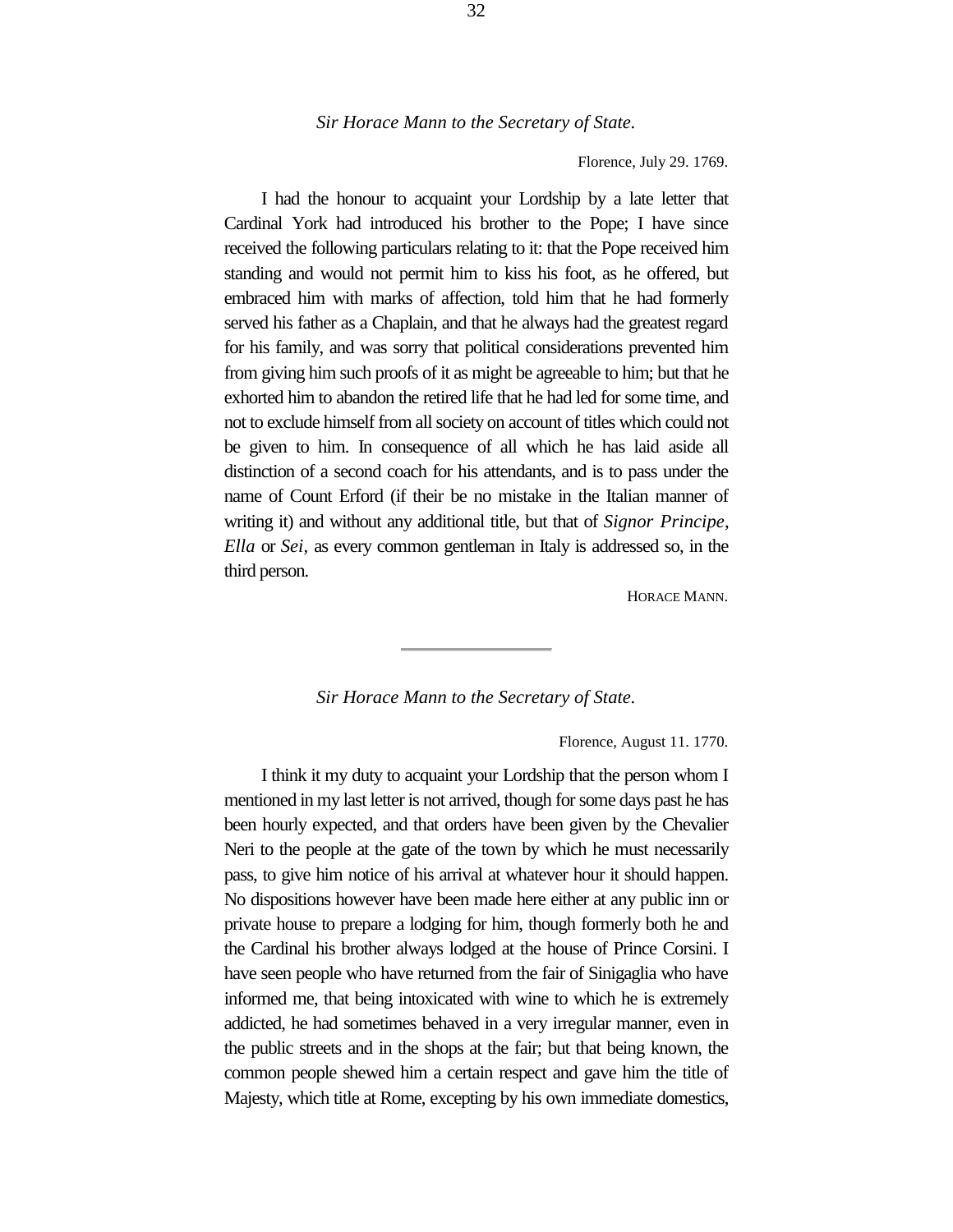is totally disused.

i<br>L

HORACE MANN.

*Sir Horace Mann to the Secretary of State.*

Florence, August 18. 1770.

I was mistaken in the opinion I ventured to mention in my last letter to Your Lordship in regard to the late Pretender's son.\* He arrived here yesterday from Bologna in company with Count Spada and Count Vegha, Romans; the first is called his Master of the Horse, the other his gentleman. He has four servants out of livery, two footmen men, and two running footmen, and is lodged at a public inn. He went in the evening to the public *Casino*, which is a place, as in most of the great towns in Italy, where the Nobility only of both sexes resort. He wears the Garter under his coat and the badge of St. Andrew at the button hole of his waistcoat. He was presented there to several ladies by the name of *Conte d'Albania,* and played at cards till about 10 o'clock, when he retired to his inn. He intends to be at the Theatre this evening, where a box has been taken for him.

So soon as I was informed of his arrival, I made a visit to the Chevalier Neri both to inform him of it and to remind him of the promise he had given me to take effectual care that no distinction of any kind whatever should be shown to him that could give the least displeasure to the King. Monsieur Neri had not then had notice of his arrival, but repeated his promise to me that nothing should be done either of a public or even a private nature that could give the least offence. It is said that he proposes to stay here a few days, that he will then make a tour to Leghorn, Lucca, and Pisa, where he will reside some time in order to take the waters and baths which are at a small distance from thence.

HORACE MANN.

33

<sup>\*</sup> Sir H. Mann believed that the Pretender would either not pass through Florence or only stop there to change horses.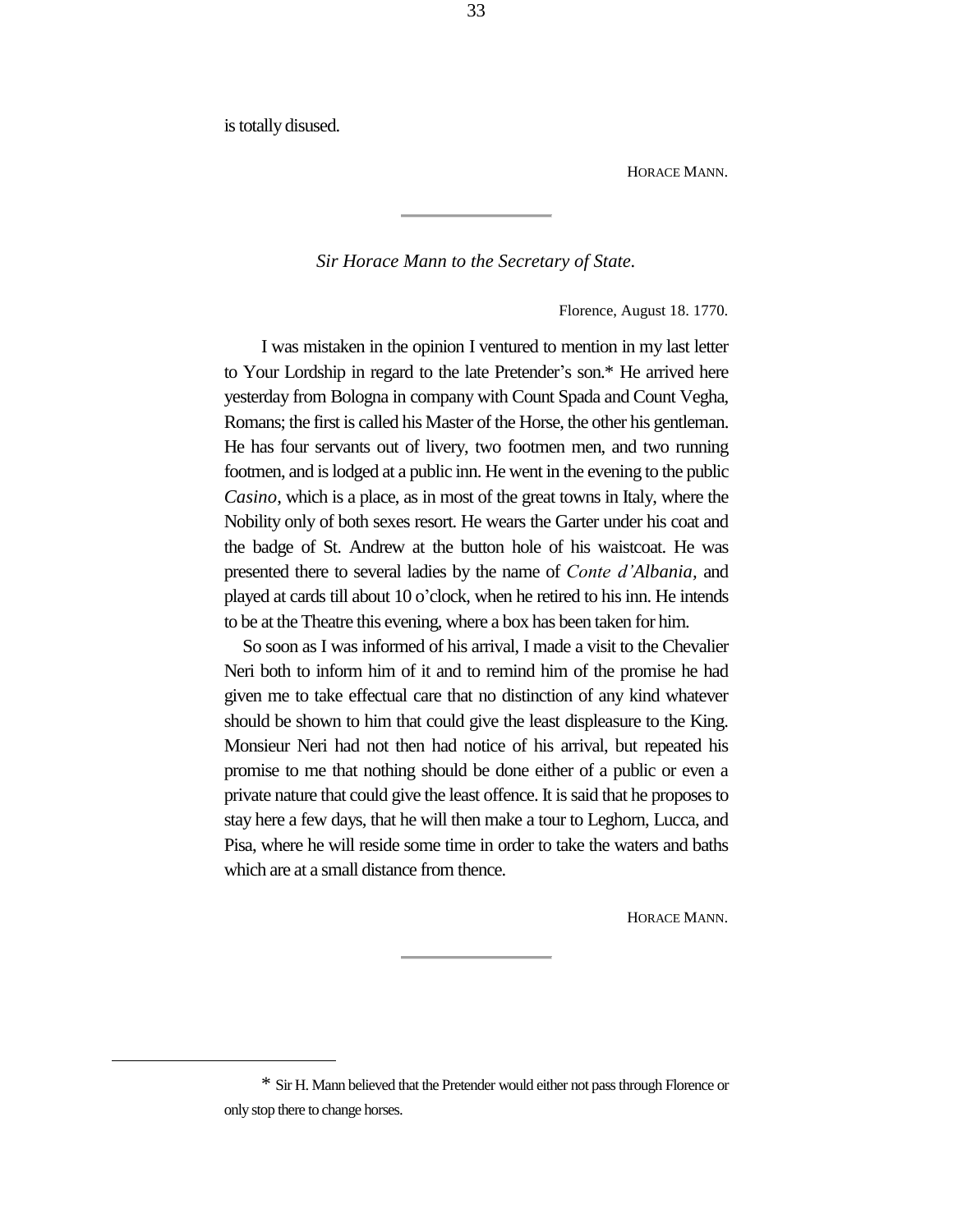Florence, August 21.1770.

The Pretender is still here and frequents all public places; the government has not shewn him the least distinction, but many of the Nobility of both sexes have made him visits, which he both receives and punctually returns. He goes constantly to the Theatre and pays visits to the ladies in their boxes; that which he makes use of is accidentally contiguous to mine. Nobody gives him the title which perhaps he expects, and he refuses every other. He is to go away on Thursday and is to fix (he says) at Pisa, for some time, in order to make use of the baths and mineral waters in that neighbourhood.

HORACE MANN.

*Sir Horace Mann to the Secretary of State.*

Florence, September 8. 1770.

The Person I have mentioned above is still at the Baths at Pisa, from which it is said he finds great benefit. He lives exactly in the same manner as he did here; but I must not omit that two or three very low people have applied to him, to be touched for scrofulous disorders, which ceremony he performed.

HORACE MANN.

*Sir Horace Mann to the Secretary of State.*

Florence, October 6. 1770.

I had the honour to acquaint Your Lordship by my last letter that the late Pretender's son was just then arrived here. Fewer visits have been paid him than when he was here before. He has heard of the reprimand that Monsieur Neri received from the Great Duke for having shown him that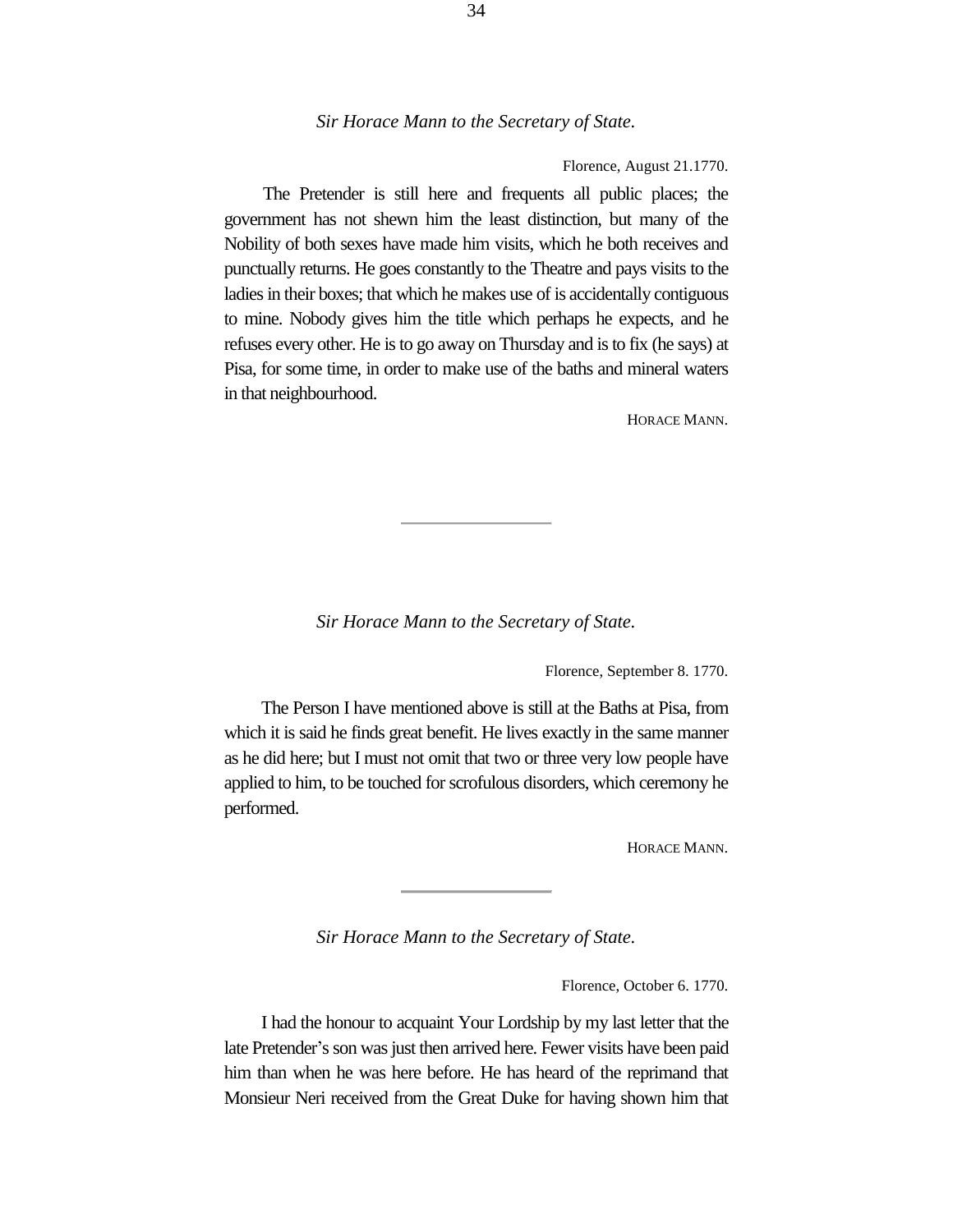personal attention, and is sensible that that Minister is gone into the country on purpose to avoid him; but all this, from the nature of his temper, has produced a different effect from what it would have had on most men, having made him determine to stay here longer even than he first intended, though the people about him have used their endeavours to get him away; being under constant apprehensions that the natural violence of his temper, piqued by the above mentioned circumstances and greatly heated with wine for these three days past, may induce him to commit some great irregularity in public, of which the government would be obliged to take notice. They have consulted some gentlemen who might be supposed to have an ascendant over him, and have expressed their fears on this subject; but nobody will interfere, so that they have wrote to the Cardinal his brother to represent to him the necessity of getting him from hence.

HORACE MANN.

*Sir Horace Mann to the Secretary of State.*

Florence, October 13. 1770.

On the  $9<sup>th</sup>$  instant the late Pretender's son set out from hence to another villa of the Duke Salviati, where he proposes to stay some days; and on his return from thence, as he must necessarily pass through Florence, orders have been given that the post horses should be sent to the gate of the town, that without stopping in it, he may proceed directly towards Rome.

HORACE MANN.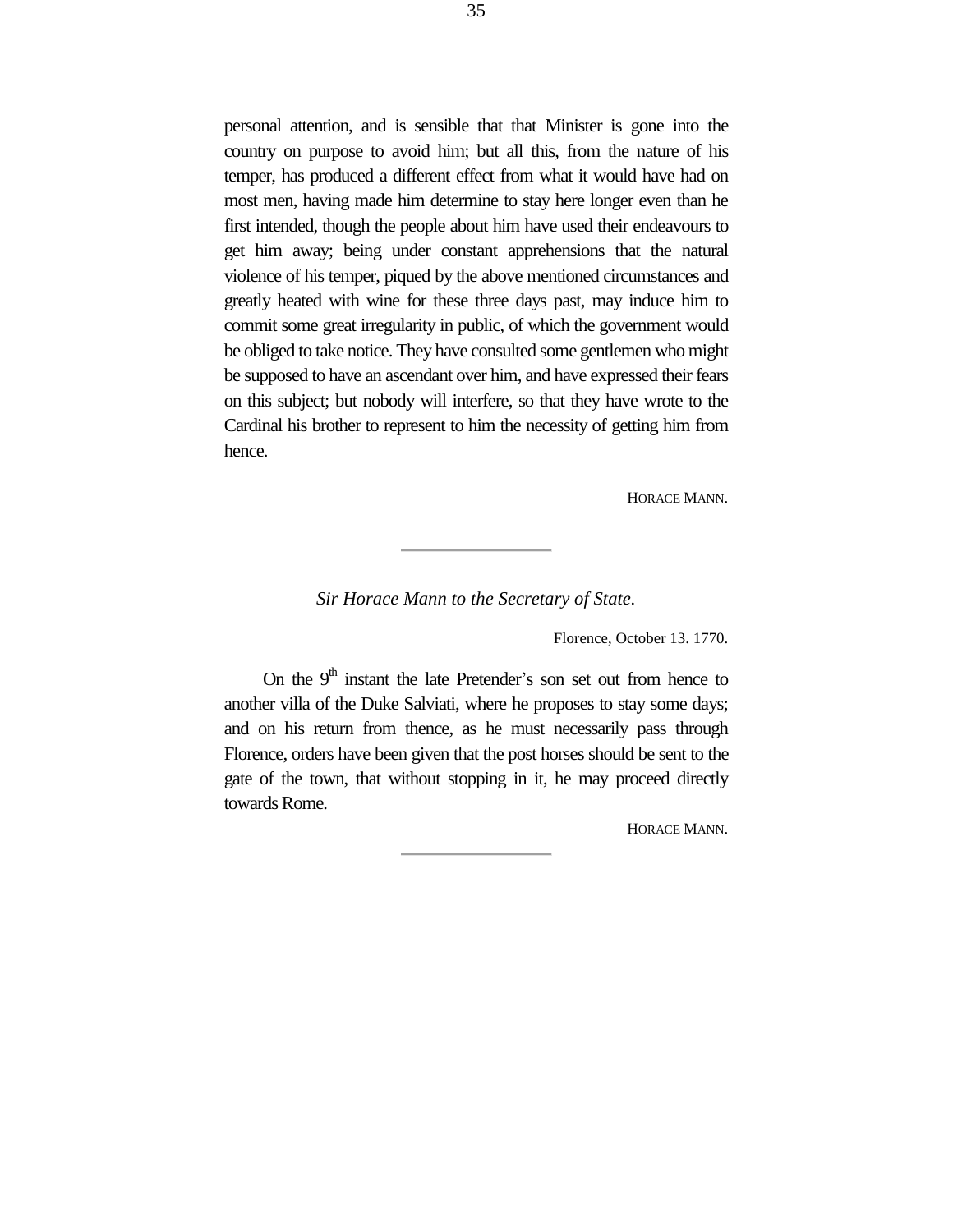Florence, April 2. 1771.

The late Pretender's son has ordered a villa to be taken for him near the Pisa Baths of which he proposes to make use at the proper season. He continues to lead the same irregular life as at Rome, being totally addicted to drinking.

*Sir Horace Mann to the Secretary of State.*

Florence, August 17. 1771.

The late Pretender's son is removed from Pisa to Siena, where he proposes to stay some time.

HORACE MANN.

*Sir Horace Mann to the Secretary of State*.

Florence, August 28. 1771.

I have this instant received notice that the Pretender left Siena in a most mysterious manner last Saturday the 17th instant. The author of this intelligence is Mons<sup>r</sup> Borghese a gentleman who is the first Ecuyer of the Great Duke and a Chamberlain, who was then at Siena, and who has repeated to me the account which the day after his arrival here he gave to the Great Duke. This gentleman says, that two days before the Pretender's departure, an officer arrived at Siena supposed by common report to be in the Venetian service, who was frequently with him, and that on Saturday at three in the afternoon the Pretender in his own coach went out of the gate of the town, with two servants, and that at a small distance from thence a post chaise, with his Valet de chambre only, waited for him; that at the first post on the road to Florence he dispatched one of his servants back to Siena with a letter to Count Spada one of his gentlemen, with orders to set out for Rome with all his servants and baggage which orders he obeyed the next day. Mons<sup>r</sup> Borghese came hither the day after and made particular inquiries at each post, and found that the description of the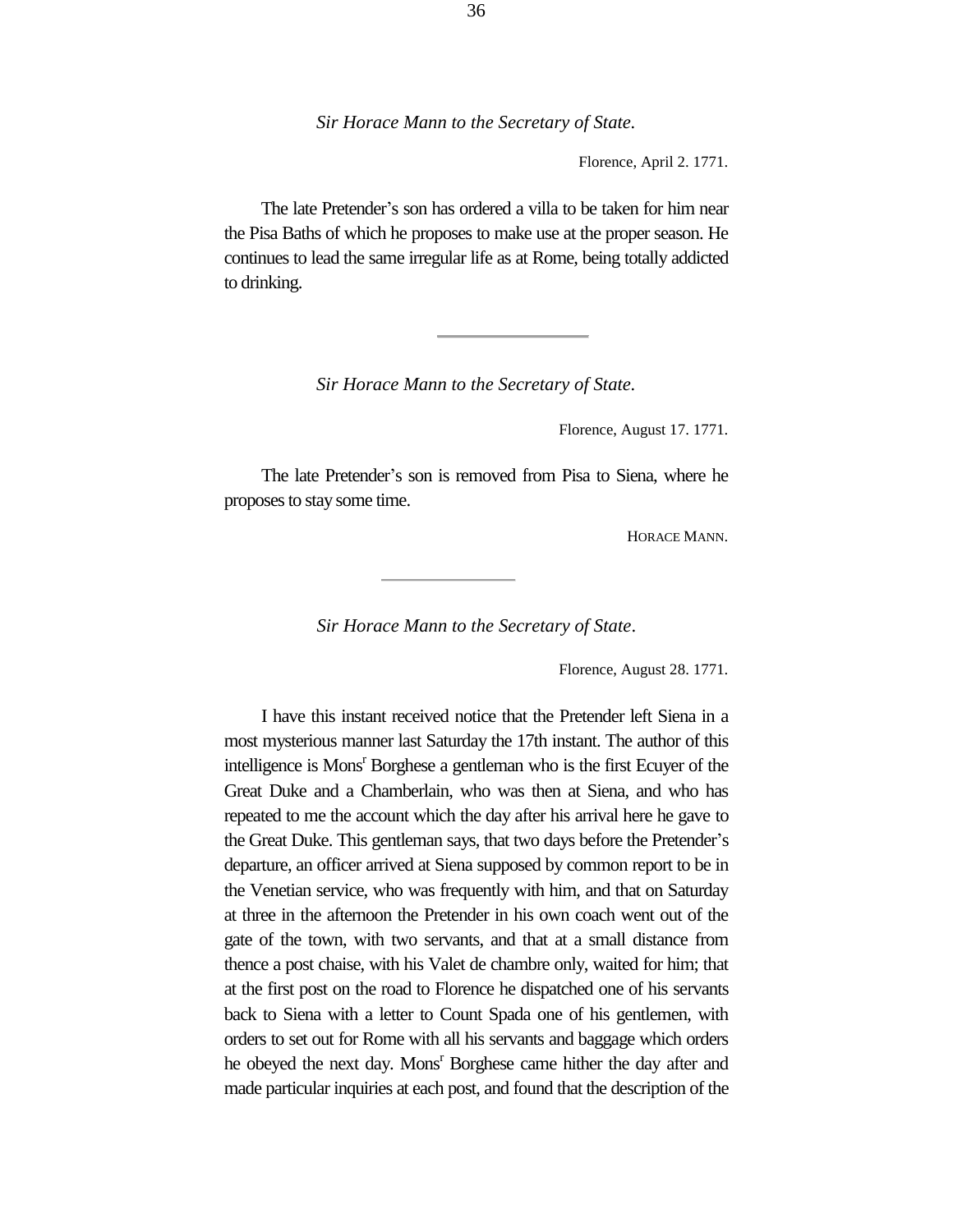person answered, and by the precise notice which I have had from the post house here, I find, that on Sunday night about 12 o'clock two people, without any servants on horseback, arrived there from the Roman Gate in an Italian post chaise with two wheels, one of whom only got out of the chaise; they changed horses and proceeded on towards Bologna. At the entrance at the Roman Gate they gave in the name of Smith.

I will give this notice to His Majesty's Ministers in Germany, that in case he should pass through the places where they reside, they may give notice of it to His Majesty's Secretary of State for their provinces.

HORACE MANN.

*Sir Horace Mann to the Secretary of State.*

Florence, Sept. 3. 1771.

All that I have been able to learn relating to the Pretender's journey since the departure of my last letter, is, that he passed through Bologna in the same mysterious manner, and though he was accidentally detained at the post house much longer than usual by the shaft horse felling down three times, he did not get out of the chaise, but constantly held an handkerchief to his mouth. He proceeded to Modena, though that does not decide the road he took afterwards. The general conjecture is that he is gone into Poland at the instance of the confederates, and to give some sort of colour to this opinion it is supposed that the affair was managed last year at Rome by the Princess Tablonowsky, who being related to the family of Sobiesky, was much taken notice of by the Pretender and the Cardinal his brother.

HORACE MANN.

*Sir Horace Mann to the Secretary of State.*

Florence, October 1. 1771.

By the last French Courier, Marquis de Barbantane received notice by the dispatch from the Court that the Pretender had been there some days, lodged in an *Hotel garni*, that he had seen nobody but the Duc de Fitzjames, with whom it was supposed he had family business, and that he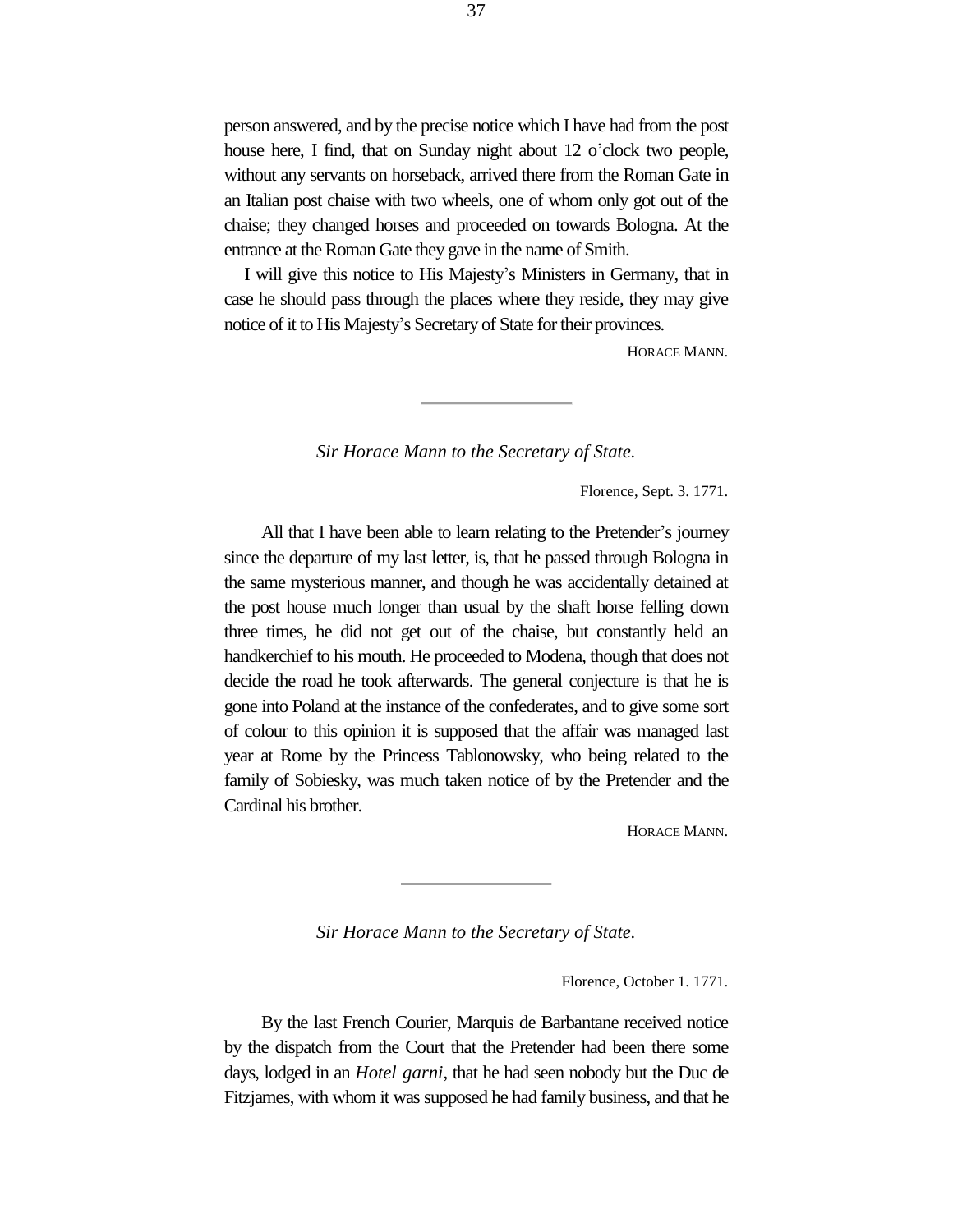was to set out the 17th past on his return to Rome.

HORACE MANN.

*Sir Horace Mann to the Secretary of State*.

Florence, October 8. 1771.

On the 4th instant the Pretender arrived at Pisa in company with two French Officers, and proposed to stay there four days to drink the waters. He was in great danger in crossing the river Serchio about four miles distance from Pisa; on which occasion he expressed the utmost fear and consternation.

HORACE MANN.

*Sir Horace Mann to the Secretary of State.*

Florence, April 21. 1772.

I had the honour to write to Your Lordship two letters by the last post, the latter of which was purely to convey to Your Lordship a letter which I had that instant received from Rome with the notice of the sudden departure of the Pretender towards Loreto, where it was supposed he was to meet a Lady he was to marry. The letters are again this morning come in from Rome with a further account of that affair, namely, that the lady is a sister in law of the Duc de Liria and was a Chanoinesse of Mons, that he was to meet her at Loreto where the marriage ceremony was to be performed and that they were then to retire to a house of Cardinal Marefoschi at Macerata, but were expected at Rome in this week.

HORACE MANN.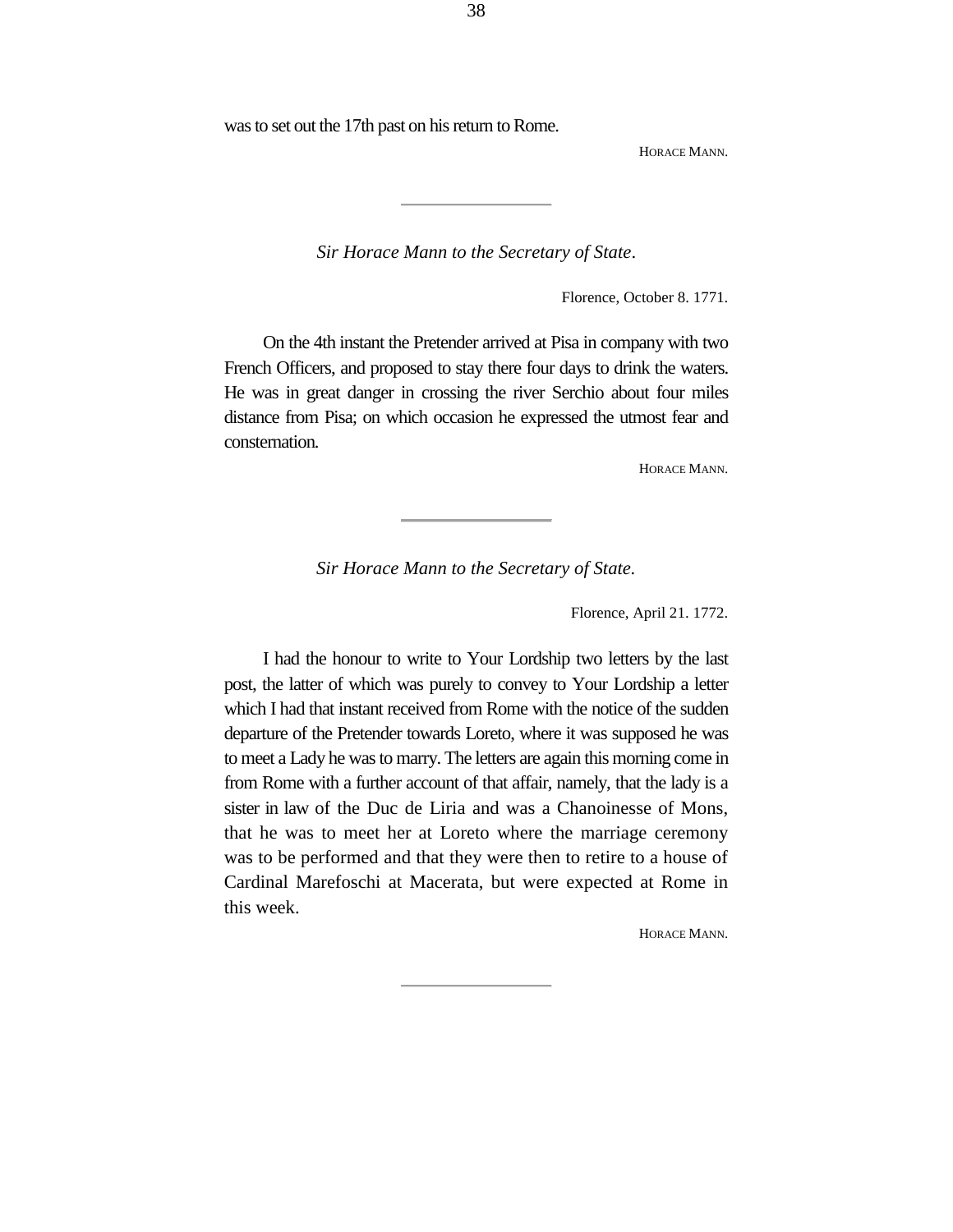Florence, May 2. 1772.

On the 22d. instant the Pretender with his bride\* returned to Rome, and immediately sent a gentleman to Cardinal Pallavicini Secretary of State to inform him of his arrival, making use of the title of His Majesty and the Queen his Consort. The Cardinal bid the messenger tell him that if he meant he should convey that notice to the Pope, he would do it, but that he should certainly omit the titles which he had so improperly made use of on this occasion. The Romans call her *Regina Apostolorum* from the situation of the house they live in, which is very near a church called the *Santi Apostoli.*

HORACE MANN.

## *Sir Horace Mann to the Secretary of State.*

Florence, September 22. 1772.

As I have lately observed an article in the English newspapers which asserts that the Cardinal of York was dead, and that his sister in law is with child, I think it my duty to acquaint Your Lordship that both those circumstances are false.

HORACE MANN.

÷.

<sup>\*</sup> She was Princess Louisa of Stolberg, born in 1752 and therefore thirty two years younger than her husband. Dr. Moore who saw her at Florence about 1776 thus describes her: "The Countess of Albany is a beautiful woman, much beloved by all those who know her, who universally describe her as lively, intelligent, and agreeable." *Letters from Italy, vol.* 2. *p.* 393. The secret motive of Count Albany's journey from Siena to Paris in 1771 was the negotiation for this marriage.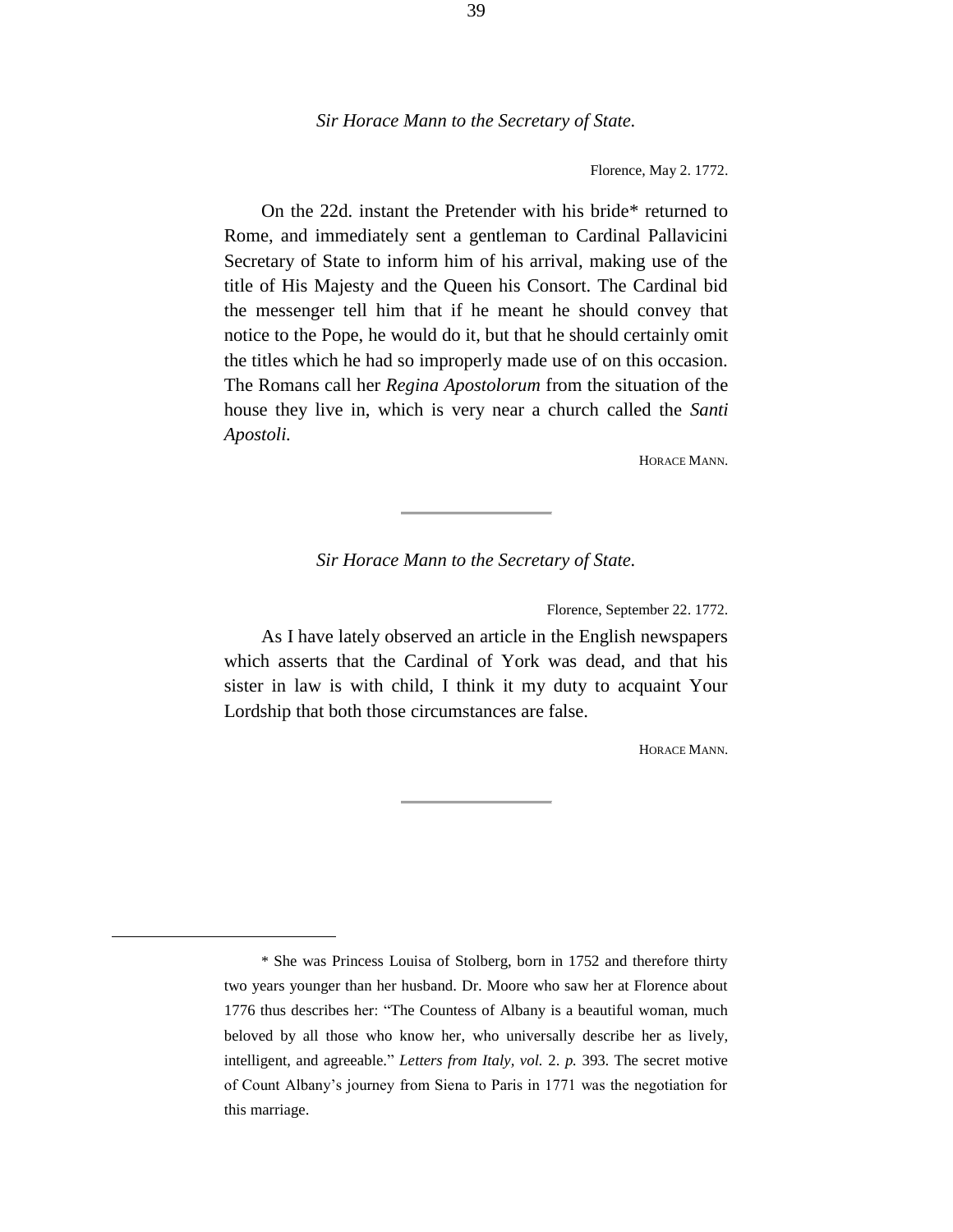Florence, December 11. 1773.

It is long since that I have had occasion to mention the Pretender in my letters to Your Lordship. For some time after his marriage he abstained from any great excess in wine, but of late he has given into it again as much as ever; so that he is seldom quite sober and frequently commits the greatest disorders in his family. This behaviour has made Mr Carol the principal person about him whom they there call Lord Carol, take a resolution to leave him entirely, but Cardinal York has induced him to defer his departure at least for some little time longer.

HORACE MANN.

*Sir Horace Mann to the Secretary of State.*

Florence, September 13. 1774.

The Great Duke's presence at Leghorn prevented the Pretender and his wife from going there, as they intended. They had been at Leghorn a few days before and passed under the name of Mr. and Mrs. Stuart of the suite of the Count and Countess of Albany. The motive of his leaving Rome and of his resolution to fix his residence at Siena for the next year, called the Holy Year, is, that none of the public attentions would be shown to him as were shown to his father, since the Court of Rome has refused to acknowledge the titles he assumes. Those attentions consist in allowing him to have a distinct place called there a *Tribune,* to be erected for him near what they call the Holy Gate, which the Pope breaks down with a small gold hammer, and in many other places where ceremonies peculiar to that year only are performed.

HORACE MANN.

*Sir Horace Mann to the Secretary of State.*

Florence, November 1. 1774.

Two days ago the Pretender with his wife and a numerous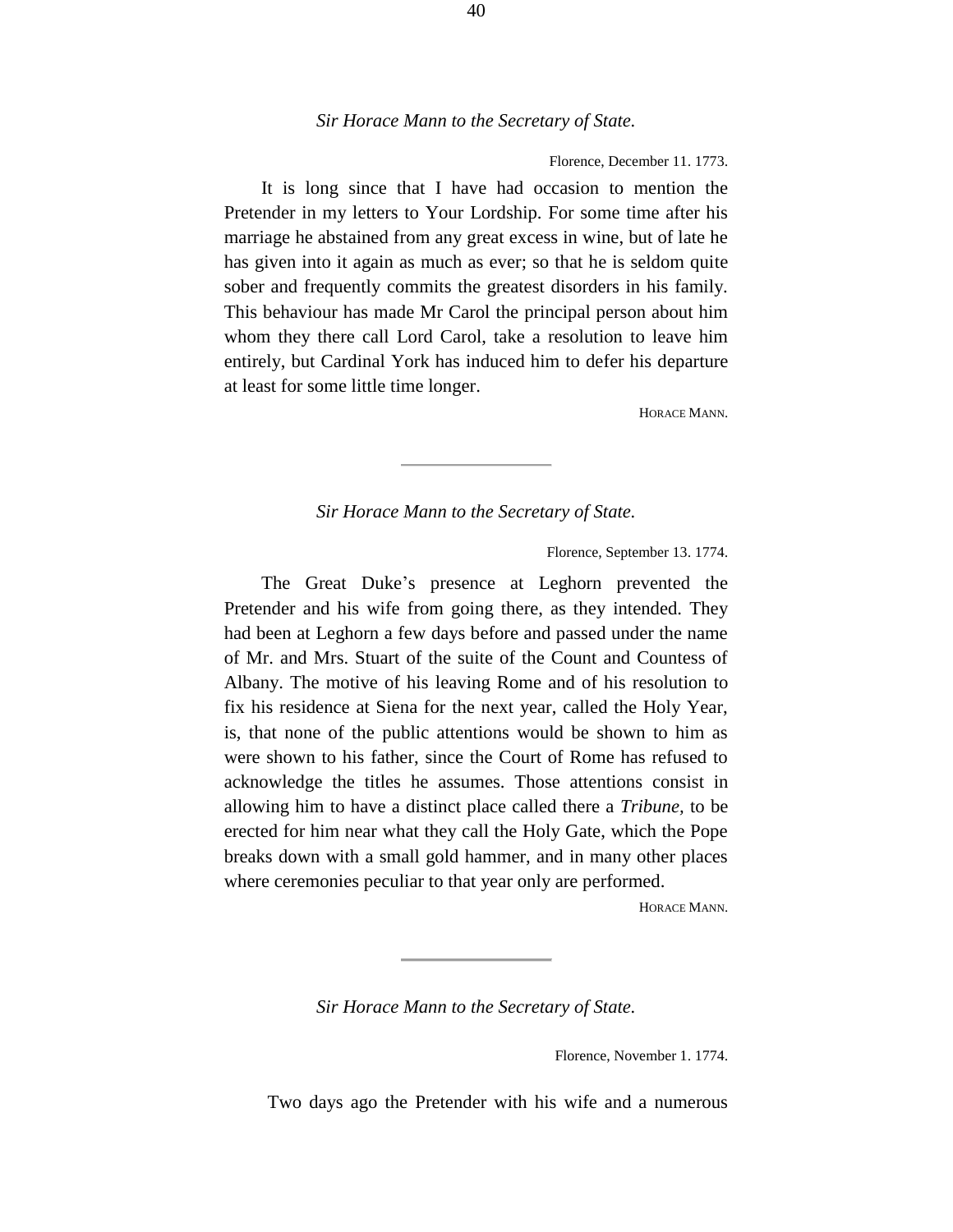retinue arrived here from Siena: they are lodged at the house of Prince Corsini called their *Casino* near the walls of the town. He has taken the name of Comte Albanie and intends to make some stay here. It is said that they have taken this opportunity as they may appear at the theatres and other public places in the evenings in masks, which are to be generally permitted next Wednesday till the Advent.

HORACE MANN.

*Sir Horace Mann to the Secretary of State.*

Florence, November 29. 1774.

The Pretender by the instigation of his wife has again altered his resolution with regard to his stay here the whole Carnival, but I have been assured by a respectable person who frequents him that he wishes to abandon Rome and fix his residence in Tuscany.What obstacles such a resolution might meet with, I do not pretend to judge; but I have thought it my duty to give Your Lordship the first and I believe well grounded hint of it. The Pretender sometimes returns to his habit of drinking, though hitherto it has not produced any public extravagance; but a few evenings ago a scene of some *éclat* happened in his box at the Theatre, between him and a French Officer, to whom he gave injurious language; the Officer replied that he supposed he did not know who he was,—the Pretender answered *"Je sais que vous êtes Français et cela suffit*!"

HORACE MANN.

*Sir Horace Mann to the Secretary of State.*

Florence, December 27. 1774.

The dissentions among the Cardinals appear as great as ever so that it is impossible to form any judgment when the election may be made. Cardinal des Lances has been talked of for some days, but what will make your Lordship smile, is, that the Pretender has said here that he will not return to Rome till his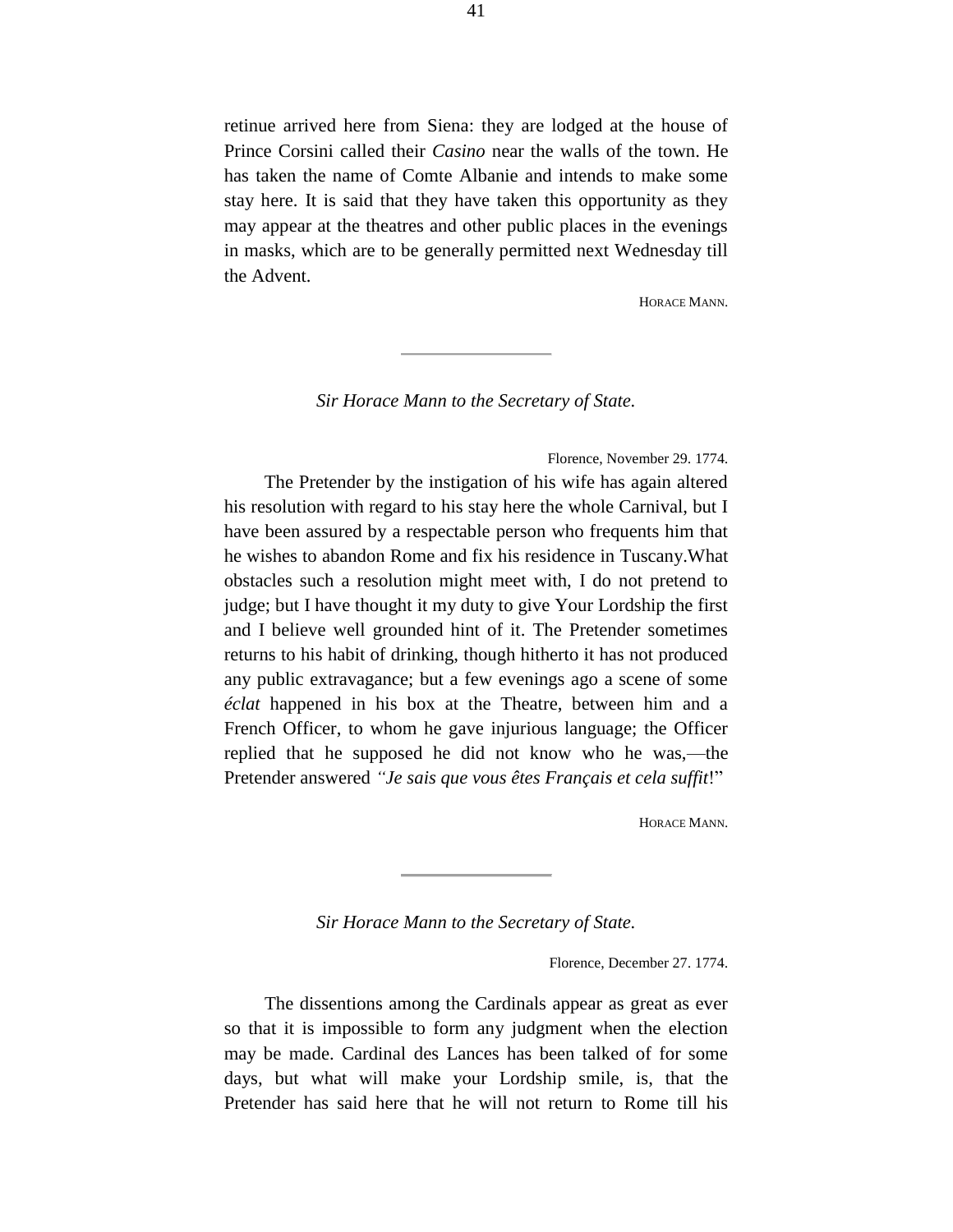brother is made Pope, and that he is in daily expectation of receiving a courier with the notice of it.<sup>\*</sup> He probably was heated with wine (which is very often the case) when he said this, as he was remarkably noisy that evening at the public *Casino*, which he and his Consort always frequent. He is attended by Mr. Carril to whom they give the title of Lord Carril, and by Count Spada a foreign gentleman, and she is attended by Mrs. Carril and by a German young lady. No kind of notice has been taken of them by the Court, but he every day invites some of the principal Officers of it and of the Nobility, to dinner.

HORACE MANN.

# *Sir Horace Mann to the Secretary of State*.

Florence, September 5. 1775.

The Pretender's health continues still to be in a declining state; the habitual discharge from one of his legs is still stopped, and of late he has been troubled with violent pains in his stomach after eating (though very moderately.) Nevertheless he goes out constantly to take the air in his coach, and to the Theatre, where for the most part of the time he remains in the corner of his box in a drowsy posture. A box has been taken for him in the great Theatre for the next Carnival and he has insinuated that if he could find a house here that suited him, he would take it; but as this idea proceeds from a delicacy to Prince Corsini, whose *Casino* he has hitherto and still inhabits, it is not thought that that gentleman will permit him to leave it on that account, as none of his family makes use of it.

HORACE MANN.

÷.

**<sup>\*</sup>** On the death of Clement XIV. in 1774 the Conclave elected Cardinal Braschi, who assumed the title of Pius VI.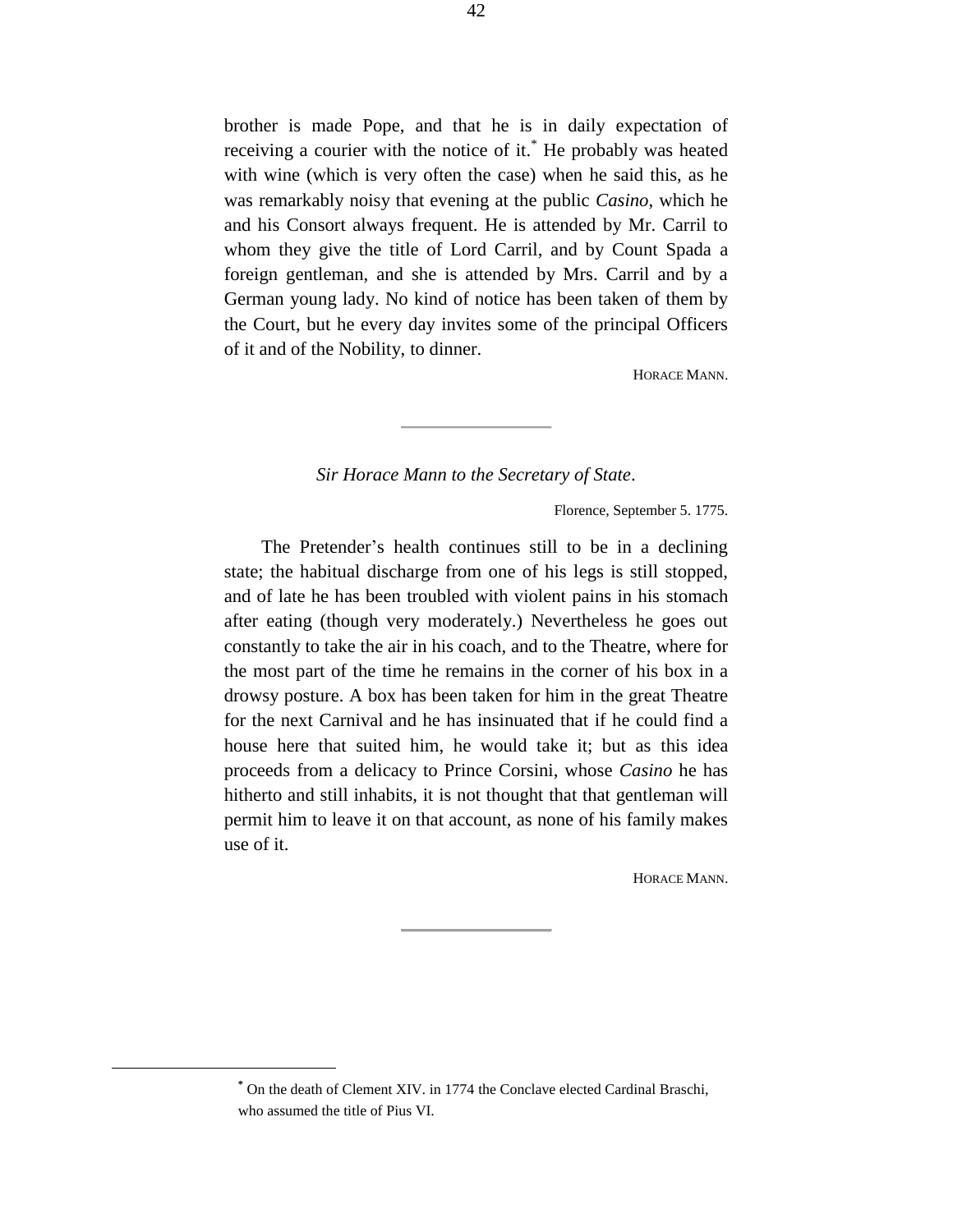#### Florence, September 26. 1775.

In the course of my letters since the Pretender's residence here I have informed Your Lordship of every thing that related to him that I judged worthy of Your Lordship's notice, of which I have the most authentic means of being informed. His conduct in general is very decent; never permits any of the few people who frequent him nor even his own attendants in his presence to give him any other title than that of Count Albanie. No civilities have passed between him and his wife, and the Great Duke and Duchess, though some of the principal Officers of the Court, and Foreign Ministers sometimes are with him without any ceremony. No ladies of the Court or country go to their house, having been offended by the Countess for not returning their visits; so that none of them have made entertainments for them. The only point in which the Pretender behaves indiscreetly is with regard to the Pope for not acknowledging him under the titles which were given by the Court of Rome to his Father, which at his death I had the good fortune to prevent being continued to his son, and I have lately informed Your Lordship of what passed between him and the Pope's Nuncio here on that subject, which produced a total rupture between them; but as that point continues to give him uneasiness he has lately drawn up a protest in the name of the Roman Catholic Bishops in England and Ireland, in hopes of inducing them to sign and send it to the Pope; setting forth that as he refused to acknowledge the Pretender's titles, they cannot acknowledge any longer the Pope or pay any obedience to him for the future. The Protest has not been sent away, and I am assured that his friends will endeavour to prevent his taking so useless and so outrageous a step, that could not fail of producing the most serious consequences, to his own prejudice, and such confusion in their church. Your Lordship may depend upon this intelligence.

HORACE MANN.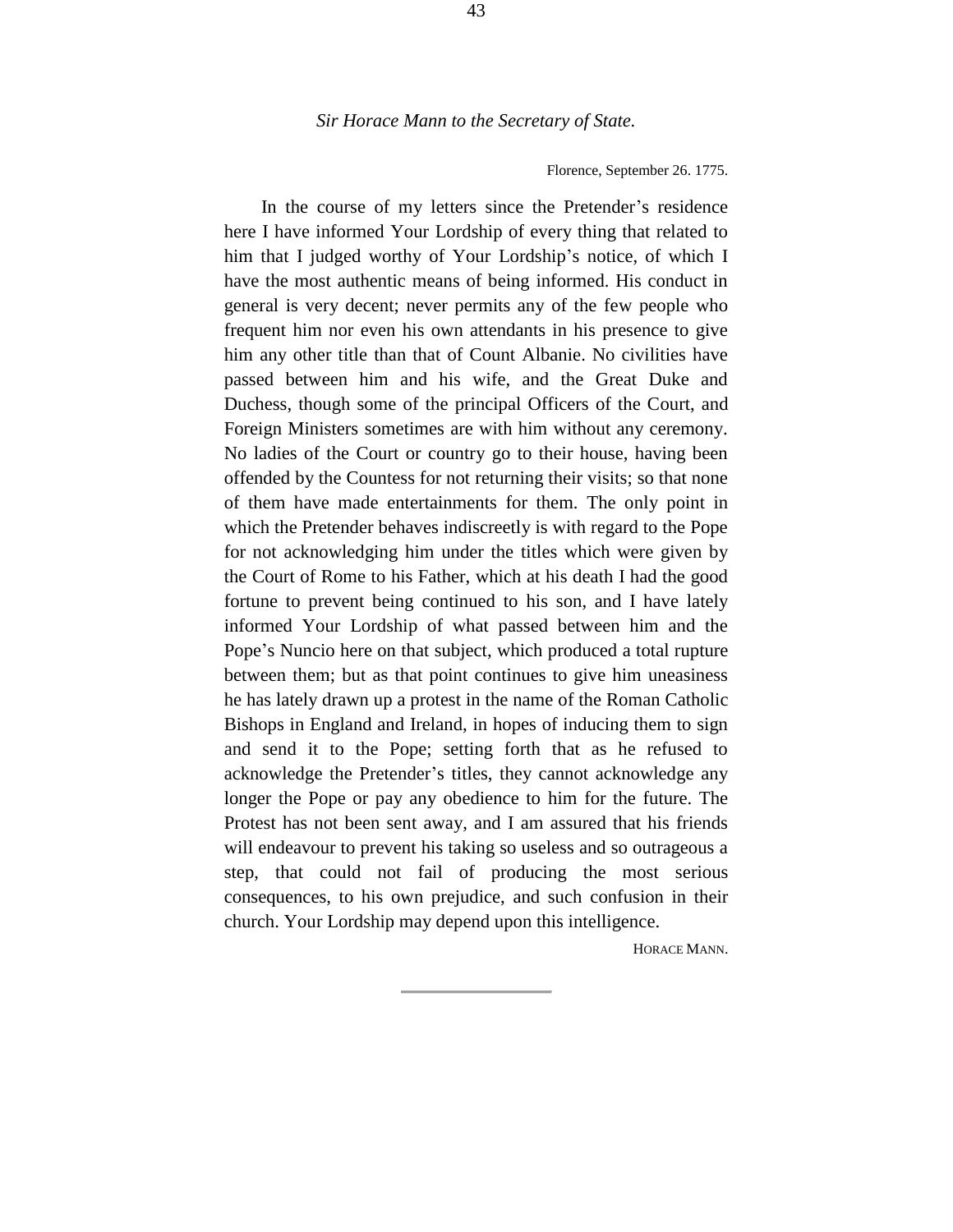#### Florence, February 6. 1776.

With the consent and approbation of Cardinal York the Pretender has withdrawn from the Public Funds at Rome a considerable sum of money for the purchase of a large house here, as I had the honour lately to inform your Lordship. He has likewise received a service of plate (with the Cardinal's arms upon it) and many jewels from thence, great part of his household furniture with his equipages and horses; but still there are many obstacles that retard the conclusion of the treaty for the-purchase of the house.

Both the Pretender and his wife (whom he never leaves) frequent all the public places and are often in the same hall (as at balls) with the Great Duke and Duchess, but they take no notice of each other. During the Carnival the Pretender always wears a Venetian mask, but his wife appears in her own cloaths at all entertainments of that sort; which are their only resource, as very few of the Nobility frequent them, and nobody has ever made any entertainment for their amusement in the evening, as is practised for all strangers of condition.

HORACE MANN.

### *Sir Horace Mann to the Secretary of State.*

Florence, May 14. 1776.

The Pretender has for many days past been very ill; his legs and thighs are swelled extremely and give him at times great pain. Upon the whole his constitution is so much decayed that his family and physicians are frequently much alarmed and so much the more as they cannot induce him to be more moderate in drinking wine and strong liquors. He has not been able to remove the obstacles to the purchasing the house here (of which I have frequently made mention) but he has hired it for five years, and has removed all his furniture from Rome.

HORACE MANN.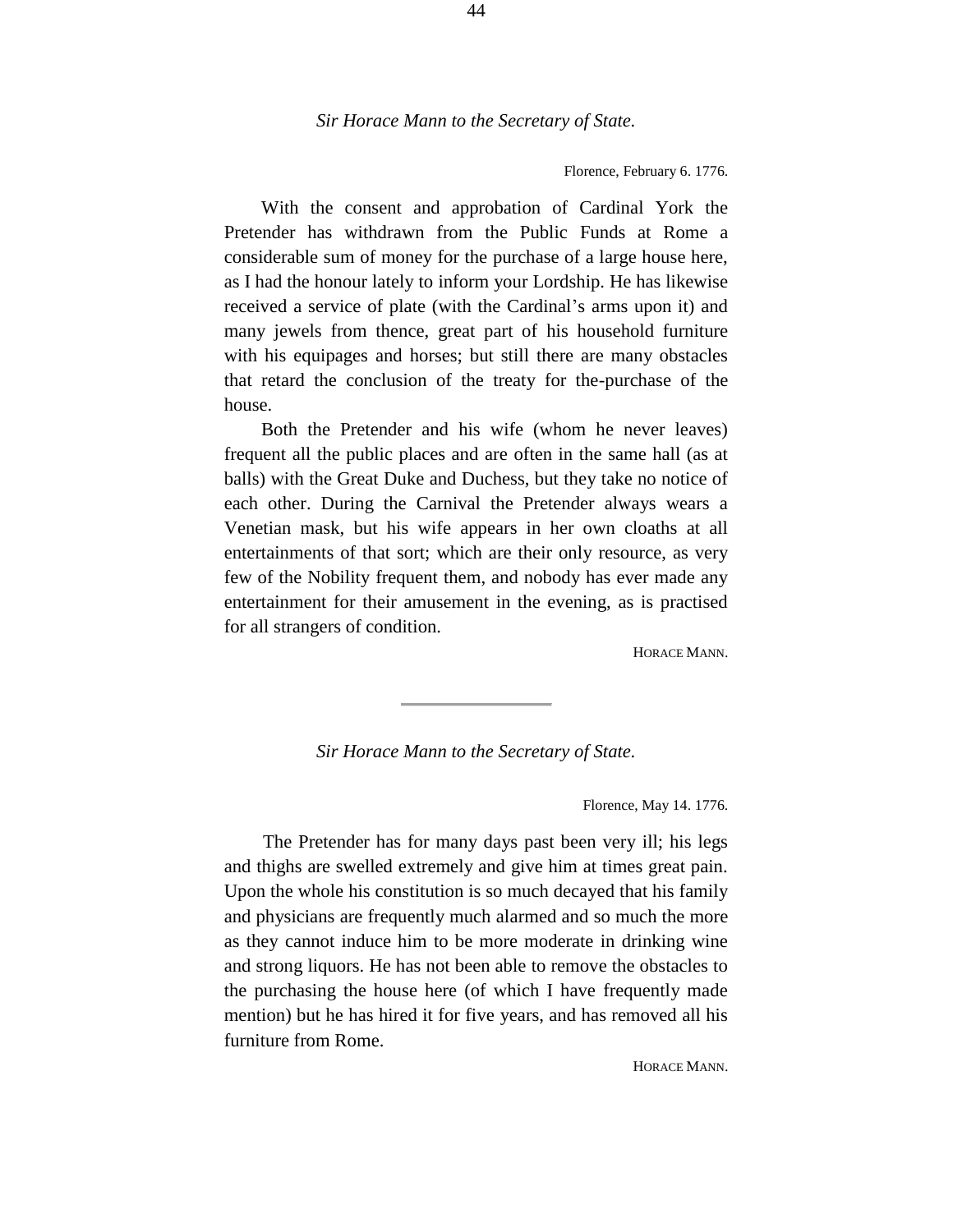#### Florence, September 21. 1776.

By the arrival two days ago from Vienna notice was brought that the Great Duke and Duchess's departure was fixed for the 19th instant but that on account of the Great Duchess's pregnancy they were to travel so slowly that they will not be here till the middle of next month. This delay has made the Duke of Ostrogothia alter his resolution of staying at Florence till their return, and he now proposes to set out for Rome at the end of this month. His Royal Highness observes a strict incognito under the name of Comte d'Oeland. He returns visits and accepts of invitations for dinners. He condescended to do me that honour a few days ago with a numerous company.

Soon after that Prince's arrival here he made a visit to the Comtesse d'Albanie to whom he said he was related; but not till he had been assured by Marquis Barbantane the French Minister, who frequents them much, that both her husband and she had no kind of pretensions, and were treated here as private people. This was the light in which that Minister informed me of it after the visit had been made. The Comte d'Oeland dined there yesterday, and the Pretender, when at table, said with a sort of joy,—*Ah Monsieur le Comte quelle consolation pour moi de diner avec un de mes Egaux!*

The Pretender's health is at present bad; one of his legs is swelled to an enormous size, and for some days past he has had frequent severe fits of the colic, nevertheless he goes every evening to the Theatre where he sleeps the great part of his time.

HORACE MANN.

*Sir Horace Mann to the Secretary of State*.

Florence, September 28. 1776.

I had the honour to inform Your Lordship by the last post that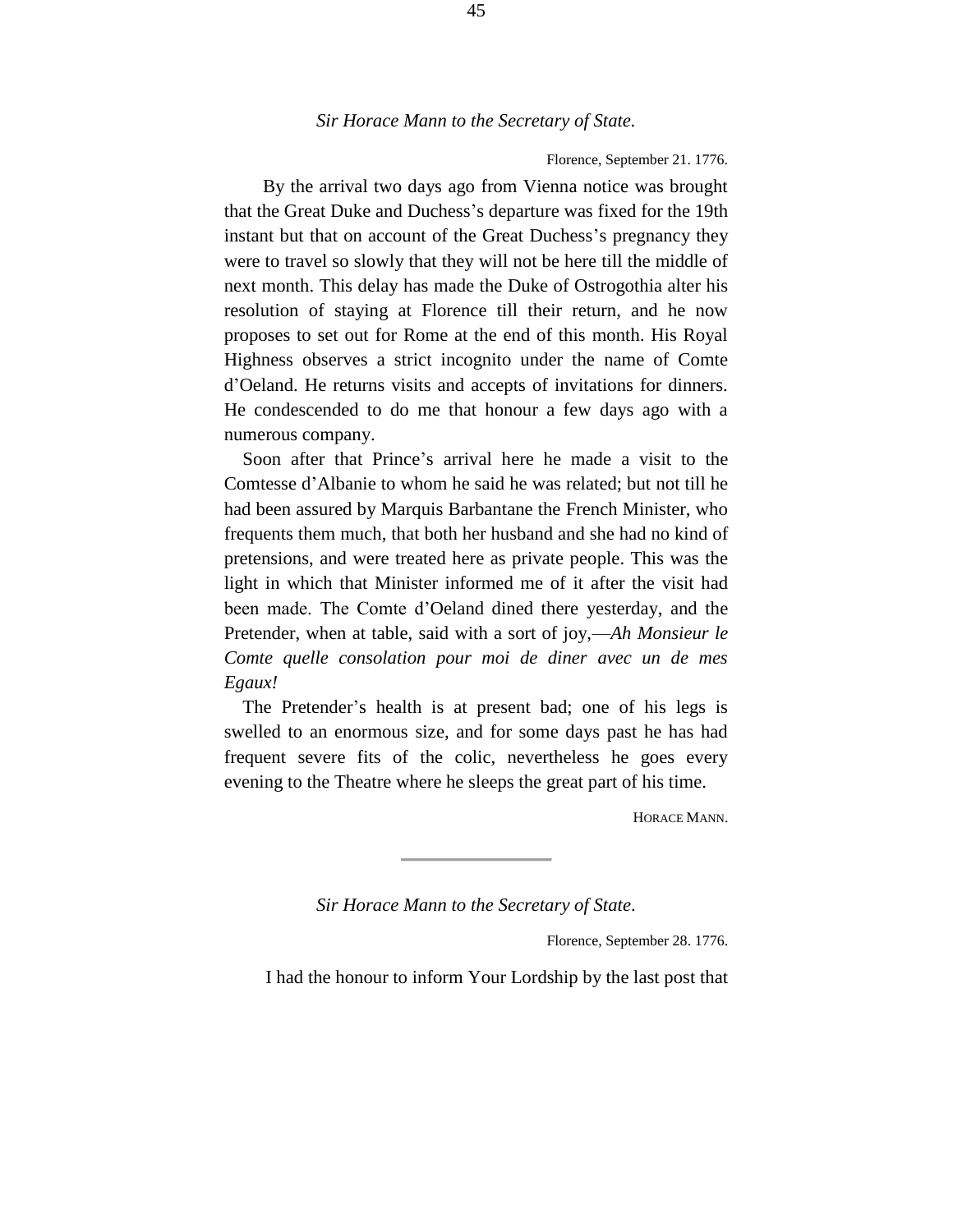the Pretender was then much indisposed. His disorder has greatly increased during the course of this week; the discharge from his leg is stopped, and that always occasions a sort of suffocation in his breast. He has quite lost his appetite and has severe pains in his stomach, with frequent indigestions. Nevertheless he goes every evening to the Theatre where he remains in the comer of his box, dosing; though the sickness at his stomach very commonly obliges him to retire in a hurry into the public passage, where two of his servants attend to give him assistance. His physician is using all the means proper to procure the return of the discharge from his leg, which may relieve him.

HORACE MANN.

*Sir Horace Mann to the Secretary of State.*

Florence, July 25. 1778.

I have been informed by the Pope's Nuncio here that the Pope was not in the least offended by any expressions made use of in the oath prescribed to the Roman Catholics in Ireland. The Pretender, on the contrary, was extremely hurt, nay enraged, at those therein inserted in regard to him.

HORACE MANN.

*Sir Horace Mann to the Secretary of State.*

Florence, Nov. 30. 1779.

Though the gradual declining state in which the Pretender has been for a long time has not furnished me with any particular motive to make mention of him of late in my letters to Your Lordship, I must now, my Lord, inform you that for some days past a complication of very alarming circumstances has appeared, that make his physicians think him to be in danger; notwithstanding which, such is his restless disposition that he continues to go abroad in his coach, to admit people to dine with him every day, and never fails going to the Theatres every evening, though of late with a strong fever upon him, and so weak that he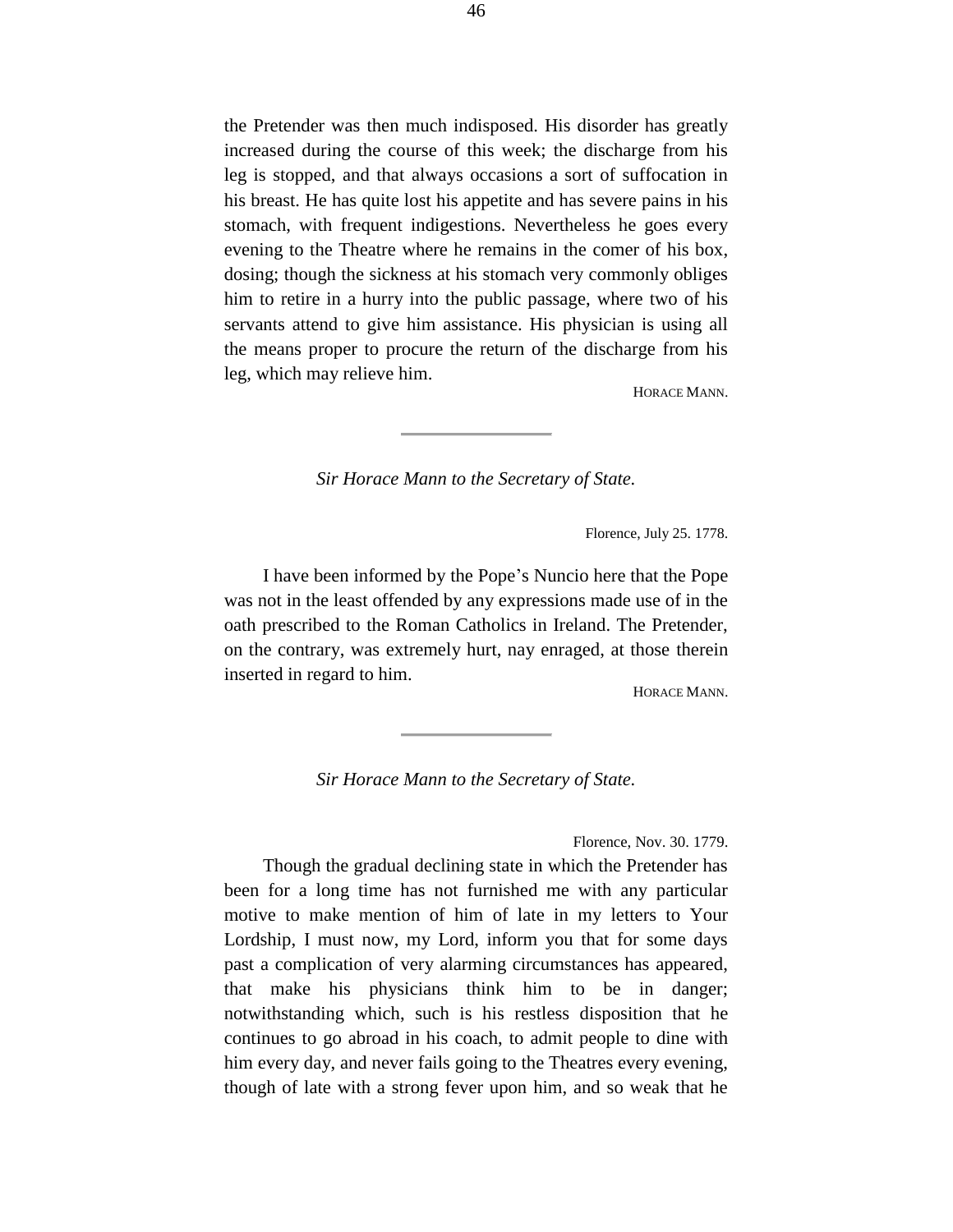has been supported by two servants from his coach to his box, where, as usual, he laid on a couch. In this manner he has gone on till last night when the Theatres were closed on account of the Advent. His Physician tells me that he thinks a dropsy on his breast is formed, and I am informed by people in his house and by those who frequently dine with him, that he has quite lost his appetite, though he still drinks a little strong wine. He appears to have a great deal of choler on his breast and stomach which makes him cough at nights and disturbs his rest. However he obliges his wife still to lay in the same bed with him, and in every other respect uses her very ill, so that her health seems much impaired of late. She says that he has not made any will, and as yet she has no other prospect than that of having six thousand crowns a year (about fifteen hundred pounds sterling) after his death; which sum was settled upon her at her marriage; half of which she now enjoys independent of him as pin money, nor has the Cardinal his brother ever given her any token of his friendship.

I must inform Your Lordship of what will appear a ludicrous circumstance; that his wife says, that this poor visionary man has always kept and still has under his bed, a strong box with twelve thousand sequins, which he says he has kept ready for the expenses of his journey to England whenever he shall suddenly be called thither. This Your Lordship may depend on.

HORACE MANN.

*Sir Horace Mann to the Secretary of State.*

Florence, January 29. 1780.

Since the departure of my last letter a favourable change has happened in the Pretender's health, though the nature of his disorders and the irregularity of his way of living do not promise a long continuance of it, as he has taken again to drinking wine and even carries a little bottle of Cyprus in his pocket to the Theatres. He was so heated with it some evenings ago at a mask ball there, that he would dance a minuet with a young lady, though he was obliged to be supported through it by Count Spada his gentleman, which exposed him to the ridicule of a crowd that surrounded him. HORACE MANN.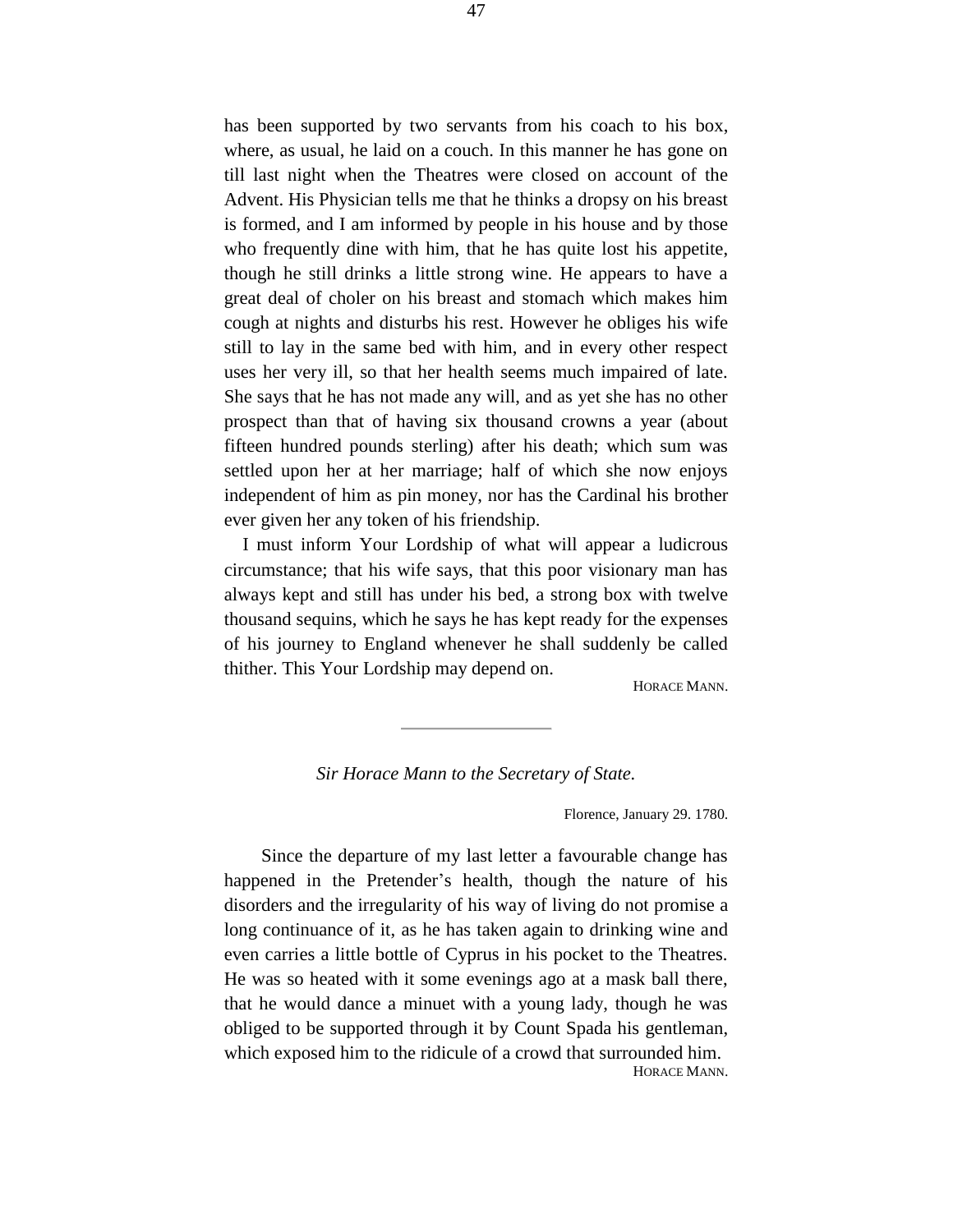Florence, December 12. 1780.

I have often had occasion to mention to Your Lordship the irregular behaviour of the Pretender, but a late instance of it has produced a scene last Saturday, of which it is my duty to give Your Lordship the earliest account. Of late the intemperance of his behaviour, especially when he was heated with wine and stronger liquors, has been vented against his wife, whom he has for a long time treated in the most indecent and cruel manner. On St. Andrew's day, which he always celebrated by indulging himself in drinking more than usual, he ill treated her in the most outrageous manner, by the most abusive language and beating her, and at night by committing the greatest indecencies upon her, in bed, and attempting to choke her. Her screams roused the whole family, and their assistance prevented any other violence; but it is supposed that from that instant she determined to separate from him, though she concealed her intention till she could write to the Cardinal of York to represent the affair to him and to receive his answer. In the mean time she meditated on the means of putting it into execution. The Cardinal's answer was conceived in terms of great civility and compassion, exhorting her, for the honour of his family, to bear with his brother's behaviour as long as she could, but promising her both assistance and protection in case she should be obliged to leave him. Fresh instances of his cruelty making her think herself in danger of her life, she meditated on the means of putting her resolution into effect; for which purpose she made her case privately known to the Great Duke, and invited a lady of her acquaintance to breakfast with her in company with her husband as she had often done before; after which he proposed to the ladies to take the air in his coach as usual and they under the pretence of visiting a sort of convent, not a strict cloister, which is immediately under the Great Duchess's protection, induced him to go thither, having previously engaged a gentleman of her acquaintance to be there to hand her out of her coach and to prevent any acts of violence that might ensue as the Pretender always carried pistols in his pocket.\* The ladies getting first into the convent, the door was

÷.

**<sup>\*</sup>** This appears to have been his constant habit, ever since his return from Scotland.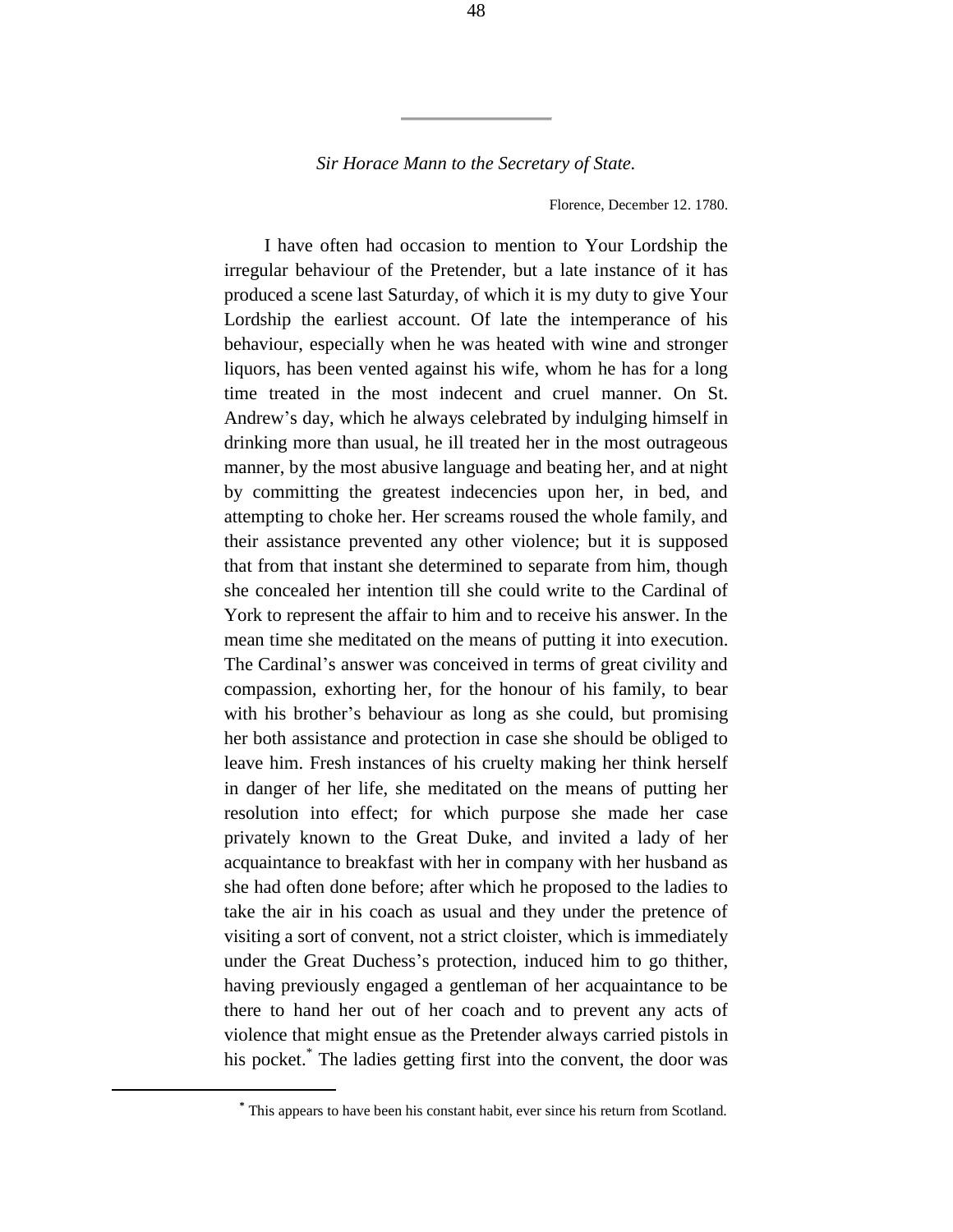immediately shut and barred to prevent the Pretender's going in. He flew into a violent passion, demanding his wife: a Lady of the Court who has the direction of that place in the name of the Great Duchess came to the grate and told him that the Countess Albanie had put herself under the protection of the Great Duke, and that being in danger of her life, had resolutely determined never to cohabit with him any more. Upon which he returned home, where he committed the greatest extravagances, and has since declared that he will give a thousand zecchins to any body who will kill the gentleman who assisted his wife on that occasion. He likewise had the folly to say publicly that he knew that by his Majesty's order I had given several thousand zecchins to his wife to induce her to administer a potion.................................... He immediately sent Count Spada his gentleman to the Great Duke to complain of what had happened and to demand his wife; but he received a very unfavourable answer. Thus the affair remains at present.

HORACE MANN.

#### *Sir Horace Mann to the Secretary of State.*

#### Florence, December 23. 1780.

Nothing material has happened in the Pretender's family worthy Your Lordship's notice, since his wife retired into a convent, of which I had the honour to give Your Lordship an account by my last letter. He at first refused to send her any of her clothes, or the common necessaries of that sort of which she stood in absolute need, as she had carried nothing with her to avoid giving the least suspicion of her intention; but an order was sent to him to supply her with every thing of that nature; which he immediately complied with. She lives at present very quietly in the convent, and is drawing up a manifest to justify the step she has taken; a copy of which manifest is to be presented to the Great Duke, one to the Pope, another to Cardinal York and a fourth to the King of France, with a view of obtaining their unanimous consent to a legal separation, and an ample maintenance out of the allowance of twelve thousand crowns per annum (or three thousand pounds sterling) which the Court of Rome has made him

÷.

*See the Lockhart Papers, vol.* 2*. p.* 581.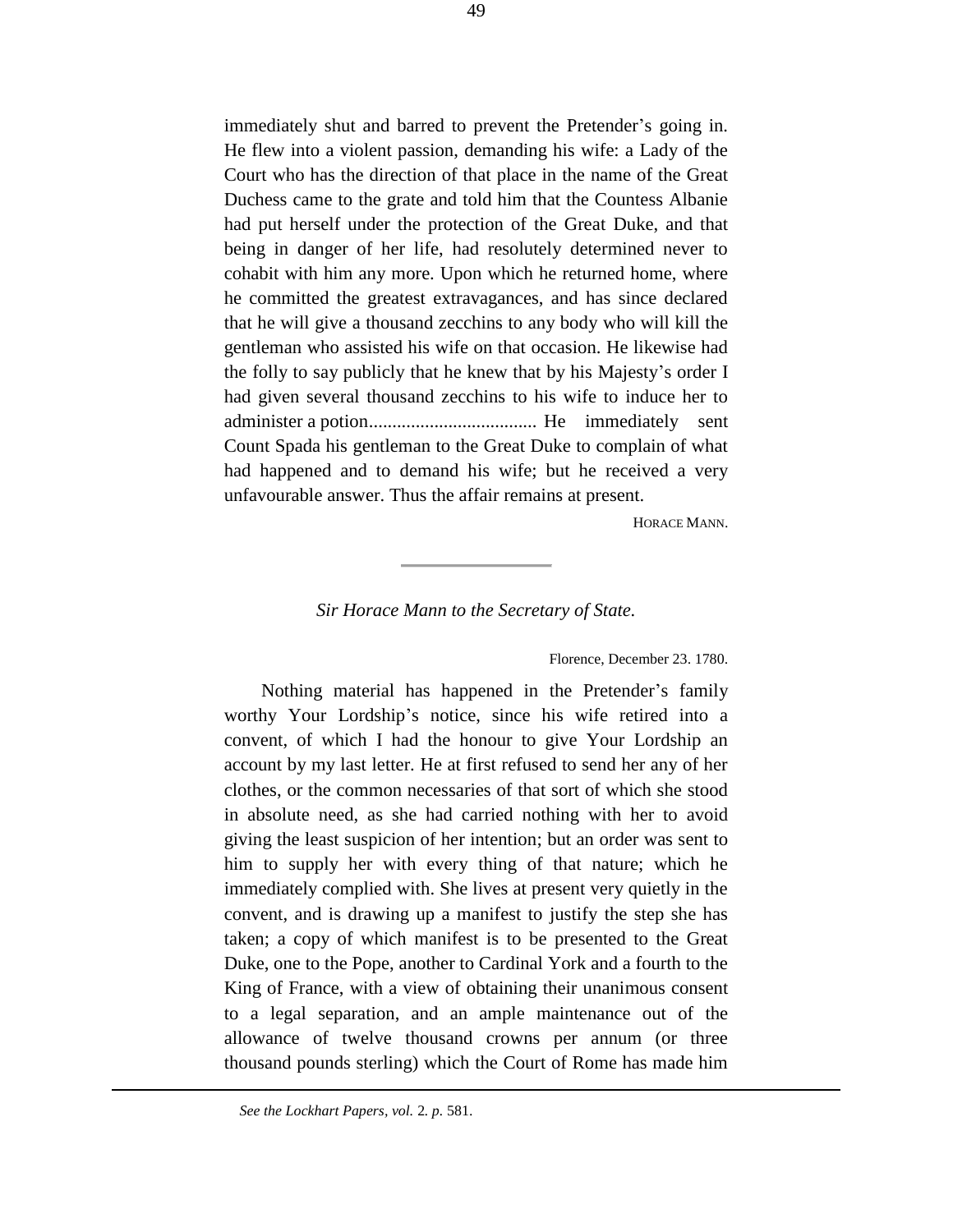ever since his father's death. Cardinal York has desired his sister in law, to repair to Rome, having obtained the Pope's permission for her to reside in a principal convent of Ladies there, called the Orsoline, till some final disposition can be made in regard to her, and she is preparing to go thither.

HORACE MANN.

## *Sir Horace Mann to the Secretary of State.*

Florence, Dec. 30. 1780.

The Countess Albanie set out from hence for Rome with all possible secrecy, last Wednesday night. Besides her own servants she was attended by one of the Nuncio's, and other steps were taken, by order of the Great Duke for her greater security against any molestation, in case the Pretender should have got notice of her departure; which even as yet does not appear. She is to lodge in the Convent of the Orsoline, where the same apartment that the late Princess Sobiesky (the Pretender's Mother) inhabited on the like occasion, has been assigned for her, and she is to have six thousand crowns a year allotted to her for her maintenance out of the pension of twelve thousand which the Court of Rome gave to the late and the present Pretender; as I had the honour to acquaint Your Lordship by the last post. The Pope wrote a very obliging letter to her with his own hand to inform her of these dispositions, but added that in case she should have any very urgent necessity to go abroad, she should be served by the Cardinal York's coaches and servants. This was some disappointment to her, as she had hoped that she might have had liberty to go out to take the air when she pleased. The Pretender some times talks of going to Venice for the Carnival, at others of settling at Genoa; but he seems too much confused as yet to take any fixed resolution.

HORACE MANN.

*Sir Horace Mann to the Secretary of State.*

Florence, January 23. 1781.

The Countess Albanie is treated at Rome with the greatest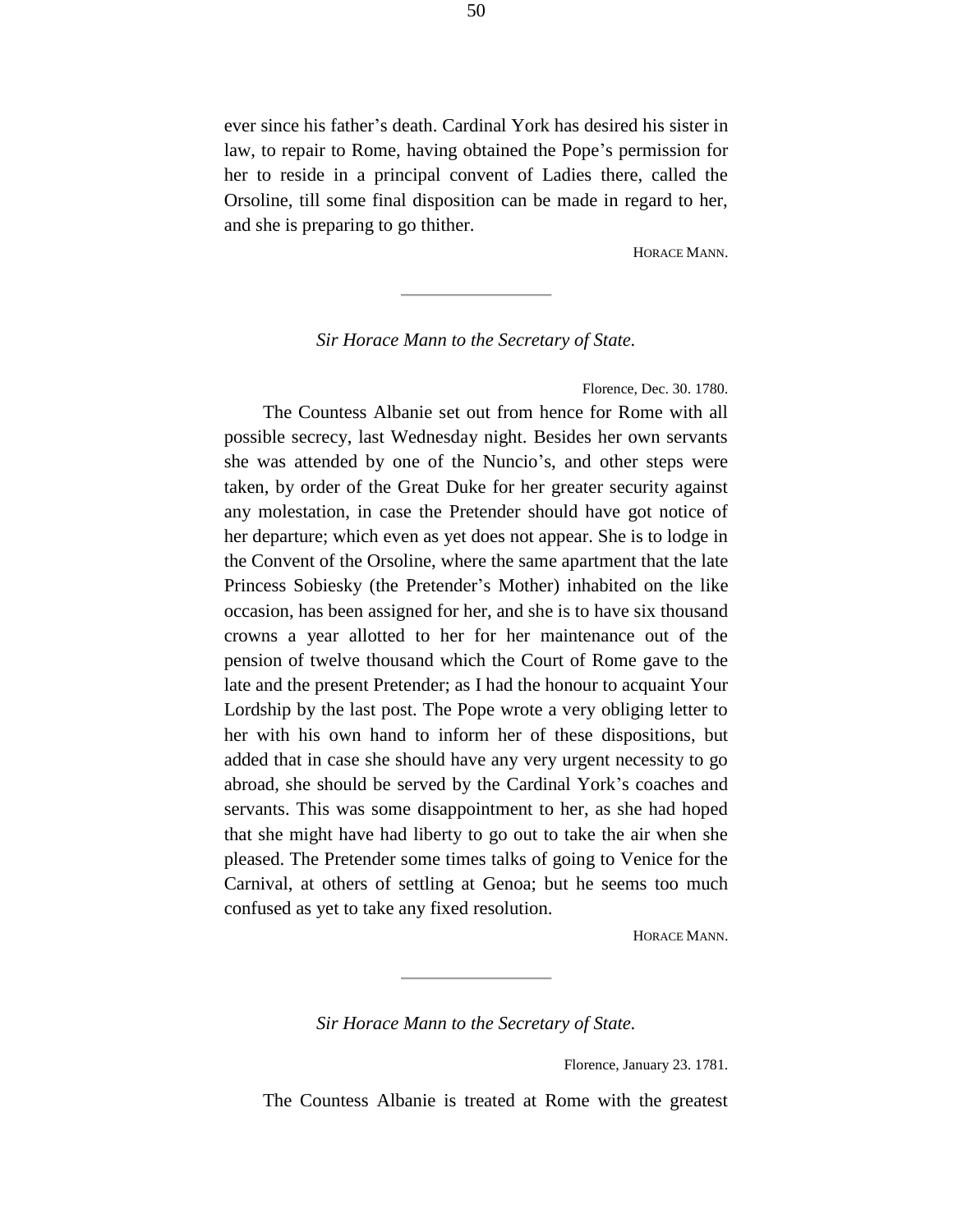attention; she has obtained leave to go abroad whenever she pleases without the least Constraint. She had a long audience of the Pope in the Sacristy of a Church. Cardinal York treats her with the greatest civility and has made her the most generous offers, and she goes frequently to dine with him at Frascati, where he commonly resides. He has offered her his house in town, to be attended by his servants and entertained at his expence, though six thousand crowns have been allotted to her by the chamber of Rome, while she remains in that city. But the above offer she has refused, and a house has been taken near the Convent for a cook or other servants, where her table is provided; but she does not intend to stay in Italy. It is said that the Princess Stolberg her mother and the Marquise de la Jamaique her sister, are to come to Rome in the spring to carry her to Paris, where she is to live with the former.

HORACE MANN.

## *Sir Horace Mann to the Secretary of State.*

Florence, December 28. 1782.

By the last letters from Rome I have been informed that Prince Corsini who lately returned thither, after having resided at Florence near two years, asked an audience of the Pope by Commission of the Count Albany; in whose name he made three requests to the Pope. The first was, that the Countess his wife might be sent back to him: the second, that the whole pension of ten thousand Crowns which the Apostolic Chamber used to allow him through the means of the Cardinal his brother, might be continued to him without the deduction of four thousand crowns which are assigned out of it to the Countess; and lastly, that Count Alfieri, whom he accuses of having been chiefly instrumental to her elopement, should be banished from Rome. To the first demand the Pope replied, that he was highly satisfied with the Countess Albany's conduct at Rome and that he would never alter a resolution that had been taken after the most serious examination, in which the approbation of the Great Duke of Tuscany and the consent of Cardinal York concurred: that as to the assignment to the Countess out of the pension, he would not interfere, knowing that the Cardinal York was incapable of committing an injustice;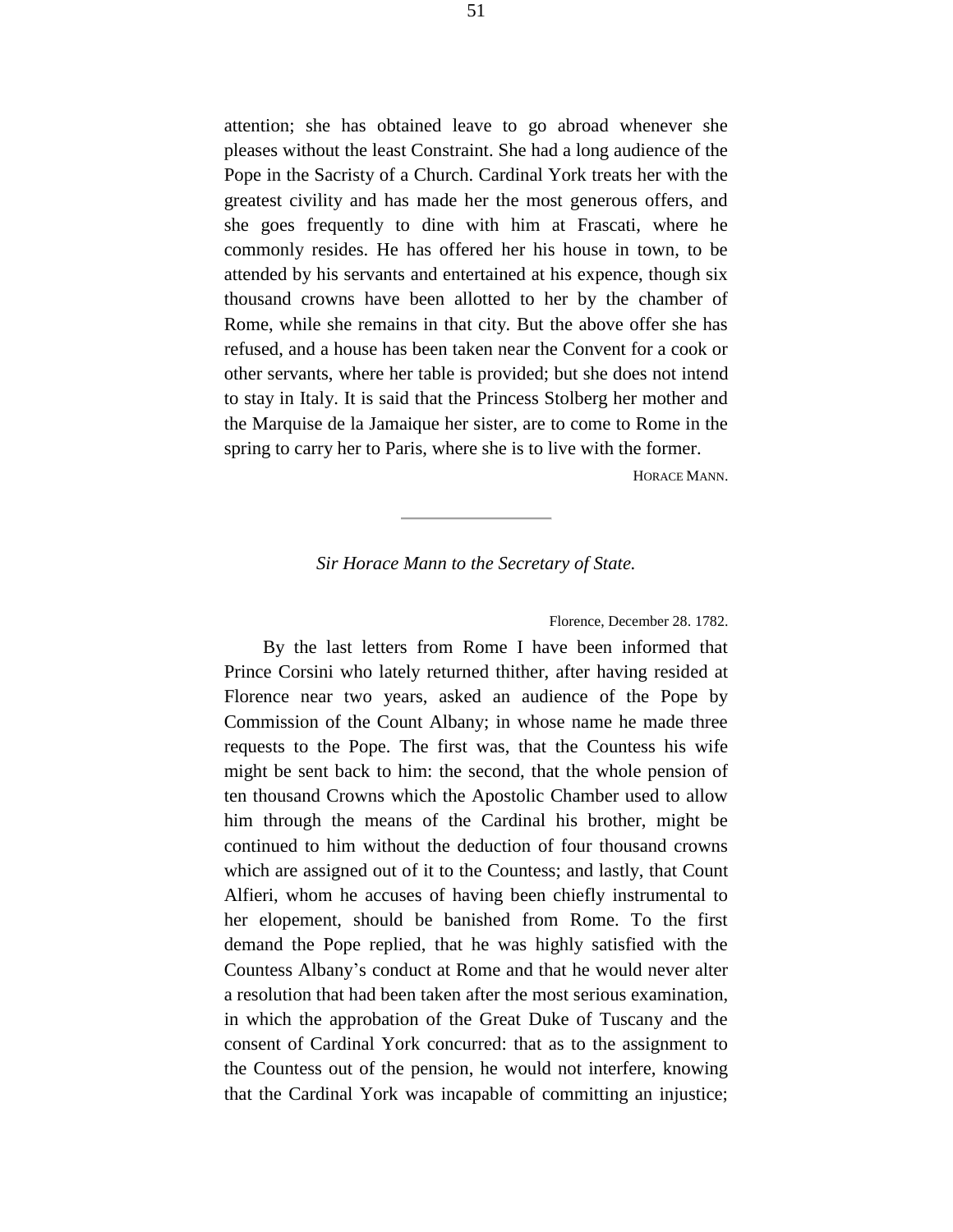and, that as to Count Alfieri he wished to have many gentlemen of equal merit at Rome. After having answered to the three requests the Pope reproved Prince Corsini in very severe terms for having accepted such a Commission from Count Albany, and immediately gave orders to a person belonging to the Cardinal to inform him of what had passed: the same orders were likewise sent to the Great Duke's Agent at Rome, to give an account of it to His Royal Highness, as Prince Corsini, in excuse for what he had done said that he had been charged with the Commission by the Great Duke.

HORACE MANN.

#### *Sir Horace Mann to the Secretary of State.*

Florence, January 11. 1783.

By my last letter I had the honour to give Your Lordship an account of the applications which Prince Corsini had made to the Pope in favour of Count Albany, which were not only rejected with disdain, but orders were given to the Tuscan Agent at Rome to inform the Great Duke of it. In consequence of which it appears that His Royal Highness was much offended with Prince Corsini; as the Great Duchess took an opportunity lately to speak publicly of the affair at a Drawing Room at Pisa, in very severe terms on Prince Corsini's having made use (as she said) of a respectable name on that occasion. The diminution of Count Albany's income has obliged him lately to make a reformation in his family; he has totally altered his way of living and behaves in every respect with proper decency.

HORACE MANN.

*Sir Horace Mann to the Secretary of State.*

Florence, February 1. 1783.

In consequence of what has lately happened at Rome in regard to Count Albany, of which I gave Your Lordship an account by my former letters, Cardinal York, who thought his dignity offended by the application which Prince Corsini made to the Pope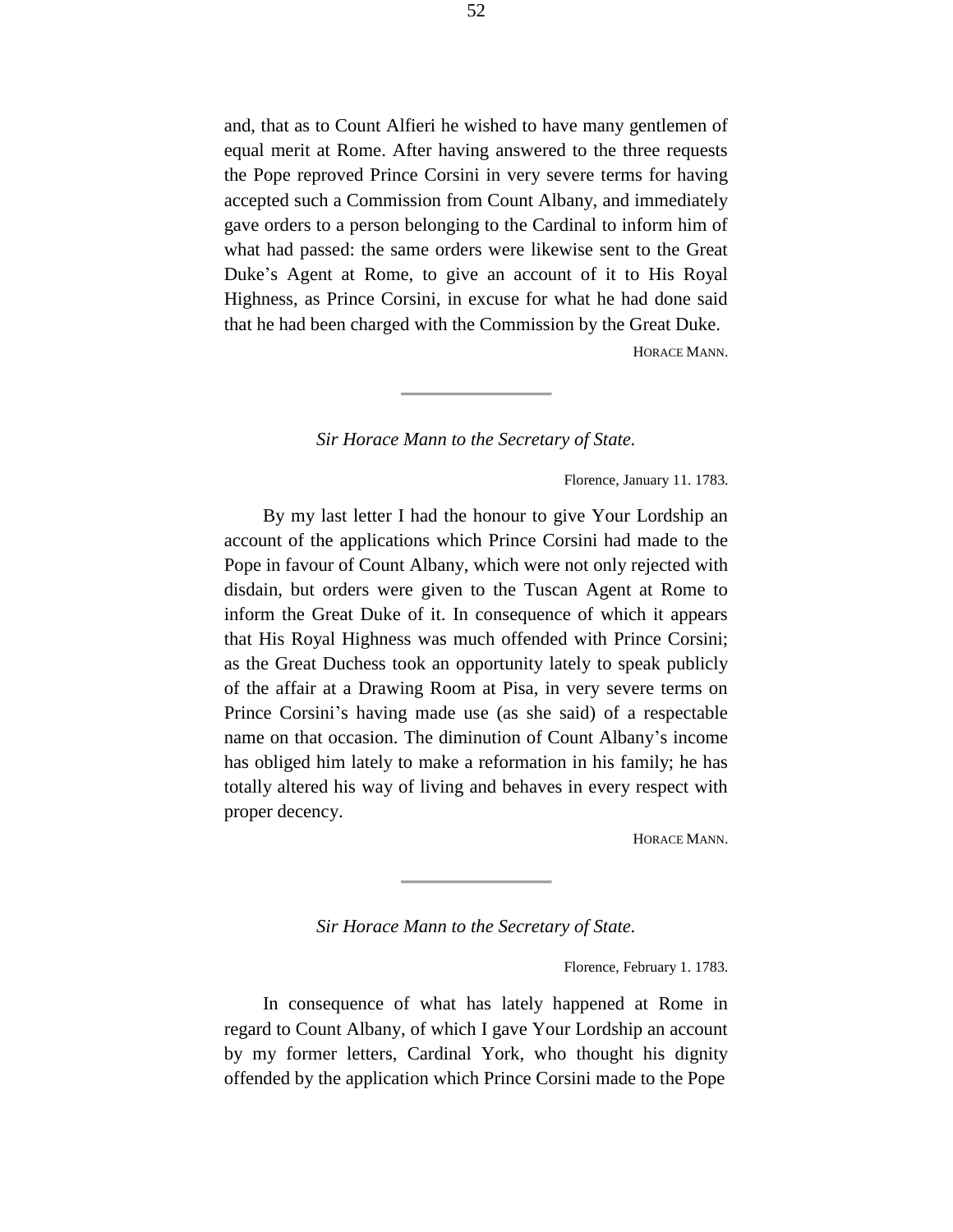on that subject, has wrote an ostensible letter to Monsignor Lascaris, Patriarch of Constantinople, who resides at Rome, his chief confident, to justify his conduct in assigning to the Countess his Sister in law four thousand crowns out of the pension of ten thousand which the Chamber of Rome had always allowed to his father (besides a house in Rome and a villa at Albano, which were calculated at two thousand more) who during his life obtained a grant from Pope Lambertini of the said pension, to his son the Cardinal, without any restrictions in favour of his brother; which grant has been confirmed to the Cardinal by all the succeeding Popes, though of his own accord he gave it to his brother, while he remained at Rome, and even at Florence, till he gave just cause to his wife to separate from him with the approbation and assistance of the Great Duke; the Cardinal then seeing it necessary for the dignity of his family to provide for the Countess his sister in law, who by her separation from her husband had lost the sum of three thousand crowns which by her marriage articles was stipulated for pin-money. He therefore had assigned to her four thousand crowns out of that pension, reserving one thousand to pay the pension of a Lady who attends the Countess and the expence of equipage, table and servants; of all which the Cardinal enters into a minute detail, with a view of demonstrating that his brother, being relieved from all those expences and of the maintenance of his wife, is richer by receiving only five thousand crowns per annum, than he was before she left him. The Cardinal's letter consists of twelve pages in folio, and I fear that Your Lordship will even think this extract of it, too long.

HORACE MANN.

*Sir Horace Mann to the Secretary of State.*

Florence, March 25. 1783.

A few hours after the departure of my letter to Your Lordship on Saturday, I received notice from Count Albany's house that he was dangerously ill. He had been abroad the day before and had invited company to dine with him the day after. He made his will yesterday, and in the evening the Sacraments of the Church of Rome were administered to him, at the same time that a Courier was dispatched thither to inform Cardinal York of the very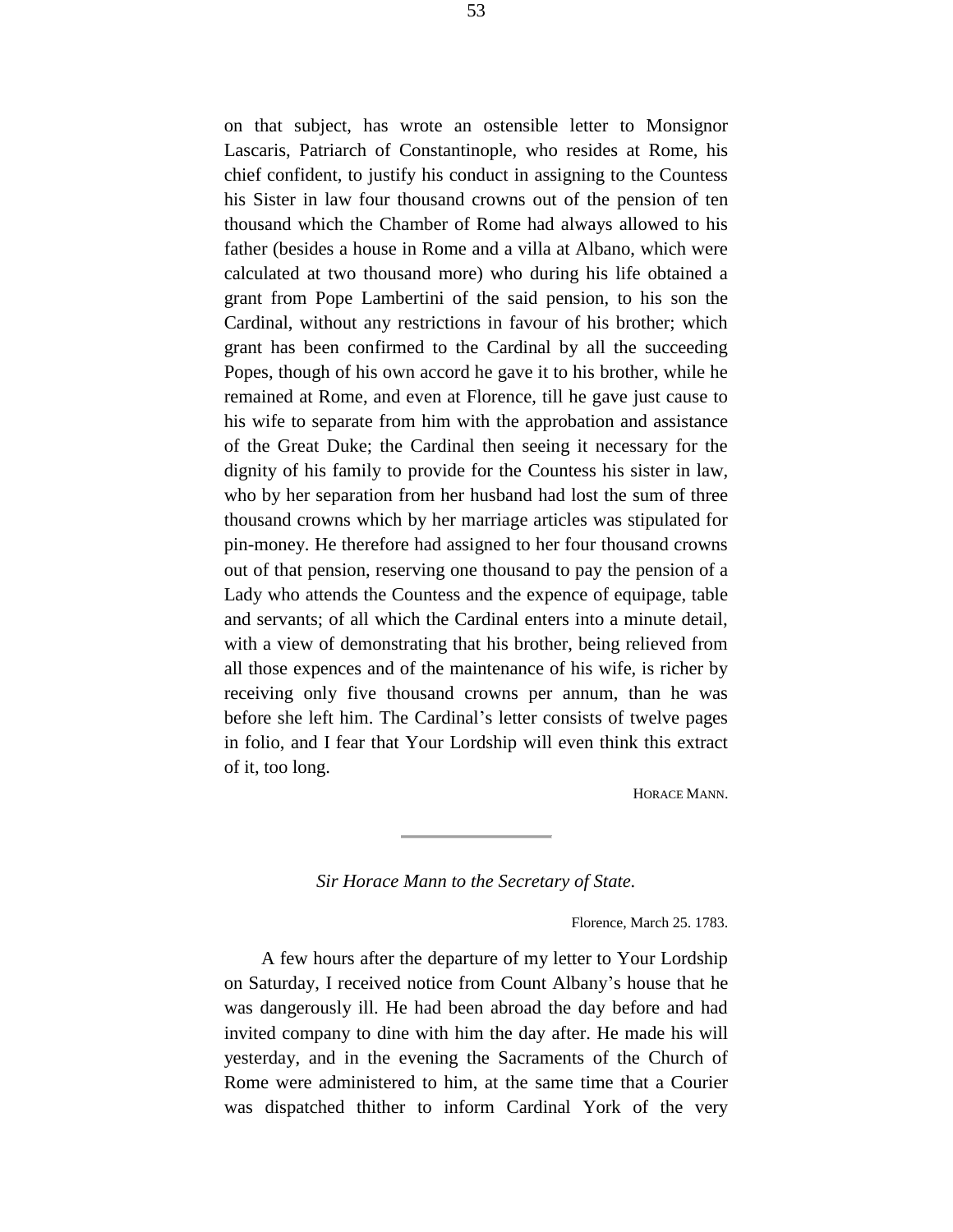imminent danger in which his physicians (from whom I receive accounts two or three times a day) then thought his brother to be. Some favourable symptoms however have appeared in the last night, though his physicians, who pronounced his illness to be a dropsy in his breast, still think him in danger.

HORACE MANN.

### *Sir Horace Mann to the Secretary of State.*

Florence, April 1. 1783.

At the departure of my last letter Count Albany's illness bore a more favourable aspect, the habitual humour in his legs had begun to take its usual course, by which the swelling in his thighs and body were much lessened and the oppression on his breast was in a great degree removed: but though no alteration has been made in the above circumstances his fever has increased: a diarrhoea has come on, and he passed the two last nights very unquietly.

Cardinal York sat out from Rome immediately on receiving the notice of his brother's condition, but being apprehensive of not finding him alive, he stopped at Siena, from whence he sent a Courier to get intelligence of him, and then came on, and arrived here late on Saturday night. He is lodged at a Convent near his brother's house with whom he passes the whole day, and though he receives no visits and is in a strict incognito he said Mass the next day in the Church of the Convent where he lodges. He proposes to set out for Rome the day after tomorrow.

HORACE MANN.

*Sir Horace Mann to the Secretary of State.*

Florence, April 5.1783.

Since the departure of my last letter the Count Albany has continued every day to grow better, so that his physicians are at present of opinion that all immediate danger is over, though he has still at regular periods a small degree of fever; of which however they make the less account as every other essential circumstance is favourable.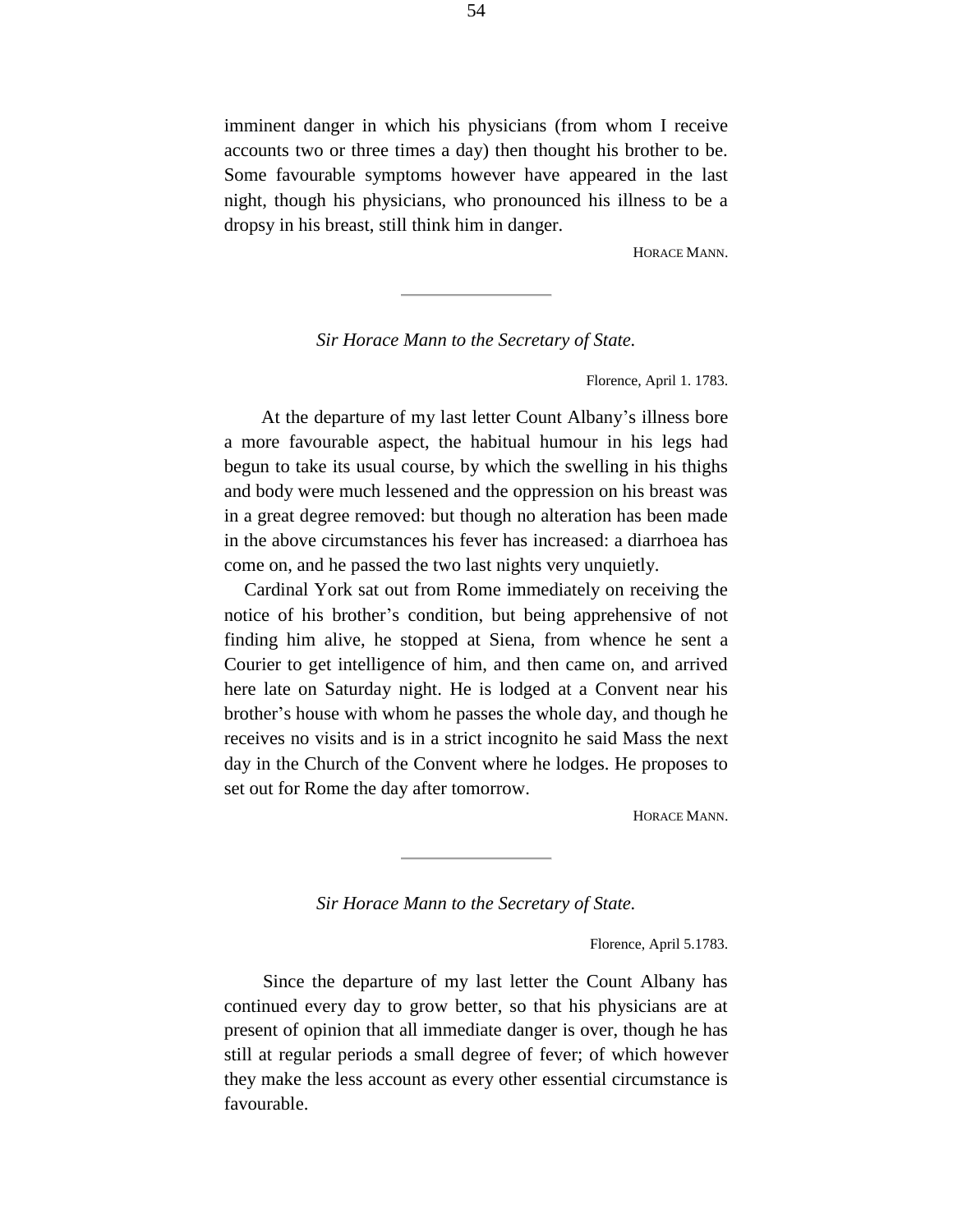Cardinal York set out the day before yesterday on his return to Rome.

HORACE MANN.

## *Sir Horace Mann to the Secretary of State.*

Florence, April 26. 1783.

At the departure of my last letter, Count Albany was so well recovered from his late dangerous illness, as to be able to take the air; but on Sunday last on going down to his coach he was seized with a fit, in which he remained insensible for half an hour. His physician immediately sent to inform me of it, but that not being present at the time it happened he could not judge of the nature of it. As yet however it has not been attended with any visible bad consequences.

It now appears that during the time that Cardinal York was at Florence, Count Albany his brother convinced him of many circumstances relating to his wife's conduct and her elopement from him, of which the Cardinal was not informed, and in which all those who took the part of the Countess had likewise been deceived, that the whole was a plot formed by Count Alfieri. All this coming from his brother at a time that he appeared to be in the most imminent danger, made a great impression on the Cardinal, who on his return to Rome exposed the whole to the Pope and obtained an order from him to Count Alfieri (who lived in great intimacy with the Countess) to leave Rome in fifteen days. This was notified to him last week and he was preparing to retire to Venice.

HORACE MANN.

## *Sir Horace Mann to the Secretary of State.*

Florence, September 23. 1783.

Count Albany's health is so well reestablished that he omits no opportunity to make little excursions to the neighbouring towns of Tuscany, to see a horse-race or any festival that is exhibited in honour of their Tutelar Saint. He has lately been at Siena for a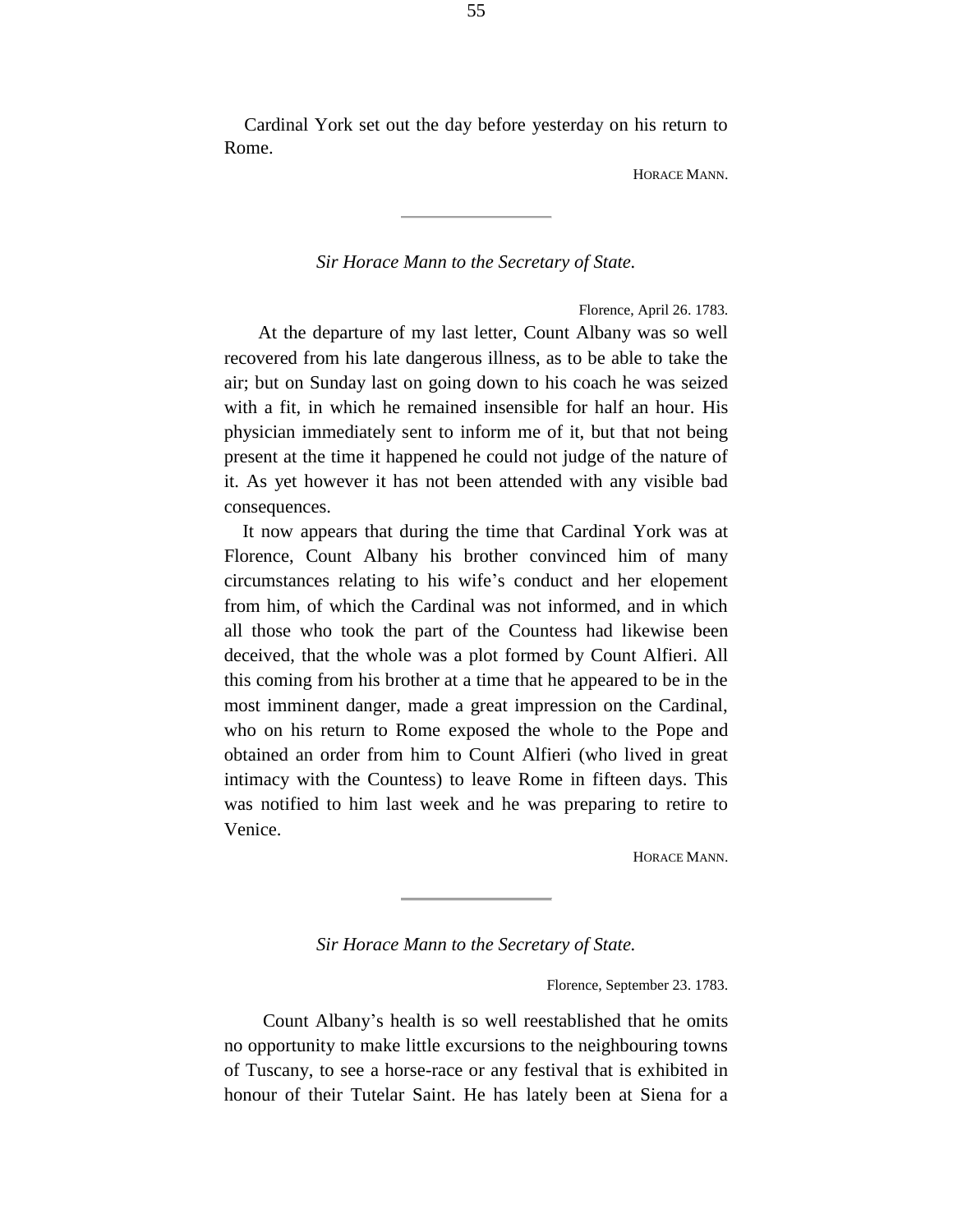week, from whence he returned two days ago.

HORACE MANN.

*Sir Horace Mann to the Secretary of State.*

Florence, October 11. 1783.

For some months past a French Gentleman named the Chevalier des Tours, who married the widow Lady St. George has resided here, with whom a few weeks ago Count Albany by some unusual advances on his part sought to make acquaintance; for which purpose he called in person at their door, to invite them both to dinner. The Chevalier des Tours accepted the invitation for himself, but very prudently made excuses for My Lady. Count Albany and the Chevalier des Tours soon became very intimate and as the former (like most people in distress) is fond of making known his complaints, he exposed his situation to him, and the difficulties he was under for want of money to supply the common though very moderate expences of his family; for which he said he was obliged every month to borrow money here, and that he even feared that that resource would soon fail him. The result of all which was, that he was determined to make application to the Court of France, in which he desired the assistance of the Chevalier des Tours to draw up a memorial for him to His Most Christian Majesty, to be transmitted to the Comte de Vergennes in a letter from the Chevalier, requesting that minister to present it to the King; that being the only method by which he could hope that it would be received, as the letter which he wrote directly to him on his accession to the Throne was sent back unopened.

The Chevalier des Tours has communicated both those papers to me; the first contains a narration of his situation, with great complaints of the cruelty and injustice of his brother in retaining the pension of ten thousand crowns, which the Court of Rome allowed to the late Pretender, and that the Pope Lambertini (as he pretends) settled upon him. I will not trouble you, Sir, with any observations on this particular or with the reasons that the Cardinal York alleges to justify his detaining (not the whole as the Count says) but only half of that pension for the use of the Countess Albany when she eloped from her husband and retired to Rome, of

56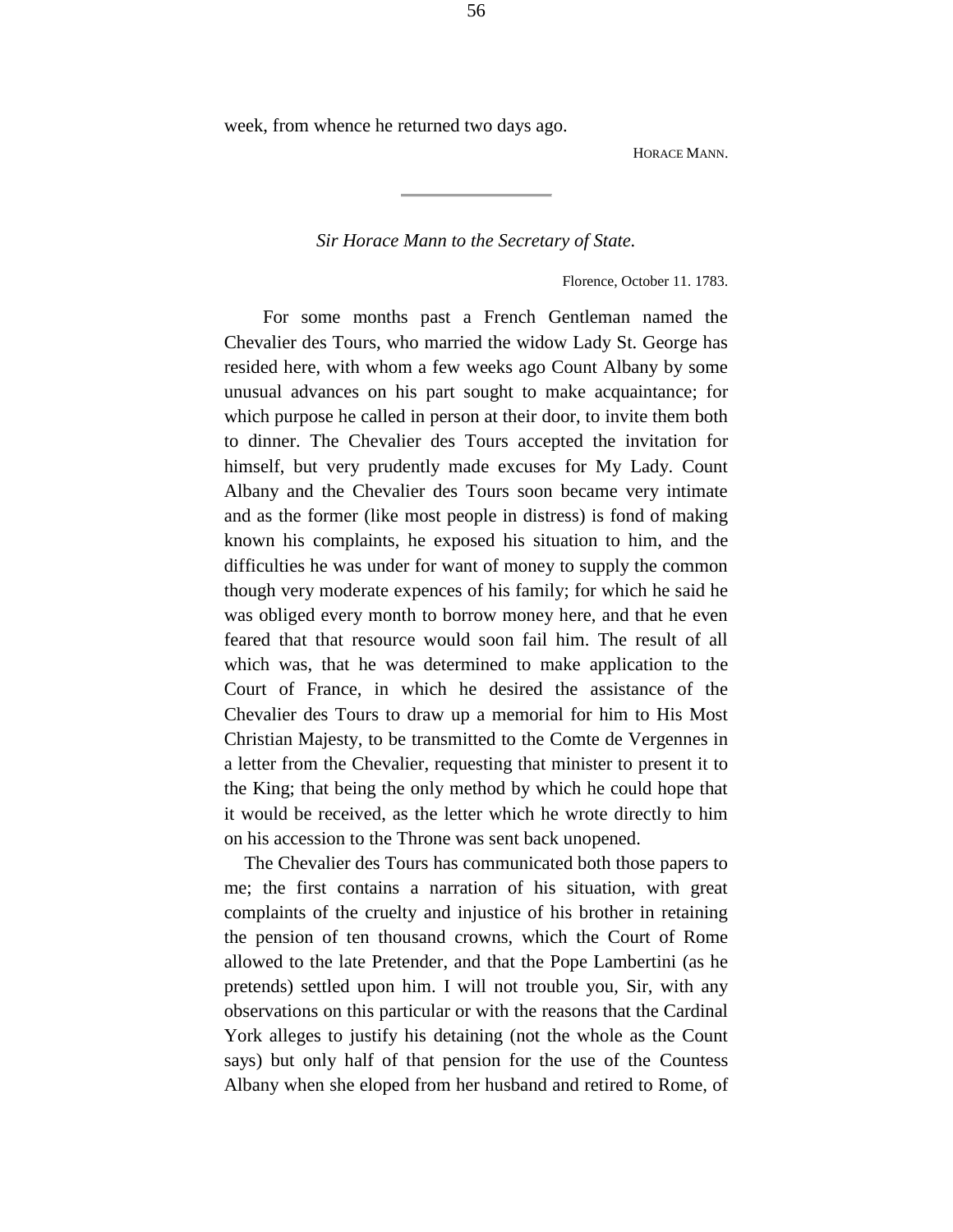which I gave my Lord Grantham an account by my letter No. 3. of the present year and as the confuting that point has no immediate connection with the memorial that I am speaking of; the chief purport of which is, to induce his present Christian Majesty to grant him the same annual sum which his predecessors allowed to his father, which he would now receive with gratitude under any denomination either of Subsidy, Succour, or even *Pension*, though he formerly rejected the assistance which Louis XV. offered to him under that name; from which time all communication between him and that Court was at an end.

The Chevalier des Tours's letter served only as a cover to the memorial, with excuses for the liberty he had taken. It was sent a few days ago and though the Chevalier and Lady St. George had fixed their departure for Rome at the beginning of this month, Count Albany has prevailed upon him to stay here till he receives an answer from the Comte de Vergennes.

HORACE MANN.

#### *Sir Horace Mann to the Secretary of State.*

Florence, November 8. 1783.

By my letter No. 33.1 had the honour to give you an account of a circumstance of a singular nature that had then come to my knowledge; in regard to which I have now, Sir, to inform you that by the last French Courier the French Gentleman therein mentioned received an answer from the Count de Vergennes, which he immediately brought to me before he had communicated it to the Pretender, to acquaint him that he could not venture to lay the memorial before the King his master, or make any use of it on account of the Memorial being signed *Charles Roi,* and that it was beneath His Majesty's dignity to take cognizance of the family discord between the Pretender and his wife, which was alleged in that paper as a motive for the favour he then asked: therefore any step he might take in the affair would be vain. Count de Vergennes finished his letter by desiring that the Chevalier would communicate it to Monsr. le Comte d'Albany. I am not informed of the impression it made upon him, as I have not been able to meet since with the Chevalier des Tours.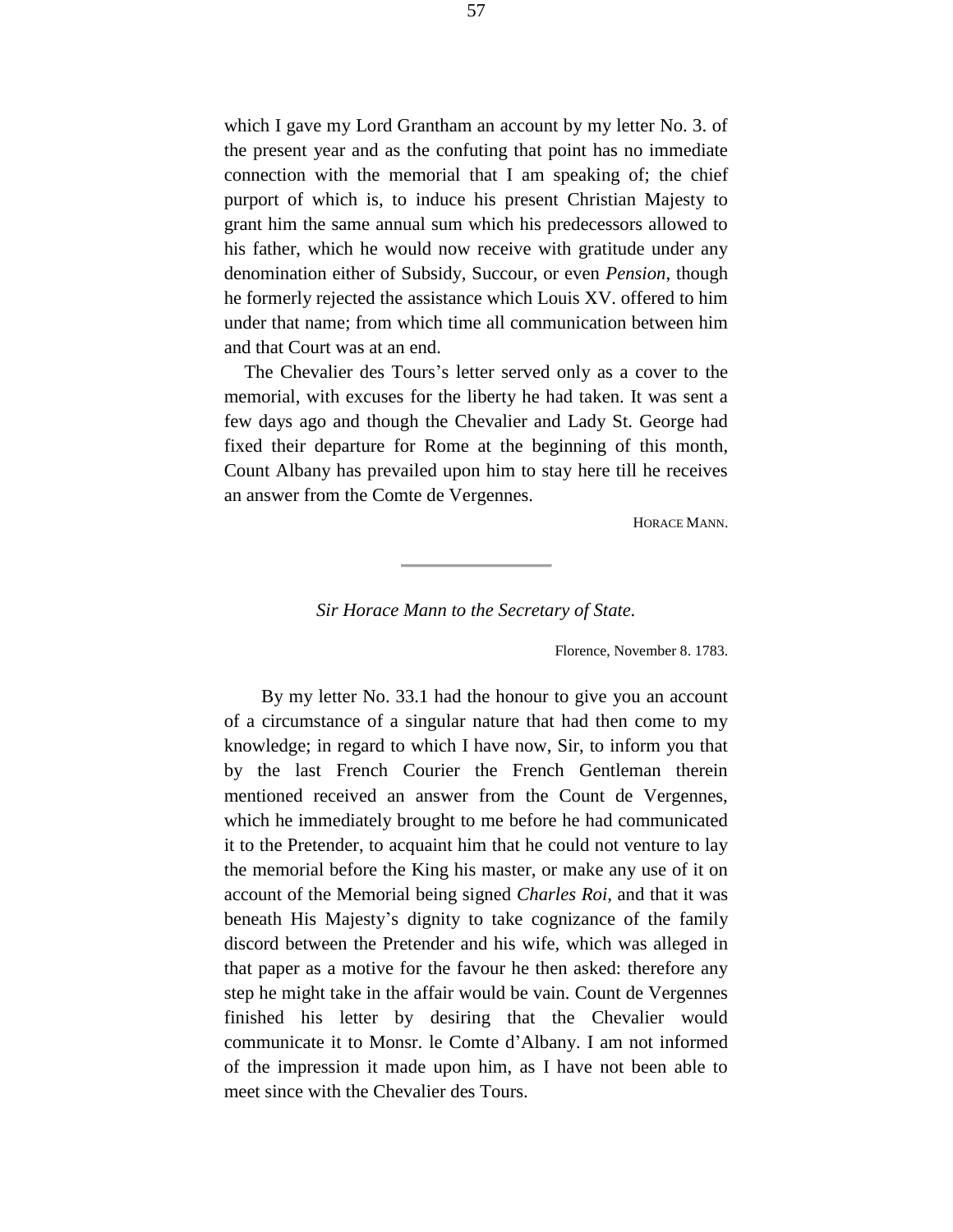That Gentleman has communicated to me a circumstance of his familiar conversation with the Pretender relative to his affairs, which though very trifling will make you smile, as it denotes the folly of his character. When the Chevalier expressed to him his doubts that the above mentioned memorial would produce any good effect he asked if he had any other means of supplying his necessity, adding, that he had heard he had some jewels at Rome of great value and particularly the great ruby which I believe belonged to the Crown of Scotland and is supposed to be the largest that is known; the Chevalier advised him to sell it to the Empress of Russia or the Court of France, or if the value of it was too great, to accept a large annuity for his life. To which the Pretender replied with great warmth and disdain that he never would part with that jewel, as he proposed when he returned to England to add it to those of the Crown.

HORACE MANN.

## *Sir Horace Mann to the Secretary of State.*

Florence, November 11. 1783.

As I am every day more convinced that something of importance is carrying on between the Court of France and the Pretender and have reason to suspect that the latter either has a connection with the King of Sweden or is endeavouring to gain his friendship, every circumstance that tends to give light into either of these points merits your notice. For some days past the assiduity of the Chevalier des Tours at the Pretender's House has been greater than usual, and I know for certain that the day after the departure of my last letter he was employed there for many hours in writing and in the evening they met again at a third place. The Chevalier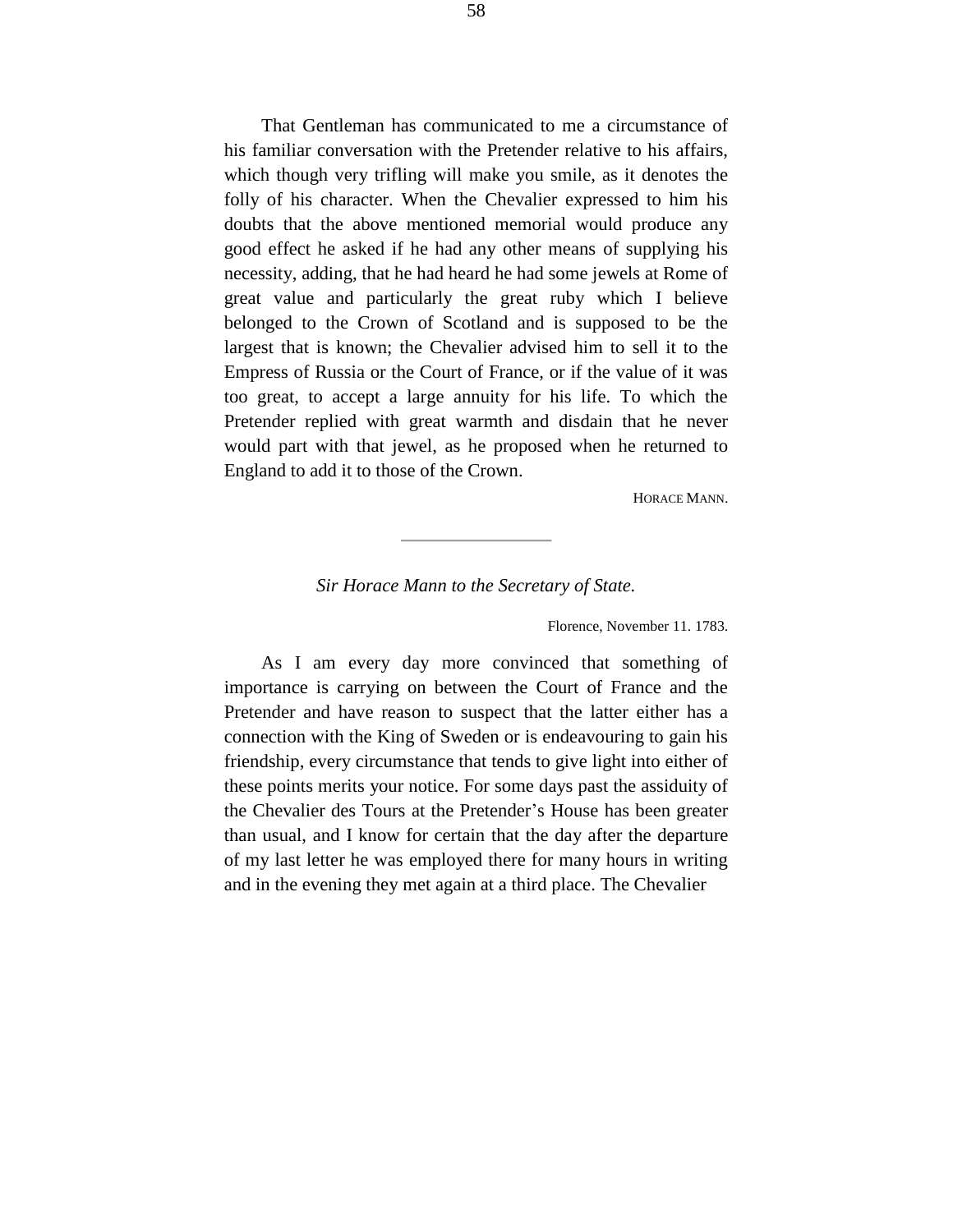came to my house the same evening, but taking no notice of the promise he had made to acquaint me with the impression that Monsr. de Vergennes's letter had made upon the Pretender, I put the question to him. He answered that it was very great, but that having observed that there was no notice taken in that letter of the pension, he intended to write again on that subject.

I must own that I observed a duplicity in the Chevalier's answer and by mixing with the company then in the room he avoided giving me an opportunity of further discourse with him. I am persuaded likewise by combining it with the circumstances of my last letter that the Pretender has written to the King of Sweden, as the Chevalier set out yesterday morning alone for Pisa in the Pretender's carriage and with his horses. I have taken the proper steps to be informed of what he does there.

HORACE MANN.

*Sir Horace Mann to the Secretary of State.*

Florence, November 18. 1783.

The Chevalier des Tours, the French Gentleman of whom I made mention in my two last letters, returned from Pisa a few days ago and the next morning sent to appoint an hour to come to me. He then told me that he came to give me, in the utmost confidence, an account of the commission which the Pretender had induced him to transact there with the King of Sweden, to whom under the name of Count Haga he presented a short letter from the Pretender, signed Count Albany, which letter the Chevalier himself had written. The contents of it were solely to refer the King to what the Chevalier should represent to him on his own part: he then gave the King a full account of the distracted situation the Pretender was in for want of money, as likewise of what had lately passed between him and the Court of France through the channel of Count Vergennes which had produced no effect, so that the Pretender doubts very much if Count Vergennes had even communicated his memorial to the King. The Pretender therefore entreated the King of Sweden to write directly to his Most Christian Majesty as the only sure means of making known to him the distraction he was in, and to use his utmost endeavours to induce him to continue the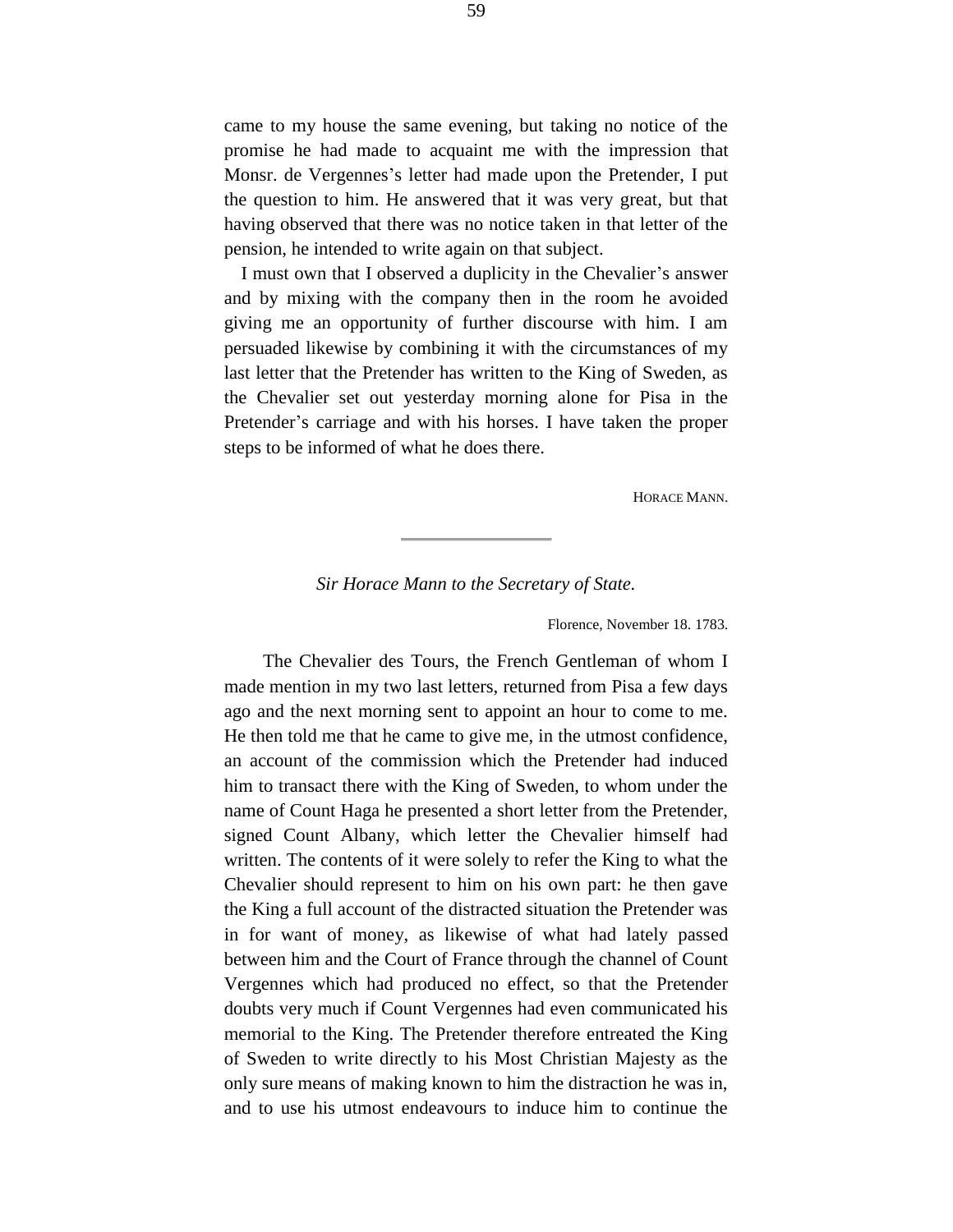pension of two hundred and forty thousand livres which the Court of France allowed to his father. The Chevalier told me that the King of Sweden seemed extremely affected by the representation of the Pretender's situation and offered him any present he might stand in need of. The Chevalier said he had no authority to accept of any. His Majesty promised to write to the King of France immediately, saying that he felt the more compassion for him, as there had been a crisis in his own life when he might have been reduced to the same state, that he was actuated solely by the sentiments of humanity and compassion, and that he had made known to His Britannic Majesty that if he should ever be in the same place where the Pretender resided he would see him, that he would speak to me when he came to Florence and hoped that I would not object to his dining with the Pretender. To this I answered that His Majesty would do me too much honour by condescending to ask my opinion but that there were certain regards that were practised between Sovereign Princes of which they themselves were the only judges, but that neither the Emperor the Elector Palatine and many other Sovereign Princes, whom I named, as likewise others even of Sovereign Families who had been here, none of whom had ever any communication with the Pretender and that the Great Duke, in whose Capital he resided never had the least connection with him.

HORACE MANN.

# *Sir Horace Mann to the Secretary of State.*

Florence, November 18. 1783.

After much discourse with the Chevalier des Tours on the subject relative to the Pretender, in whom there appeared so much sincerity on the Chevalier's part, that I said I would speak plain to him: that he had great connections in Ireland by the means of his wife Lady St. George, that so far as his present intimacy with the Pretender tends only to assist him in procuring some pecuniary relief from France or Sweden I had little to say, but that if anything was carrying on that might give occasion to disturb any part of the King's dominions I trusted to his honour that he would give me the earliest notice of it and that I could venture to assure him that by so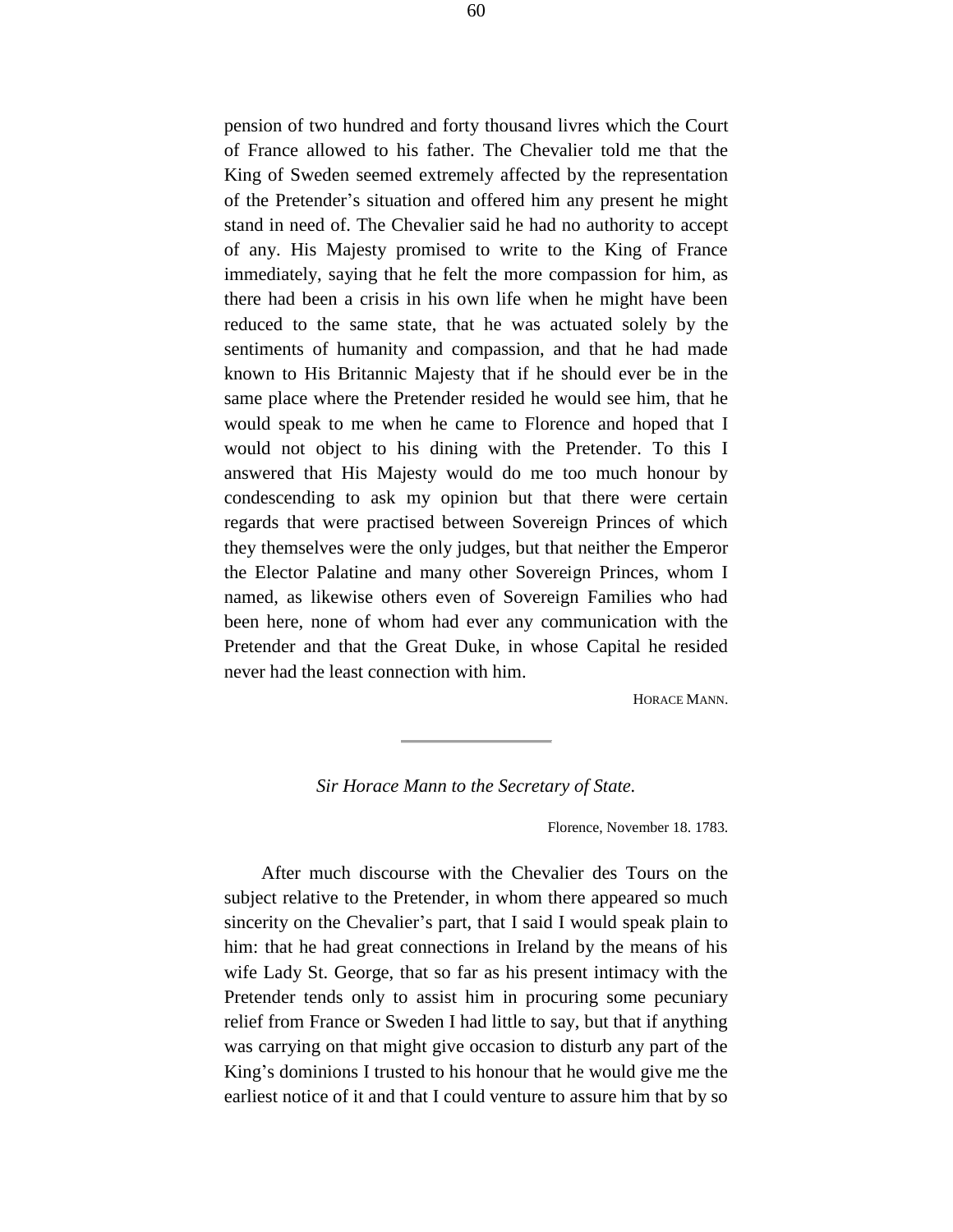doing he would recommend himself much to his Majesty. To this he answered with the most solemn protestations, that as from the confidence which the Pretender had at present in him he should be the first to be informed of anything of that nature, he not only would refuse with disdain to be concerned in it, but would immediately give me notice of it, in which I might depend upon his honour, but that he could assure me that the Pretender had often of late said to him he would not again be the tool of France, and that whatsoever might happen, nothing less than a solemn invitation from Great Britain like that to King William, accompanied by a body of seventy or eighty thousand men from France should engage him to move a step. The Chevalier added that the Pretender was not so weak as to flatter himself that anything of that nature would ever happen, but that at all events he is so infirm that he is quite unable to perform any long journey.

HORACE MANN.

## *Sir Horace Mann to the Secretary of State.*

Florence, December 6. 1783.

Since my last letter of the 2d. instant, the French Gentleman of whom I have often made mention in my late letters, communicated to me a Memoir which he had drawn up for Count Albany to be given to the King of Sweden, containing the particulars in regard to which he desired his assistance and mediation with the Court of France in order to obtain the annual allowance that had been granted to his father of two hundred and forty thousand livres. Among the causes, alleged in the Memoir, of the poverty to which he is reduced, he makes mention of the gradual diminution of the interest on the funds on the Hotel de Ville at Paris, which originally produced eighty thousand livres, though by various operations under the direction of different Comptrollers it is now reduced to thirty six thousand. Another cause he attributes to his marriage, which involved him in great expences and has been attended with the most disagreeable consequences; that he took that step contrary to his inclinations, but was induced to it by the pressing solicitations of the Court of France through the means of Duc d'Aiguillon who conveyed a promise to him by the Duke de Fitzjames that the allowance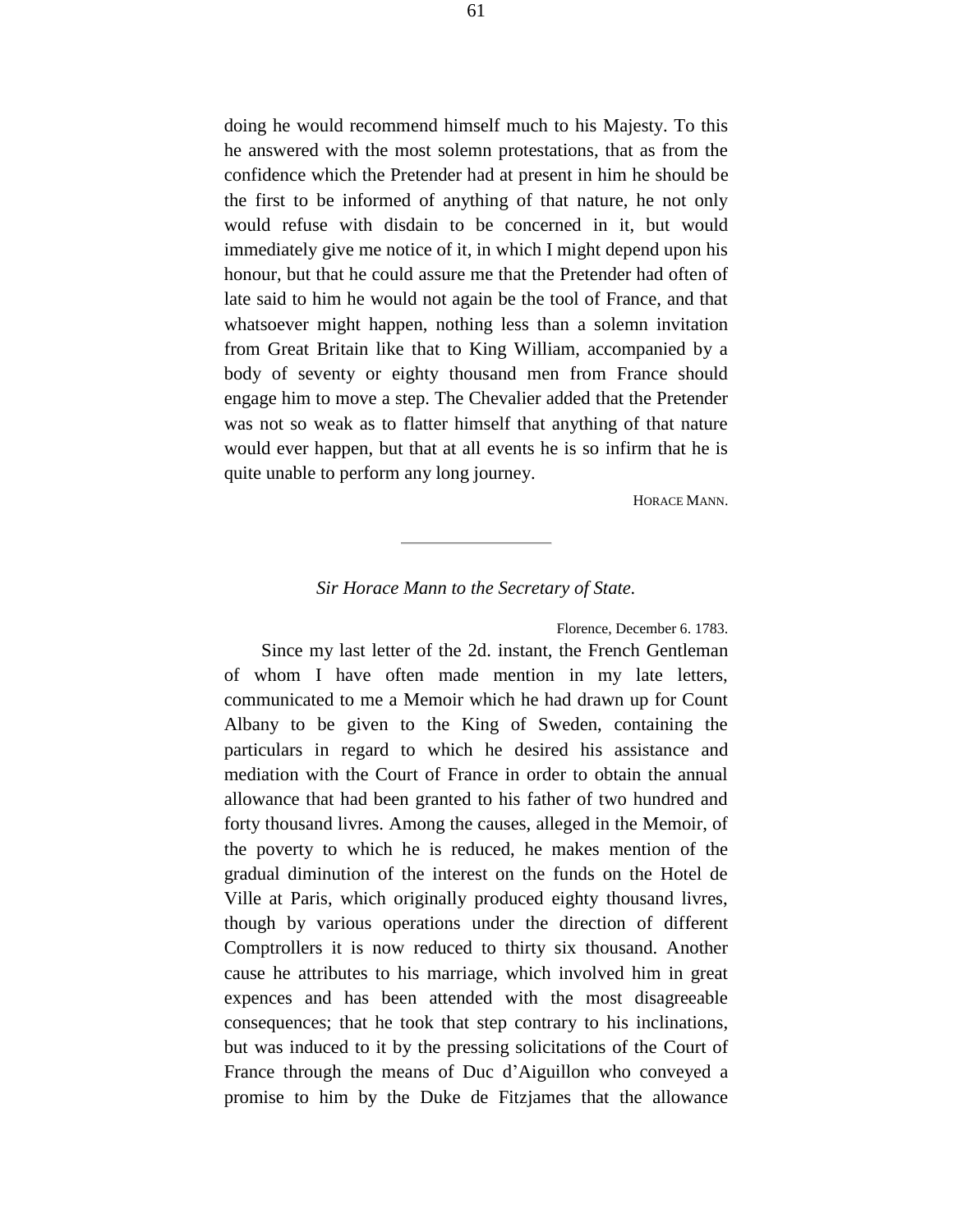aforementioned should be granted to him, though it was never effectuated. This Memoir was communicated to the King of Sweden for his approbation, by the French Gentleman, previous to a conference which had been appointed on that subject, and he approved of it, but at the same time strictly ordered him to warn the Pretender that if a single word or hint should escape from him when they met, of any other pretensions or views of ambition, he would stop his mouth and leave him immediately, as his only intention was to endeavour to procure him such pecuniary assistance from France or jointly with the Court of Spain as might make his present situation easy. The conference took place the 1st of this month, at which the French Gentleman assisted, during which the King of Sweden exhorted him totally to abandon all views of ambition, and represented to him how much more happily he might end his days if his domestic affairs were made easy, to which he promised to contribute by every means in his power.

They then passed to common discourse, in which the Pretender related some circumstances of his life that had occurred formerly to him, and particularly what follows;—that in the month of September 1750 he came from France in company only with a Colonel Bret, that they examined the exterior parts of the Tower, one Gate of which they thought might be beaten down with a petard; from thence they went to a lodging in Pall Mall, where about fifty of his friends were assembled, among whom were the Duke of Beaufort and the Earl of Westmoreland, and he said that if they could have assembled only four thousand men, he would publicly have put himself at the head of them. He staid there a fortnight, and asserts that the Government never had the least notice of it.<sup>\*</sup>

HORACE MANN.

÷.

**<sup>\*</sup>** This narrative is fully confirmed by the statements in Forsyth's Italy and King's Anecdotes. Colonel Brett here mentioned was a principal manager of the Jacobites in England. The Duke of Beaufort at this time was Lord Noel Somerset who had succeeded his brother in 1746 and who died in 1756. John, seventh Earl of Westmorland, a Lieutenant General in the army, and Chancellor of the University of Oxford, died in 1762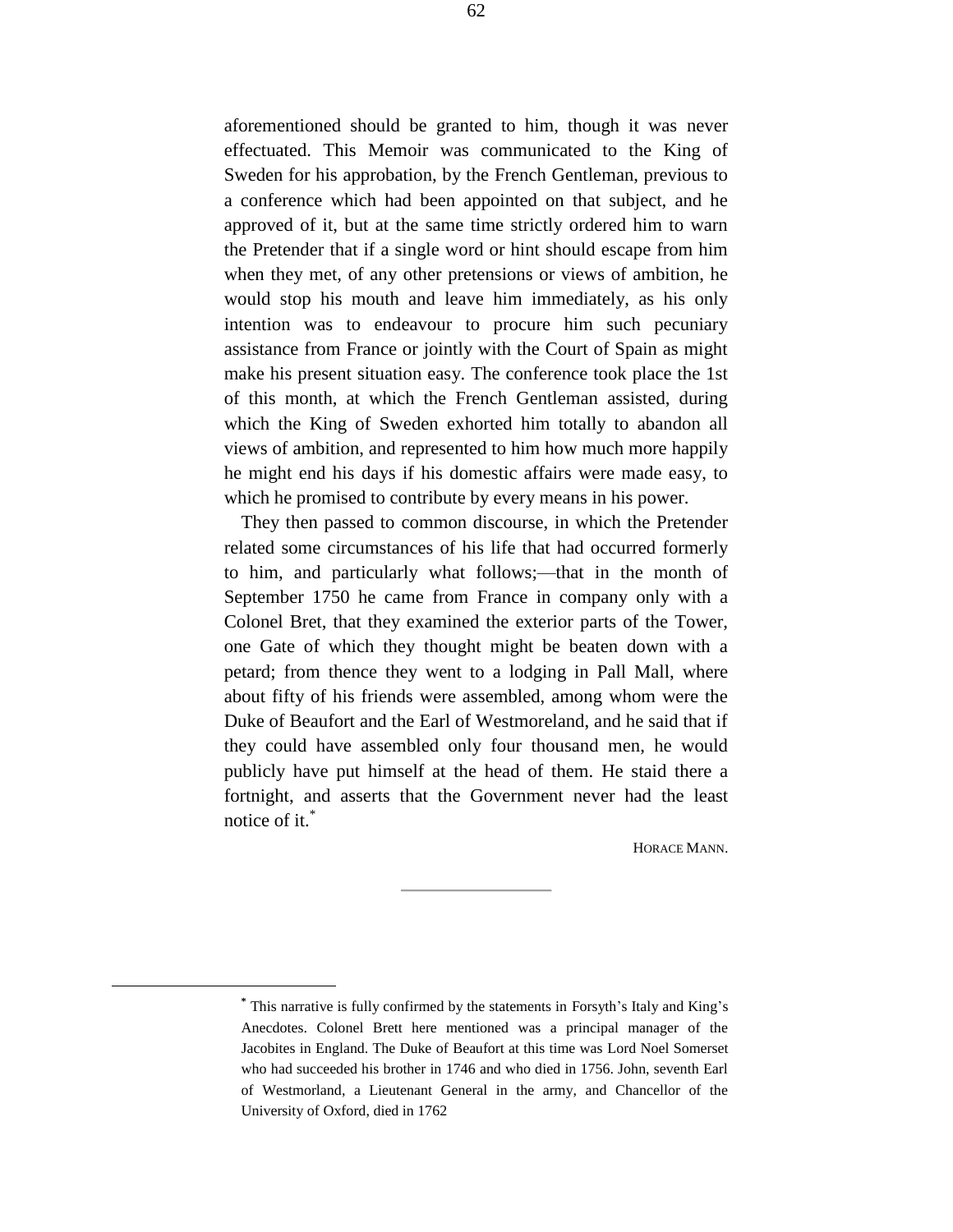Florence, December 30. 1783.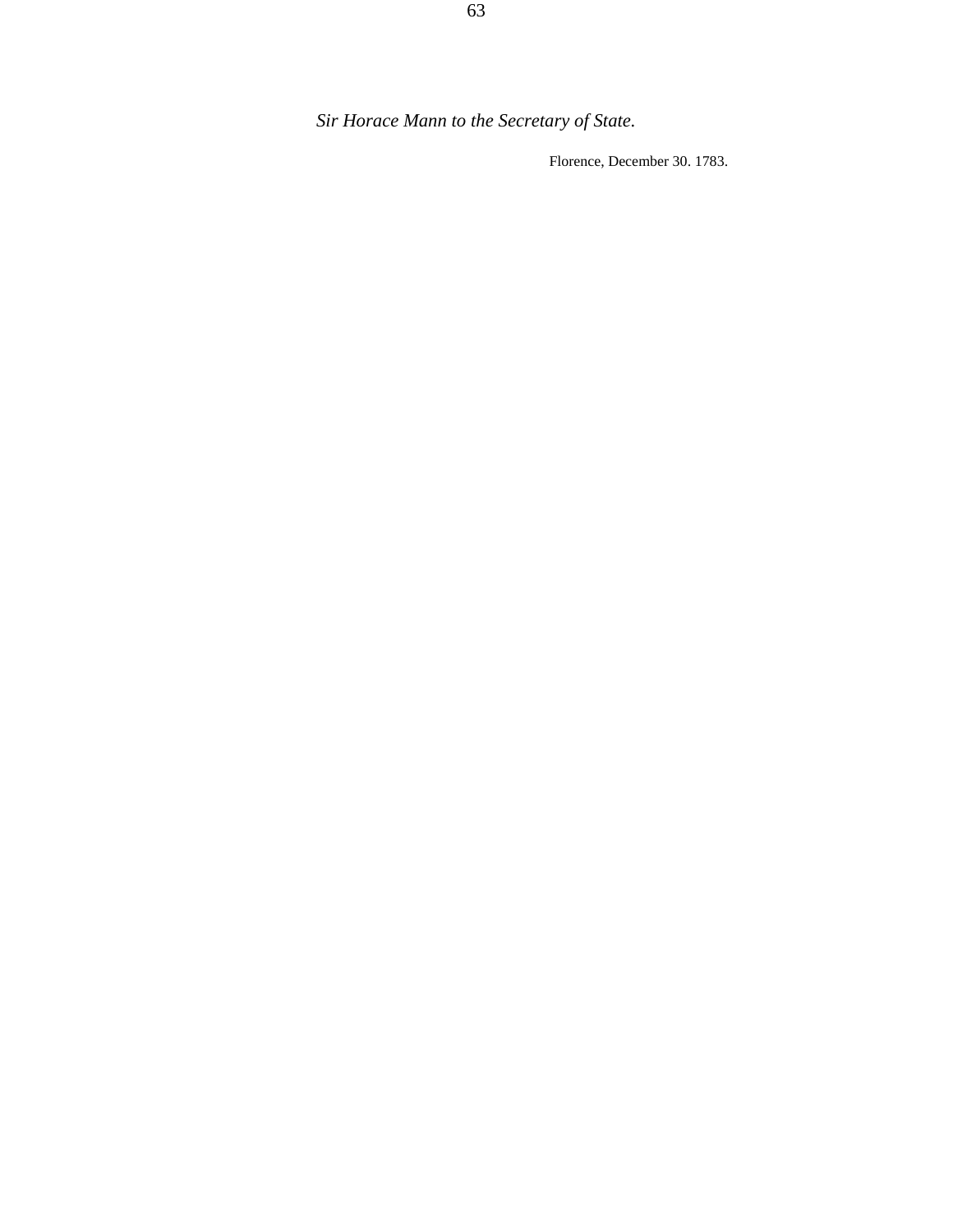By my last letters I have had the honour to give you an account, Sir, of the dispositions which the King of Sweden had made to assist Count Albany in his pecuniary concerns. Besides the present supply of four thousand Rix dollars which he has given him, His Majesty has wrote to the French King to prevail upon His Majesty to grant him an annual sum, but without mentioning that which the French Court allowed to the late Pretender; previous to which the King of Sweden exacted a promise from Count Albany to accept of whatever sum that Court might be disposed to give him. His Swedish Majesty sent his letter to his own Minister at Paris with orders to demand an audience, and to deliver it into His Most Christian Majesty's own hand. His Swedish Majesty has likewise wrote to the King of Spain on the same subject and has taken other steps, which though they may appear ludicrous are not less certain. It is supposed that when the Order of the Templars was suppressed and the individuals were persecuted, some of them secreted themselves in the Highlands of Scotland, and that from them either arose, or that they united themselves to the Society of Free Masons of which the Kings of Scotland were supposed to be Hereditary Grand Masters. From this principle the present Pretender has let himself be persuaded that the Grand Mastership devolved to him, in which quality in the year 1776, he granted a patent to the Duke of Ostrogothia (who was then here) by which he appointed him his Vicar of all the Lodges in the North, which that Prince some time after resigned, as many of the Lodges in those parts, for want of authentic proofs, refused to acknowledge the pretended Hereditary succession to that denomination. Nevertheless the King of Sweden during his stay here obtained a patent from the Pretender in due form, by which he has appointed His Swedish Majesty his Coadjutor and Successor to the Grand Mastership of all the Lodges in the North: on obtaining which, the French Gentleman whom I have often mentioned in my late letters, assured me that the King expressed the greatest joy, not only in regard to his political views (which he could not explain to him) but as he hoped to turn it to the advantage of Count Albany, as he would in his quality of Coadjutor, send deputies or write to all those Lodges to represent the present situation of their Grand Master, not doubting (as the principal obligation of that Fraternity is to assist their Brethren in distress) that he should be able to obtain a considerable, or perhaps an annual, contribution for their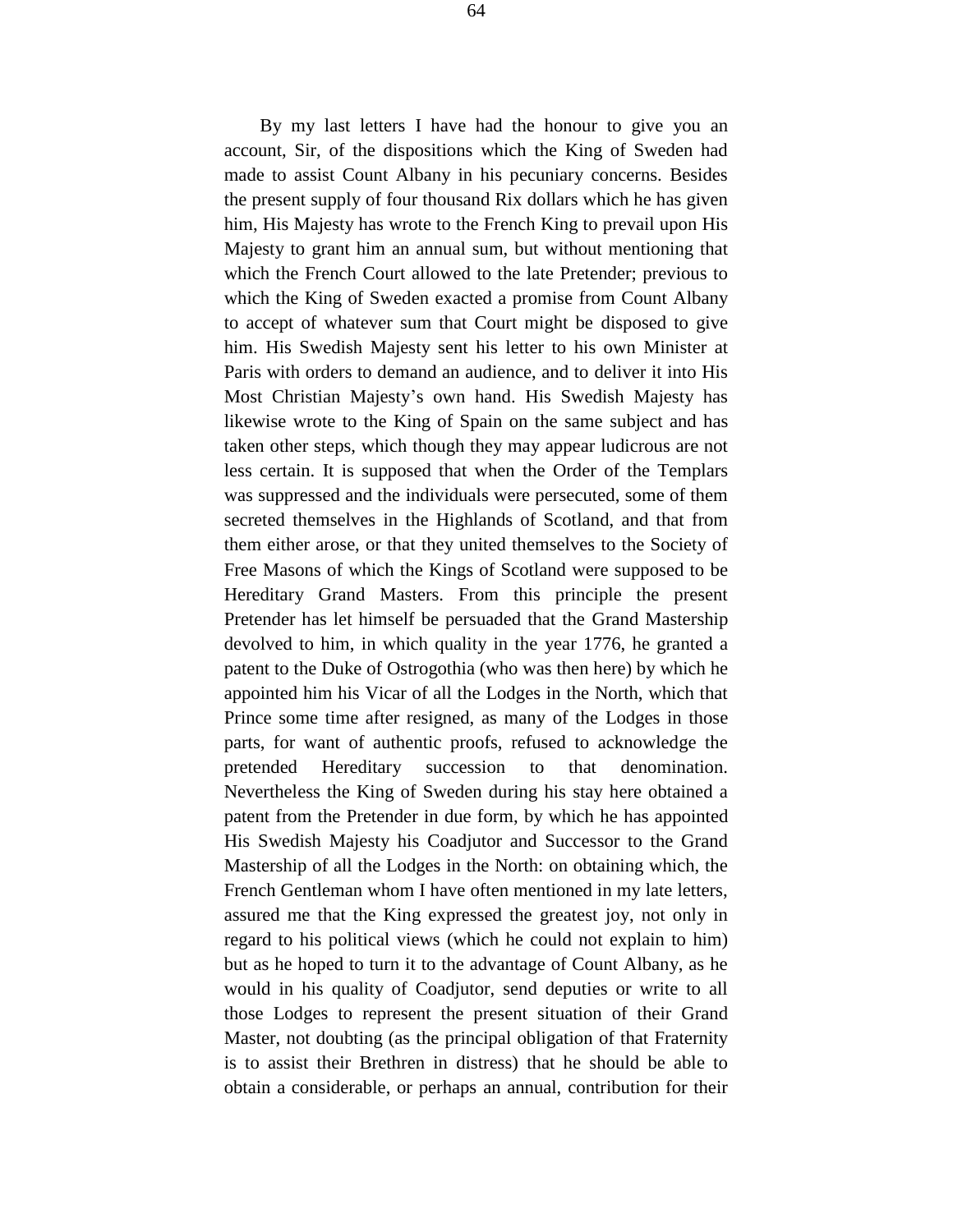Grand Master.

Count Albany said that a few years ago a Minister from the King of Denmark to the Circles of Germany, named Baron Vochter, being then at Florence solicited the same nomination in favour of the Duke of Brunswick, and that he expected him here again in the month of April. I must own that I never thought that the Society of Free Masons was looked upon in Germany to be of such importance as to excite the ambition of two such Princes to be at the head of them, and more especially in virtue of a substitution void of the least power in the person who grants it, nor should I have given credit to it if I had not the best authority for every circumstance of what is herein related.

HORACE MANN.

*Sir Horace Mann to the Secretary of State.*

Florence, January 10. 1784.

At the departure of the last letters from Rome the King of Sweden was still there. He had frequent conferences with the Pope, to whom he was determined to recommend Count Albany and to use his utmost endeavours to induce the Pope to give orders that the whole sum of ten thousand crowns which the chamber of Rome allowed him before the elopement of his wife should be remitted directly to him, without passing through the hands of his brother the Cardinal York, who detains half of that sum for her maintenance at Rome.

HORACE MANN.

*Sir Horace Mann to the Secretary of State.*

Florence, February 28. 1784.

By many of my letters to Mr. Fox from the time of the arrival here of the King of Sweden I gave him an account of that Prince's disposition to assist Count Albany by giving him at present the sum of four thousand Rix-Dollars (about one thousand Pounds) to extricate him from the immediate distress he was supposed to be under in his domestic affairs, with a promise that on His Majesty's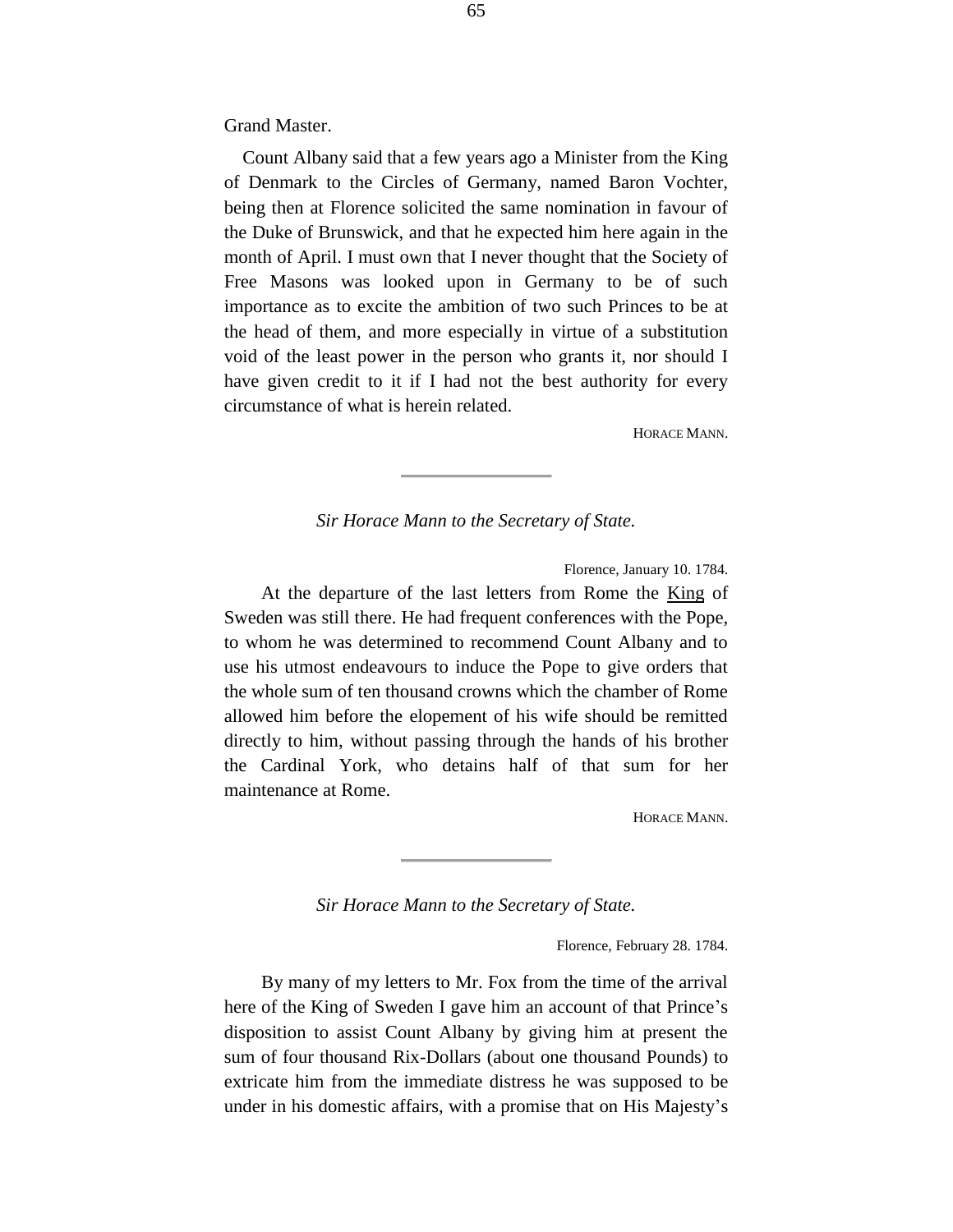return to Stockholm he would remit to him as much more; which sums were to serve for the present year, but that he would in future make a regular annual assignment to Count Albany of fifty thousand French livres during his life. Of all this the King of Sweden spoke frequently to me, and farther told me that he had wrote to His Most Christian Majesty and had induced the Great Duchess to write to the King of Spain her father, in favour of Count Albany. In this situation the affair remained when the King of Sweden left Florence; for though he had given a verbal order to a banker here to make the first payment to Count Albany, His . Swedish Majesty refused to give him any written order to do it. The affair therefore was suspended till he arrived at Rome. There, he soon after received notice of Count Albany's dangerous illness, which occasioned another suspense, and as the King of Sweden in the mean time frequented the Countess Albany and Cardinal Bernis at Rome, they persuaded him that Count Albany neither wanted his assistance or deserved his compassion; so that hitherto he has not felt any good effect of that King's promises to him. The King of Sweden is still at Naples; it therefore only remains to see, when he returns to Rome, if he will comply<sup>\*</sup> any part of them.

HORACE MANN.

## *Sir Horace Mann to the Secretary of State.*

Florence, May 8. 1784.

By my letter No. 10, I had the honour to acquaint Your Lordship that by the mediation of the King of Sweden an accommodation had been made between Count Albany and his wife, with the consent of Cardinal York his brother (who was a principal person concerned in it) with the approbation and under the sanction of the Pope I was not then precisely acquainted with the conditions, but have since been authentically informed by the person who drew up the contract, that a formal instrument was signed by the three parties concerned, and ratified by the Pope, by which the Countess has obtained an amicable divorce *à mensâ et thoro,* and liberty to reside where she pleases. For this single point she has sacrificed every other advantage; she has given up her pin-

÷.

**<sup>\*</sup>** Sir Horace means apparently *accomplir,* to fulfil.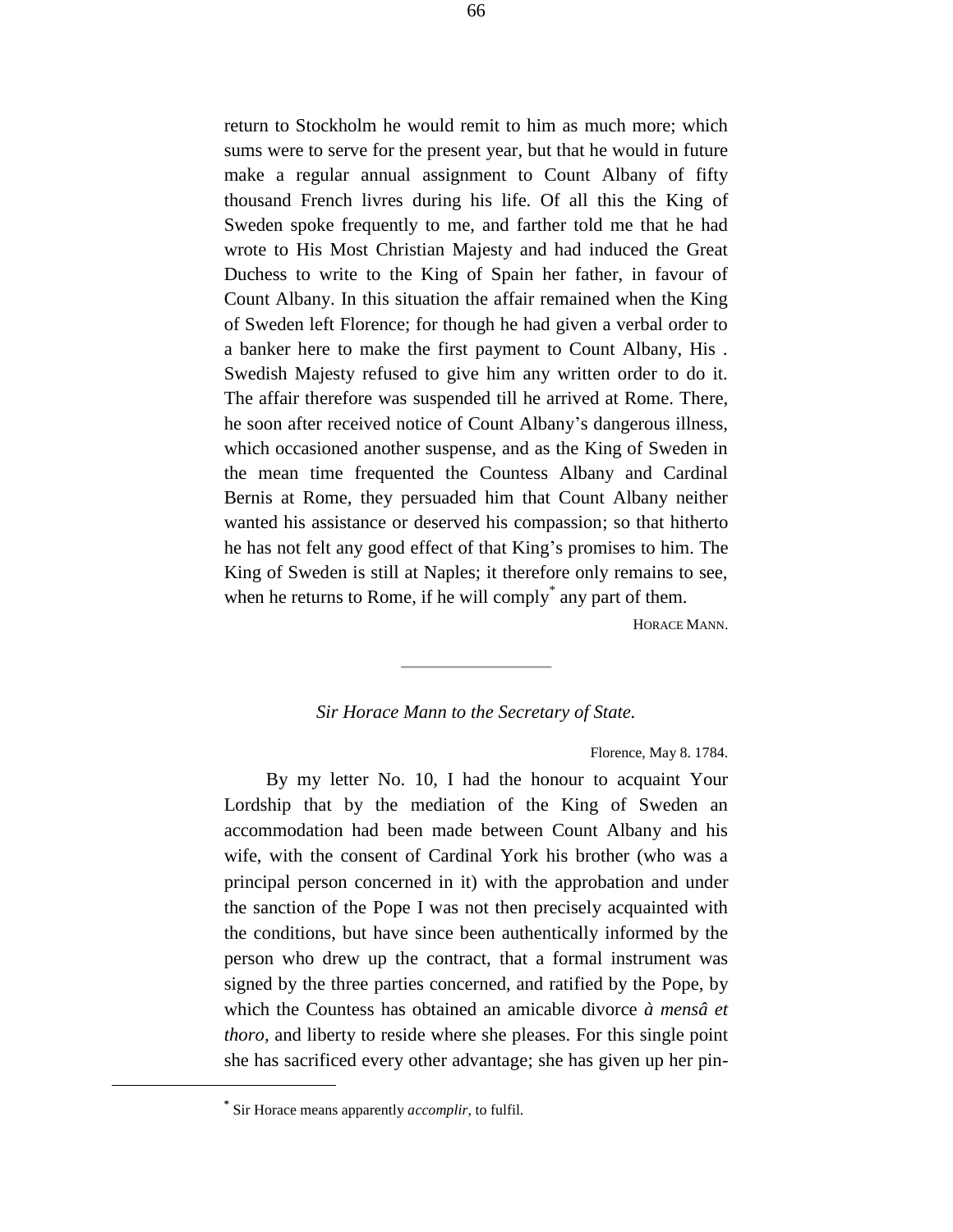money which by her marriage contract was fifteen thousand French livres per annum, as likewise four thousand crowns (or £1000 sterling) which the Cardinal since their separation stopped for her maintenance out of the pension of 10,000 crowns which the Court of Rome always allowed to their father, the disposal of which the present Pope left to the Cardinal who gave his brother only five thousand, but now the whole is to be given to him, to whom likewise the Cardinal gives up all the furniture in the house at Rome with the plate and his share of the jewels that were brought into their family by the late Pretender's wife the Princess Sobiesky, excepting the great Ruby and one of a lesser size that were pawned to the King of Poland by that Republic; these are to be kept in a deposit; either to be redeemed if that state should ever be in a capacity to do it, or to the survivor of the two brothers. Among the above things that were portable by land, there is a large shield of gold which the Emperor Leopold presented to the King of Poland for raising the siege of Vienna; all which were brought here from Rome the beginning of this week. The other effects are to be sent by sea to Leghorn.

Count Albany by the above means will now have a clear income of ten thousand crowns from Rome, besides which he has in the French fund 54,000 livres per annum. The Countess by relinquishing her pin-money and part of the Roman pension receives nothing at present from her husband's family, but on the separation from her husband the Court of France allows her a pension of 60,000 livres, and at his death by her marriage articles she will have a dowry of 6000 Roman crowns.

By my former letters I acquainted Mr. Fox with what had passed between the King of Sweden and Count Albany, for whom His Majesty had actually given orders to a banker here to furnish him with four thousand Rix-dollars but the payment of that sum was suspended, first for want of a proper security, during which time Count Albany fell dangerously ill and then his Sweden Majesty having been instrumental to the aforementioned accommodation made him judge that Count Albany had not any need at present of his assistance, so that he has revoked the order to the banker.

HORACE MANN.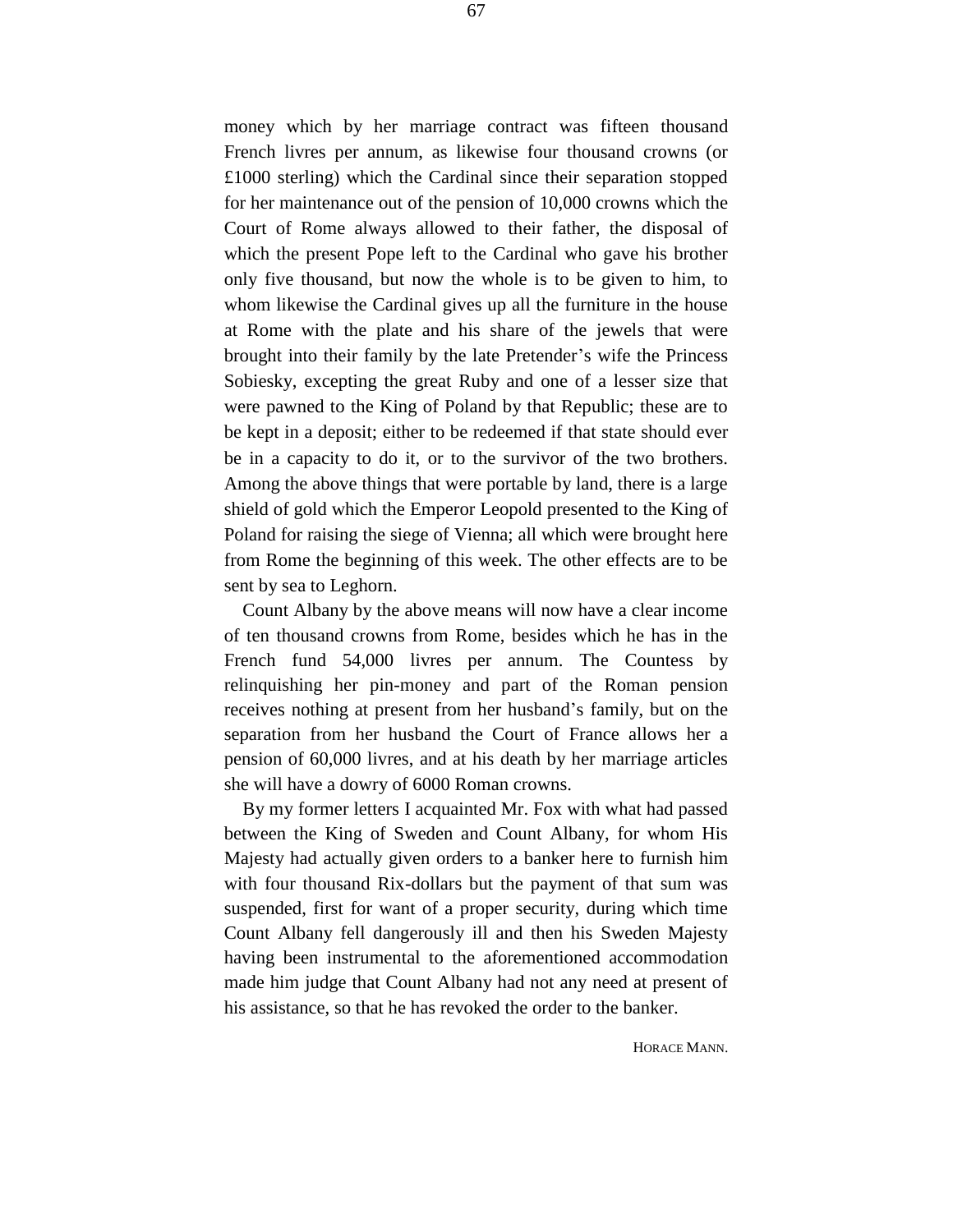Florence, July 10. 1784.

In the last week the Pretender (called here Count Albany) caused a writing to be drawn up by a Notary public and authenticated by all the necessary forms, by which he acknowledges his natural daughter who with her mother resides in a Convent at Paris (in quality of pensioners) by the name of Lady Charlotte Stuart. She is about thirty years of age and as she is not obliged to conform to any of the rules of the Convent she is often absent from it and frequents the Prince of Rohan Archbishop of Bordeaux. Count Albany says that he will send for her to live with him here. He has this day renewed his applications to the Court of France, by the means of a letter to the Comte de Vergennes for some assistance. This seems to be his last resource, as in his letter (of which I have seen the rough draft) he represents that he is overcharged with debts, that the King of Sweden has not performed his promises, both personally to assist him (which circumstance I explained in my letter to Your Lordship, No. 14) and to intercede with His Most Christian Majesty in his favour; he complains therein of the cruelty of the Cardinal his brother, who is so totally alienated from him that he never answers his letters.

Count Albany's health decays daily, insomuch that he is quite incapable of transacting his own business, much less of writing his own letters; in all which he is assisted by the person whom I have mentioned in my former letters.

Cardinal York has very lately received the arrears of his ecclesiastical benefices in Mexico, which had been stopped during the last war, amounting to the sum of one hundred and eighty thousand Roman Crowns or about £45,000 sterling. His whole income I am assured amounts to 600,000 French Livres.

HORACE MANN.

*Sir Horace Mann to the Secretary of State.*

Florence, July 17. 1784.

I had the honour to acquaint Your Lordship by the last post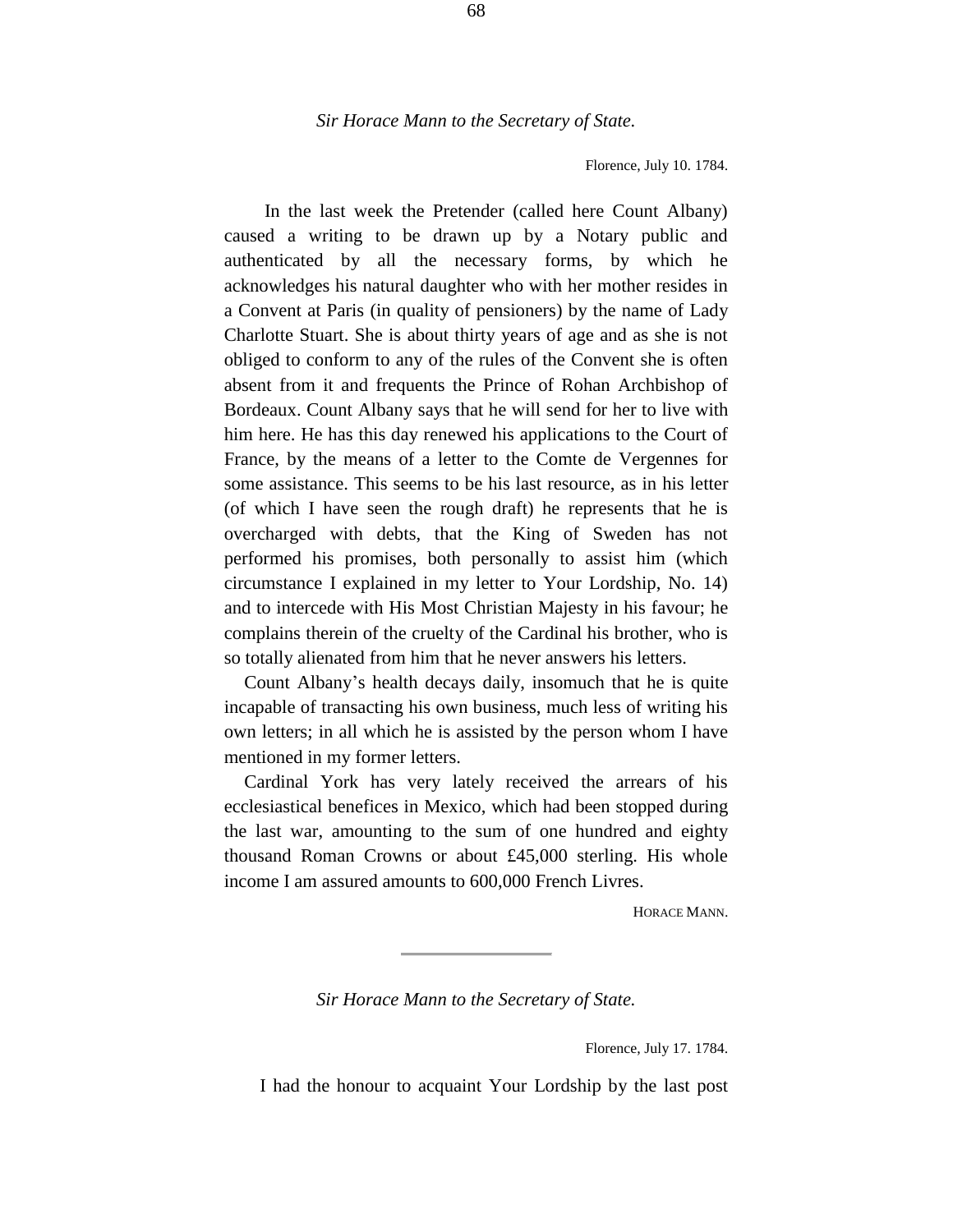with many circumstances relating to Count Albany, and particularly that he often talked of sending for his natural daughter from Paris, to live with him here, though nobody then believed that he would so soon put it into execution, but two days ago only, he took the resolution to send his old servant Stuart (who has attended him in all his excursions) for that purpose to Paris, by the weekly French Courier, who passes by from Rome this evening. He has wrote to his daughter on this occasion for the first time, by the name of his *chere Fille,* to inform her that he had acknowledged her by a public deed, and by his will had appointed her sole heiress to every thing he may be possessed of at his death. He has wrote likewise to the Comte de Vergennes to desire that he will get the deed of acknowledgement of his daughter, registered in the Parliament of Paris, and to obviate any difficulties on account of the titles which foreign Sovereigns would not allow, he styles himself in those public Deeds *Charles Edward Stuart, Grandson of James 2<sup>d</sup> . King of Great Britain.* On this occasion he has made applications directly to the Comte de Vergennes, earnestly entreating him to intercede with the King his master to grant him whatever pecuniary assistance His Majesty may be disposed to give him, as he much doubts that the King of Sweden has complied with the promise he made to him to speak to His Majesty in his favour.

Count Albany's health continues to be extremely weak and the state of his mind seems to approach that of imbecility, though he constantly goes abroad in his coach, has a small company every day at dinner, and never omits going to the Theatres.

HORACE MANN.

*Sir Horace Mann to the Secretary of State.*

Florence, August 28. 1784. Count Albany has not yet received any answer to the letter which he wrote to Mons<sup>r</sup> de Vergennes by his servant, whom he sent the 16th of July to Paris, of the contents of which I gave Your Lordship an account by my letter No. 20. His health declines daily, and he seems very impatient for the arrival of his daughter, I was misinformed of the name of her mother, which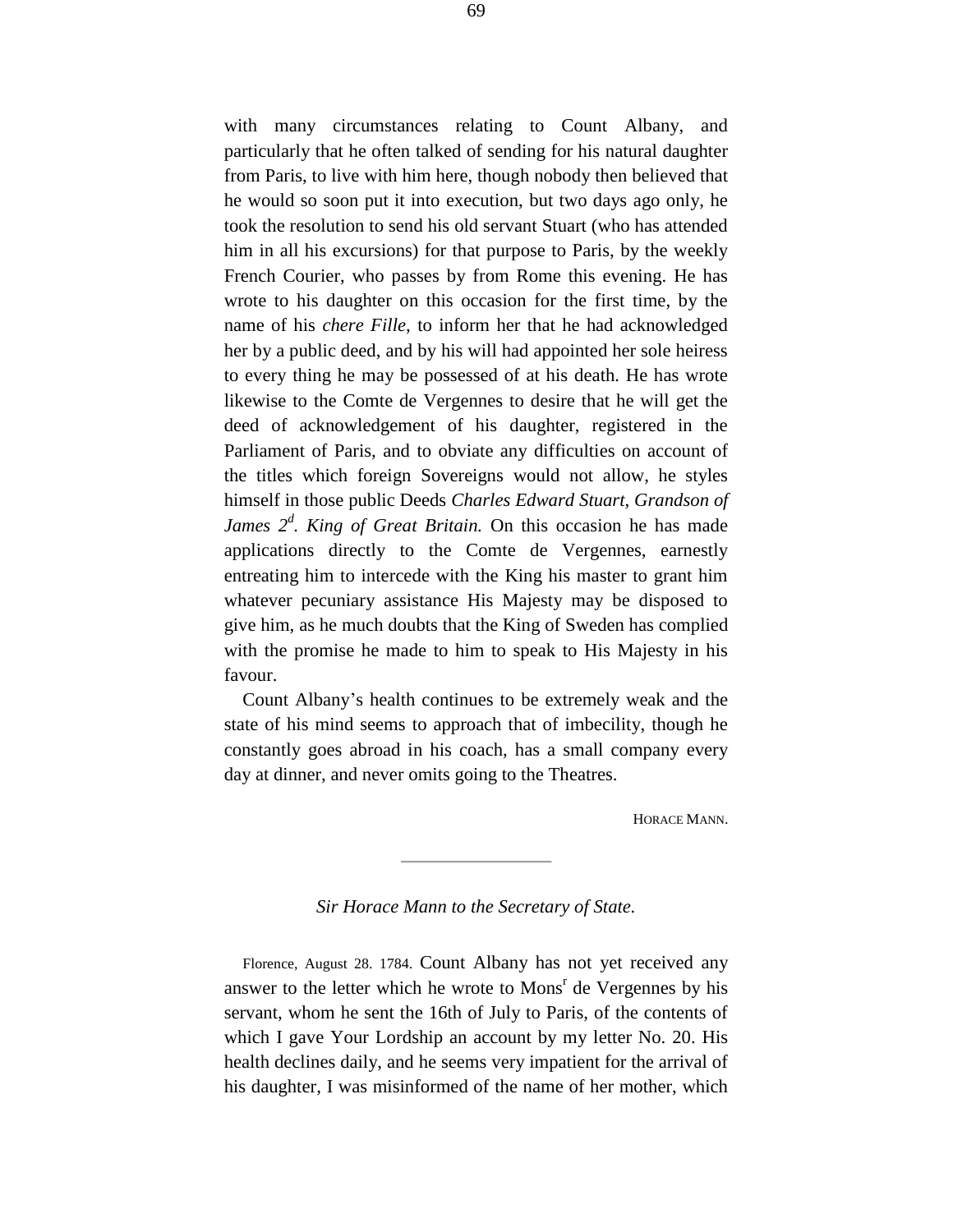is Walkinshaw, not Walsingham as I then mentioned.

HORACE MANN.

*Sir Horace Mann to the Secretary of State.*

Florence, September 18. 1784.

Count Albany has received notice from Paris that his natural daughter whom he calls Lady Charlotte Stuart, to which name in the Act to acknowledge her he added the title of Duchesse d'Albany, was on the point of setting out on her journey hither. She is to be attended by two ladies and two gentlemen and is expected here the beginning of next month; for which purpose he is very busily employed in making preparations and furnishing his house with a large quantity of furniture of all sorts that he lately received from Rome, taken from the house which his father inhabited. Besides that furniture he received a large quantity of plate and his share of the jewels which belonged to his mother, except the two large Rubies which were pawned by the Republic of Poland to his grand-father Sobiesky for a great sum of money, with a power to redeem them in the space of a hundred years, which are nearly elapsed. These the Cardinal York would not trust to his brother, from a persuasion that if he could find a purchaser he would sell them, or even part with them to some Court for a considerable annuity for his own and his daughter's life, as there is no probability of their ever being redeemed by Poland.

Count Albany's health continues daily to decline, of which he is very sensible, and it makes him the more impatient for his daughter's arrival.

HORACE MANN.

*Sir Horace Mann to the Secretary of State.*

Florence, October 9. 1784.

On the 5th instant Count Albany's daughter arrived here. She was attended by Madame O'Donnel who I am told is a French

70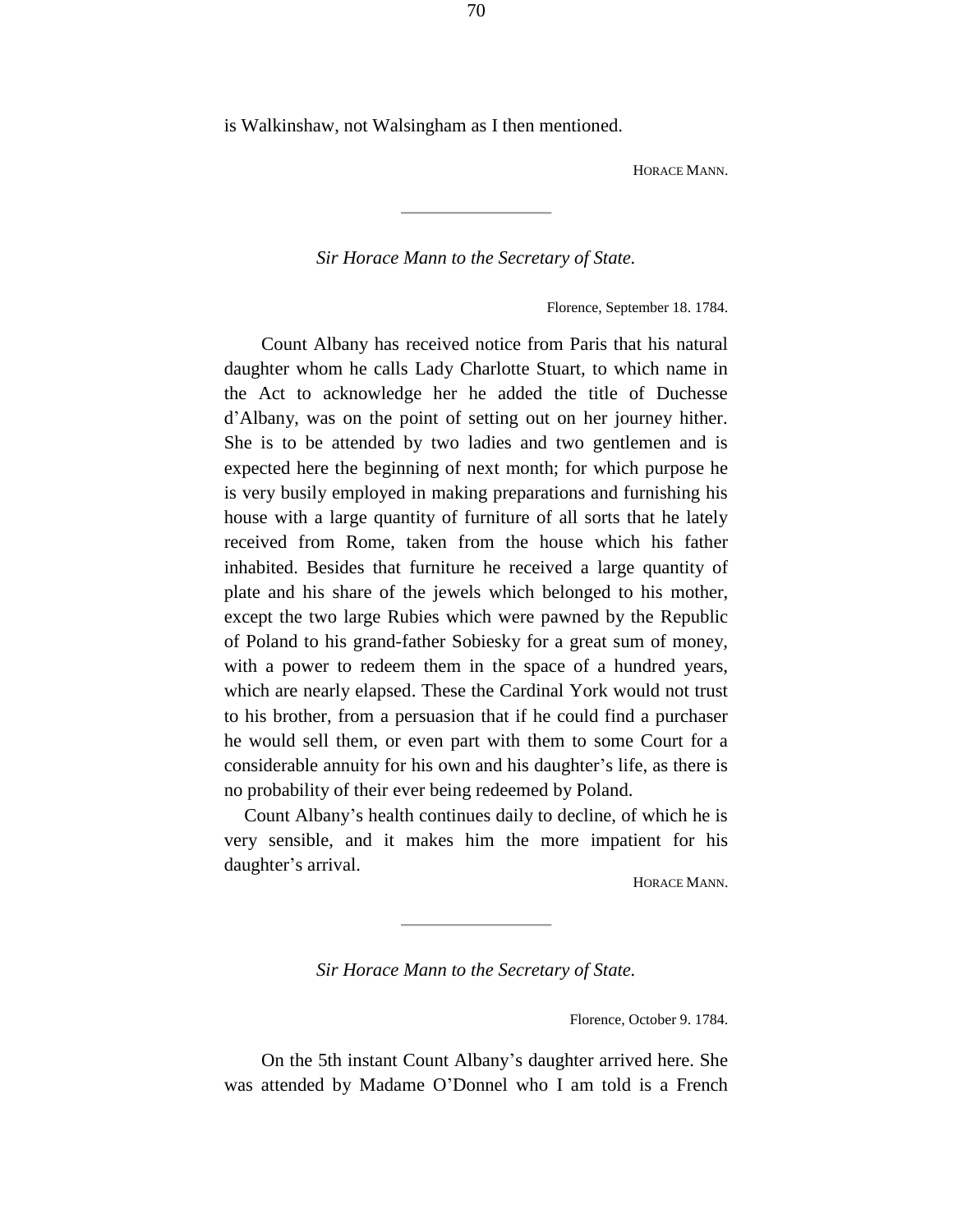woman married to an Irish Officer of that name in the French service, and is to remain here in quality of *Dame de Compagnie.*  She had likewise with her a Scotch gentleman named Nairn whom they call My Lord. She has appeared every evening since with her Father at the Theatres very richly adorned with the jewels that the Pretender had lately received from Rome. He had asked leave to put a canopy over his boxes with a cloth of State, but was refused: he obtained permission however to ornament them within as he pleased. One is hung with red damask and another of yellow, with velvet cushions to each, laced with gold, but of the common size with those of all the other boxes. All the ladies and gentlemen of the country leave tickets of visits at her door, which she is to return. The Pretender has wrote letters to the Pope, to the Cardinal his brother, to the Courts of France and Spain and probably to many others, to announce the arrival of his daughter here; they are wrote by her and signed by him. Some attempts have been made for her being presented to the Great Duchess, but as she has not brought a letter of recommendation from the Queen of France to Her Royal Highness, it has been evaded by alleging that being in the country and far advanced in her pregnancy she did not receive anybody.

HORACE MANN.

## *Sir Horace Mann to the Secretary of State.*

Florence, October 23. 1784.

By my last letter I had the honour to inform Your Lordship of the arrival of Count Albany's natural daughter and of what had passed in his family on that occasion; I have now that of transmitting to Your Lordship the translation of a paper which he had caused to be drawn up and sent to the gazetteers in order to be inserted in the gazettes of this place as an article that had been sent from France, in which he enters into all the circumstances relating to his motives of having sent for her; but as all the articles are revised before they are permitted to be printed, this and every thing else relating to her or the titles which he therein gives her, were totally rejected; on which account the Pretender has expressed the highest dissatisfaction and seems surprised that this Court will not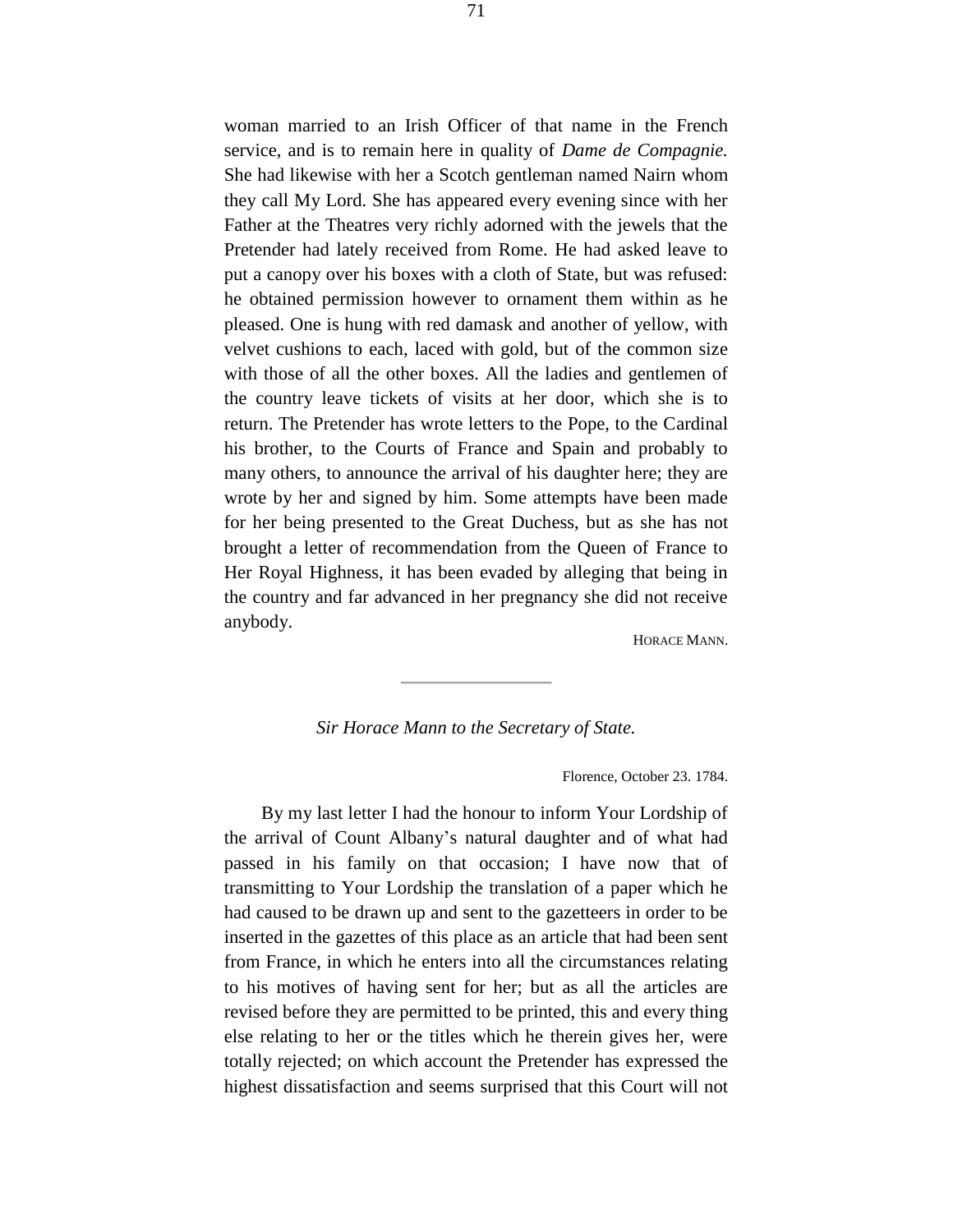allow her the rank which he asserts has been approved of and acknowledged by the Court of France. In the last week he went with his whole family to Lucca to see the Opera there. On his way thither at Pistoja, he was seized with an epileptic fit which lasted four hours; nevertheless he proceeded afterwards to Lucca and went that evening to the theatre, having previously desired to be furnished with a coach, and a box at the theatre, for which purpose and to prepare a lodging at an Inn, the brother of the minister here of that republic preceded him the day before: great civilities were shown to them there, and they returned here two days ago.

HORACE MANN.

### *Sir Horace Mann to the Secretary of State.*

#### Florence, December 7. 1784.

Though Count Albany is extremely infirm nevertheless to supply the want of public spectacles during the Advent, he has private balls three times a week at his own house, consisting of eight or ten ladies, to amuse his daughter, at which he assists, though he drowses most part of the time. On the 30th of last month being St. Andrew's day, which he has always celebrated by inviting more company than usual to dinner, he performed the mock ceremony of investing his daughter with the order of St. Andrew, though she had worn that badge some days before. For that purpose he was seated in a chair with a sword in his hand, she kneeling before him, with which he touched her shoulder declaring her to be a Knight of that Order. She then rose and made her obeisance of thanks and went round to the company, repeatedly saying *Je suis Chevalier;* at the same time favours made up to represent a thistle were distributed to the company, who wore them for that day.

Your Lordship will perceive by mentioning the above trifling circumstances that nothing of a serious nature is passing here worthy of your notice, though they serve to show how weak the understanding of the Pretender is grown.

HORACE MANN.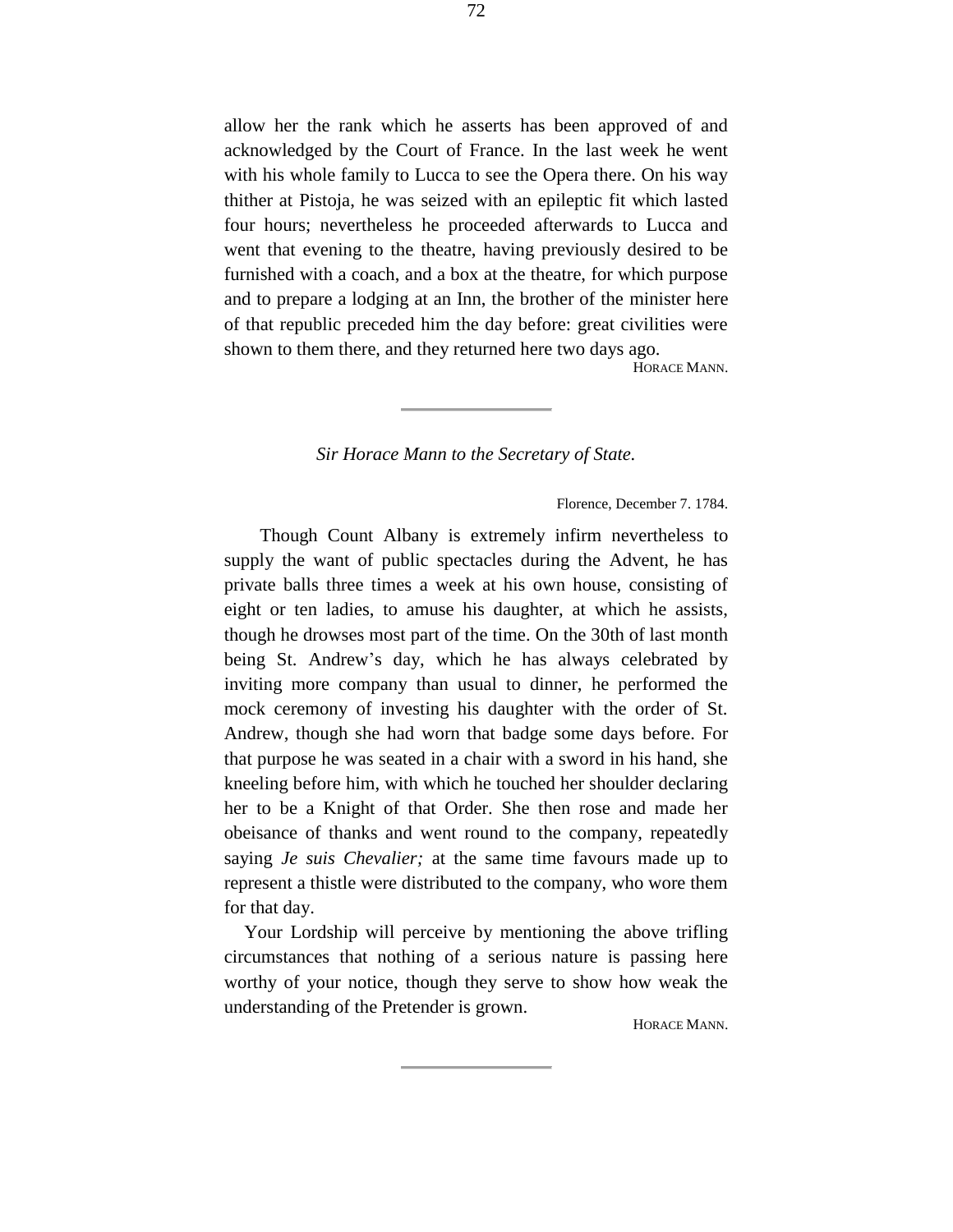### *Sir Horace Mann to the Secretary of State.*

Florence, January 4. 1785.

The Great Duke lives in the most private manner at Pisa. Many applications have been made to his ministers here, by the Pretender to induce His Royal Highness to permit some public acknowledgment to be made here of the titles which he has given to his daughter of Royal Highness and Duchess of Albany, and has been particularly pressing on the occasion of publishing the new Almanack for the present year, which has been deferred some days on that account; but the Great Duke has at last decided that she should not therein be mentioned. The Pretender's health grows worse every day, though he still frequents the theatres, where he sleeps the greatest part of the time.

HORACE MANN.

## *Sir Horace Mann to the Secretary of State.*

Florence, January 15. 1785.

I cannot too often mention the decay of the Pretender's health. He has been much mortified of late by the refusal which he has met with, to have his daughter mentioned in the Calendar of this Court, or in any of the public papers here, in regard to which point the Great Duke has always acted with the utmost delicacy and attention to His Majesty. I have been informed for certain that the Pretender has lately obtained from the Court of France a yearly pension of sixty thousand livres, and that ten thousand of which is to be continued to his daughter after his decease.

HORACE MANN.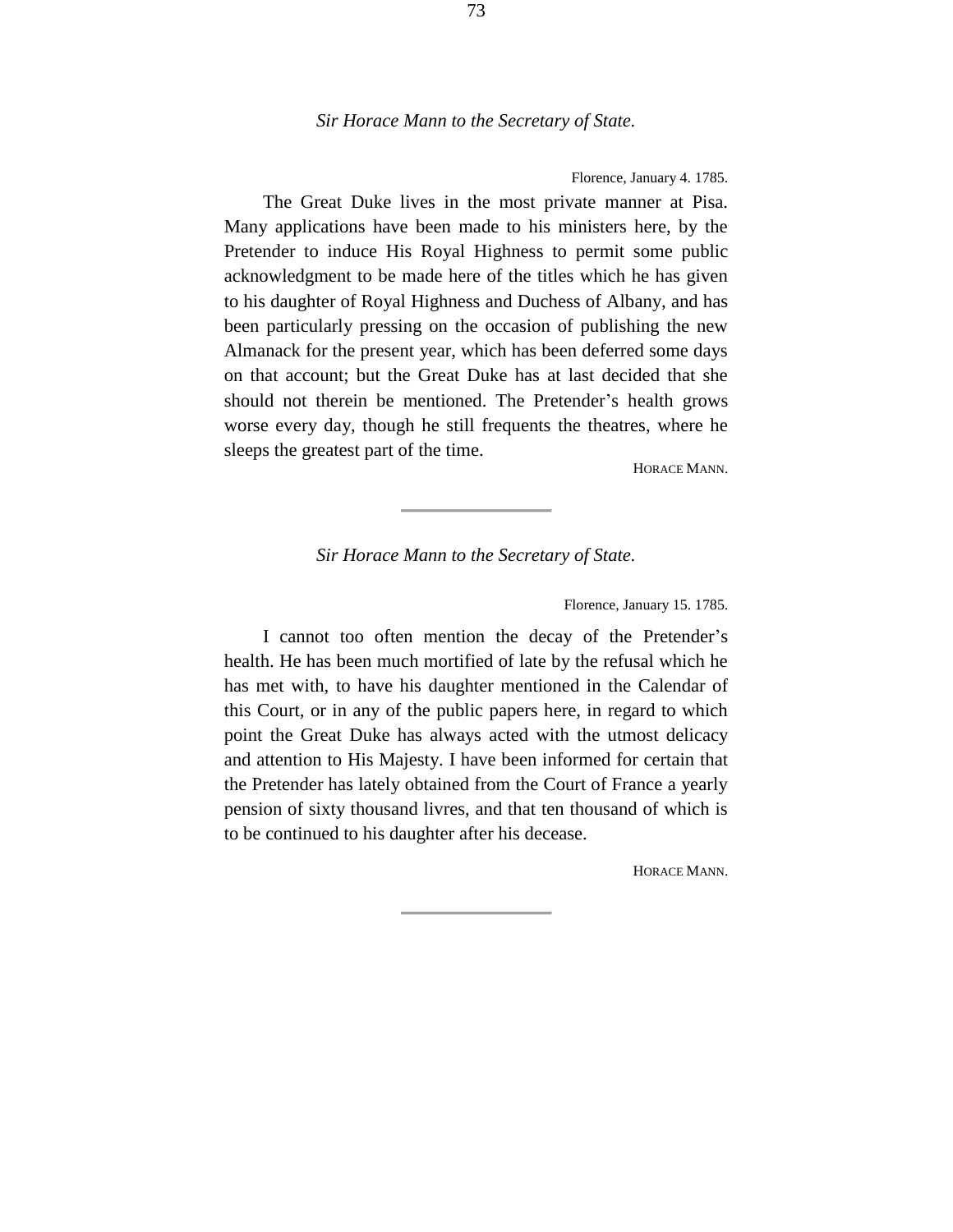### *Sir Horace Mann to the Secretary of State.*

Florence, May 21. 1785.

Count Albany has been taken ill at Pisa, where his daughter was presented to the Great Duchess and to the Queen of Naples, and was afterwards invited to dine at Court.

HORACE MANN.

*Sir Horace Mann to the Secretary of State.*

Florence, October 22. 1785.

Cardinal Stuart having lately made a tour to several towns in the Pope's State, the Pretender's daughter obtained his leave to meet him at Perugia, though before he had never acknowledged her, nor had even answered the letters that she had wrote to him on her arrival in Italy. She had not only heart\* enough to insinuate herself into his favour, but likewise brought about a reconciliation between the two brothers, in consequence of which the Pretender, with his whole family is preparing to return to Rome for the winter; during which, the air of that place it is supposed may be beneficial to his health. His Physicians however are very dubious if his infirmities would permit him to undertake the journey, nevertheless he is determined to venture, and proposes to set out in a few days.

HORACE MANN.

*Sir Horace Mann to the Secretary of State.*

Florence, November 29. 1785.

By my letter No. 29 (Novr. 5.) I had the honour to acquaint Your Lordship that the Pretender had been taken ill, for which he was obliged to suspend his journey to Rome, and though he is yet very infirm he has fixed his departure for next Friday, though his Physicians, on account of his habitual disorders, are very dubious

**\***

÷.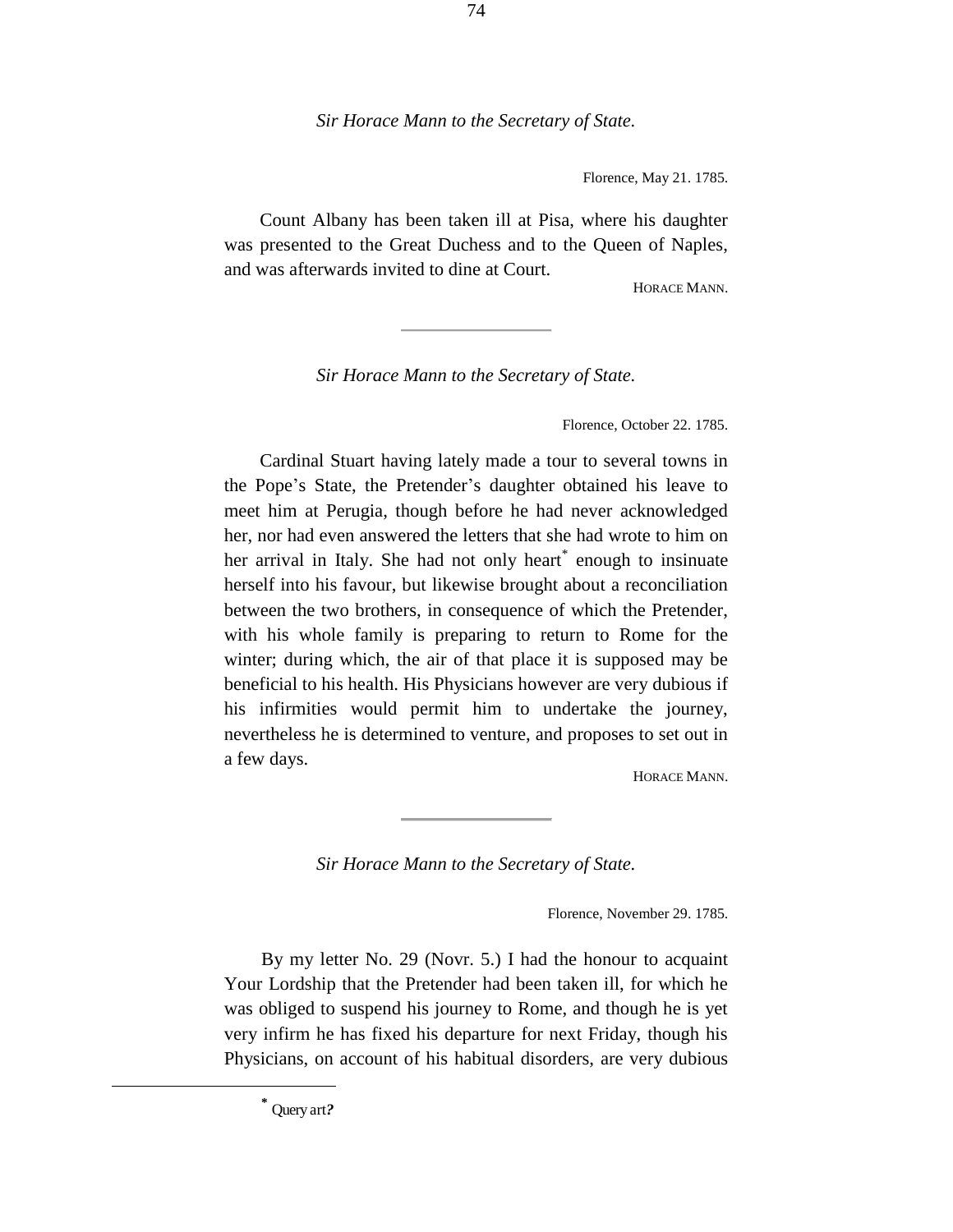of his being able to perform the journey, which has been so regulated that he is only to travel about twenty miles a day. It has been insinuated to him from the Court of Rome that he must not appear there under any other qualification than that of Count Albany, to which he has subscribed, though the Pope, in the answer to the letter which his daughter wrote to him on her arrival in Italy, gave her the title of Duchess, which however she never could obtain from this Court, nor were the writers of the common gazettes ever permitted to mention her under that title.

HORACE MANN.

*Sir Horace Mann to the Secretary of State.*

Florence, December 17. 1785.

Count Albany set out from hence the 2nd instant for Rome, but was not arrived there at the departure of the last letters, though he was expected a few hours after.

HORACE MANN.

*Sir Horace Mann to the Secretary of State.*

Florence, December 31. 1785.

The Pretender performed his journey to Rome without any prejudice to his health; the Cardinal his brother went to Viterbo to meet him, and after some difficulties about the ceremonial, presented him to the Pope, to whom likewise he had presented his niece, some days before; and as she does not assume or pretend to any distinction, she has been received by the Roman Ladies with great civility.

HORACE MANN.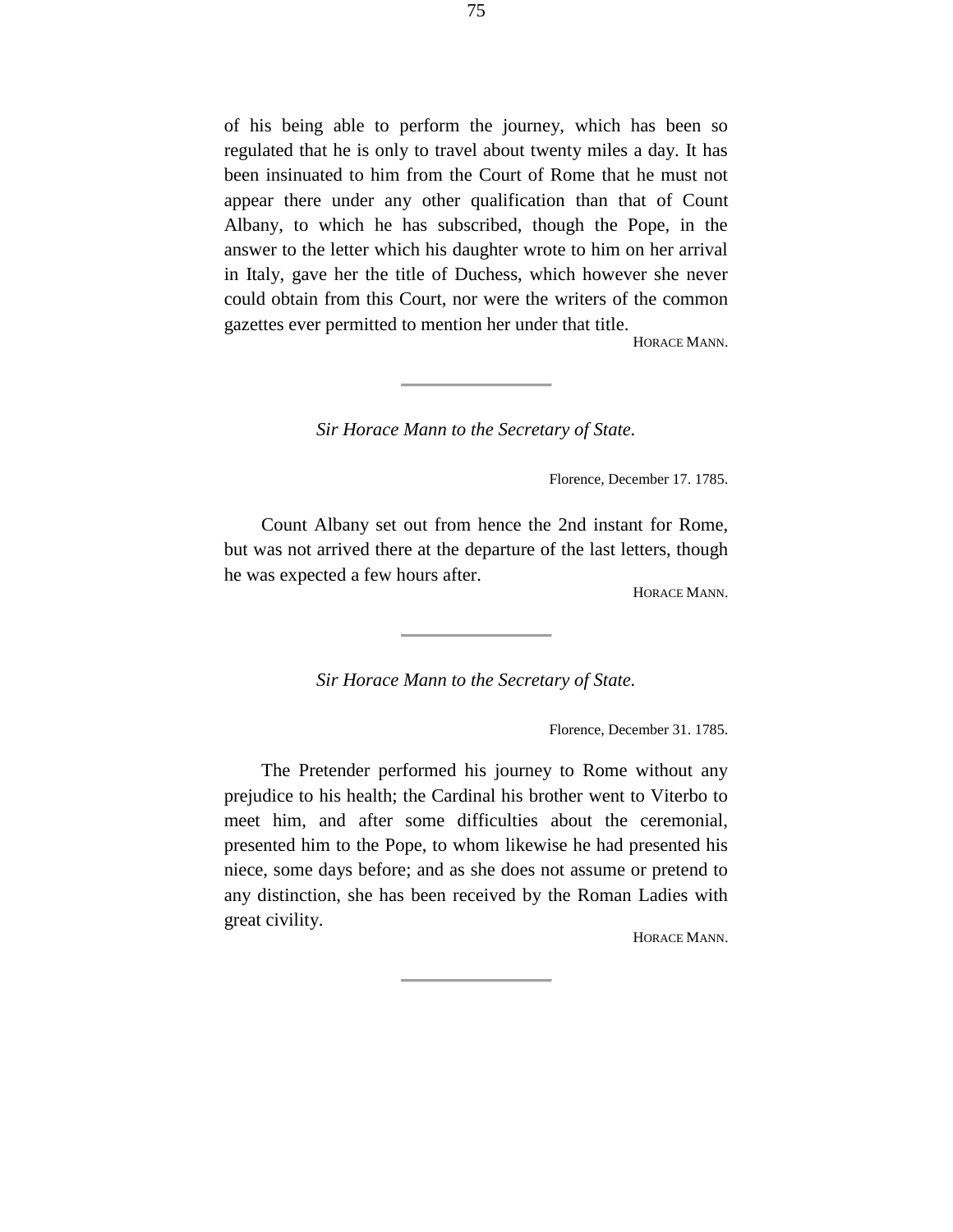### *Sir Horace Mann to the Secretary of State.*

Florence, January 28. 1786.

By the last letters from Rome I have been informed that the Cardinal York has given up to his Niece all his own jewels, excepting those which are set in his Bishop's mitre, including the Great Ruby, which was mortgaged by the Republic of Poland to the King Sobiesky, which is supposed to be of a very extraordinary value: the consignment of these jewels was performed by a formal act of a Notary Public.

HORACE MANN.

*Sir Horace Mann to the Secretary of State.*

Florence, March 24. 1786.

By my late letters I had the honour to inform your Lordship of the dangerous situation which the Pretender was then supposed to be in; since which he is in some measure recovered, though he still remains in so feeble a state that confines him to his bed. He has sent orders to unfurnish his house here and has determined, in case he lives, to pass the summer at Albano, where he has a house, which was given to his father by the Chamber of Rome.

HORACE MANN.

*Sir Horace Mann to the Secretary of State.*

Florence, August 8. 1786.

The Pretender with his family has retired to Albano. He has lately assumed the folly practised by his father and grandfather to touch people who are afflicted with scrofulous disorders; many old women and children have been presented to him for that purpose, to whom, after some ceremony, he gives a small silver medal, which they wear about their necks.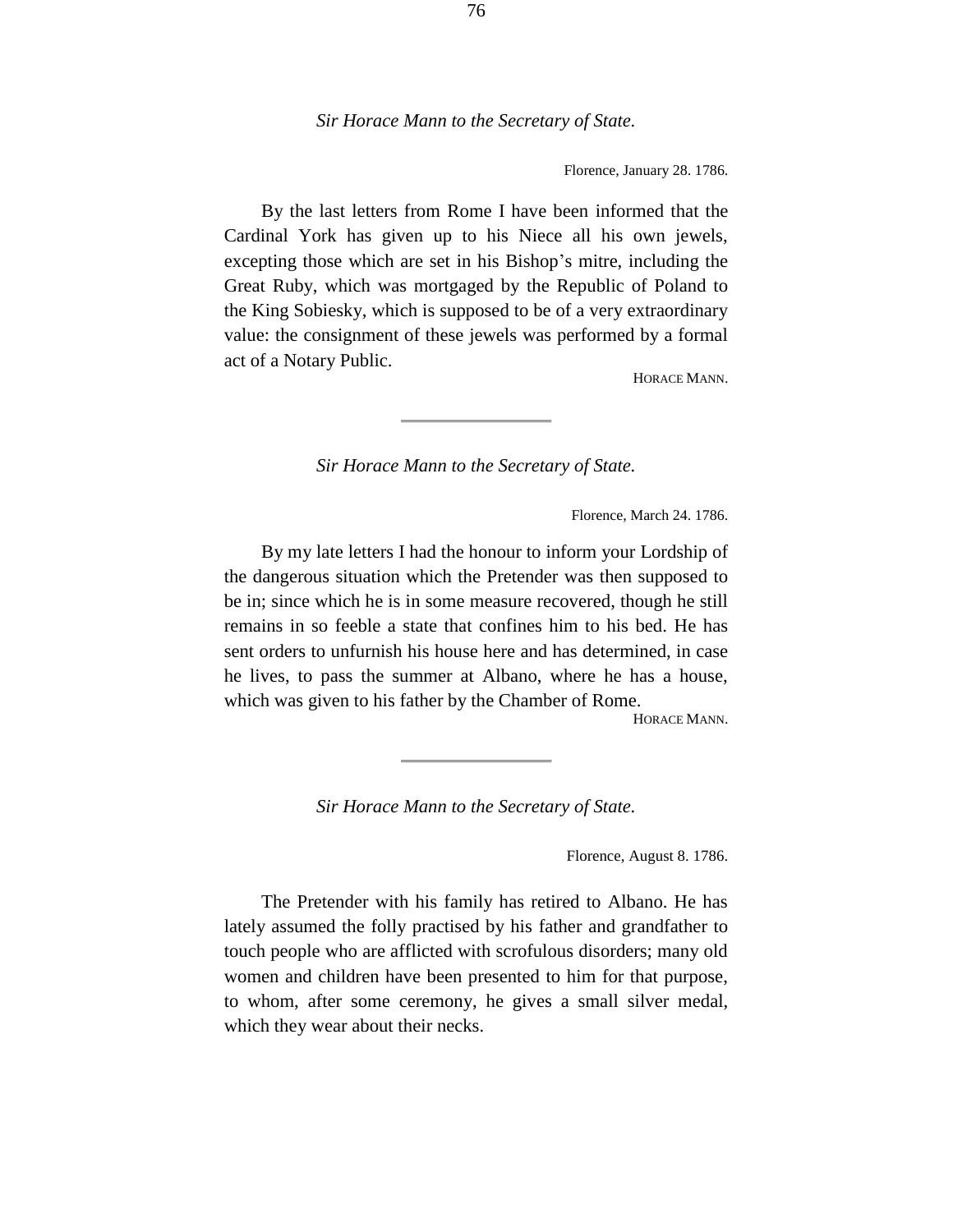HORACE MANN.<sup>\*</sup>

*Lord Hervey*† *to the Secretary of State.*

Rome, January 29. 1788.

I take the first opportunity of informing your Lordship of my having left Naples and got thus far on my journey to Florence. I left Naples very much indisposed and I still continue so; however I shall proceed on my journey.

I think it also my duty to acquaint Your Lordship that some days ago the Pretender was seized with a paralytic stroke, which deprived him of the use of one half of the body and he has continued dangerously ill ever since, notwithstanding the application of eleven blisters. His death is expected every moment, and I am assured he cannot outlive the night. His brother the Cardinal applied strongly to the Pope for leave to inter his remains in the Church of St. Peter's with every Regal dignity but was refused by him, saying he had never been acknowledged a Sovereign and therefore could not have the honours. He will be interred at Frascati where the Cardinal has a villa. His natural daughter who is here at present, will at her father's death receive an income of near three thousand pounds sterling a year; partly granted by the Court of France, partly by this government, and partly arising from his personal property left to her. I mention this circumstance because it has been insinuated here, with some pains, that she would be left in a distressed situation.

HERVEY.

÷.

**<sup>\*</sup>** Sir Horace Mann died in November 1786, having been British Minister at Florence since 1740—perhaps the longest diplomatic service at the same post that is any where recorded.

<sup>†</sup> Lord Hervey had been appointed successor to Sir Horace Mann at Florence and was then on his route from Naples to his post.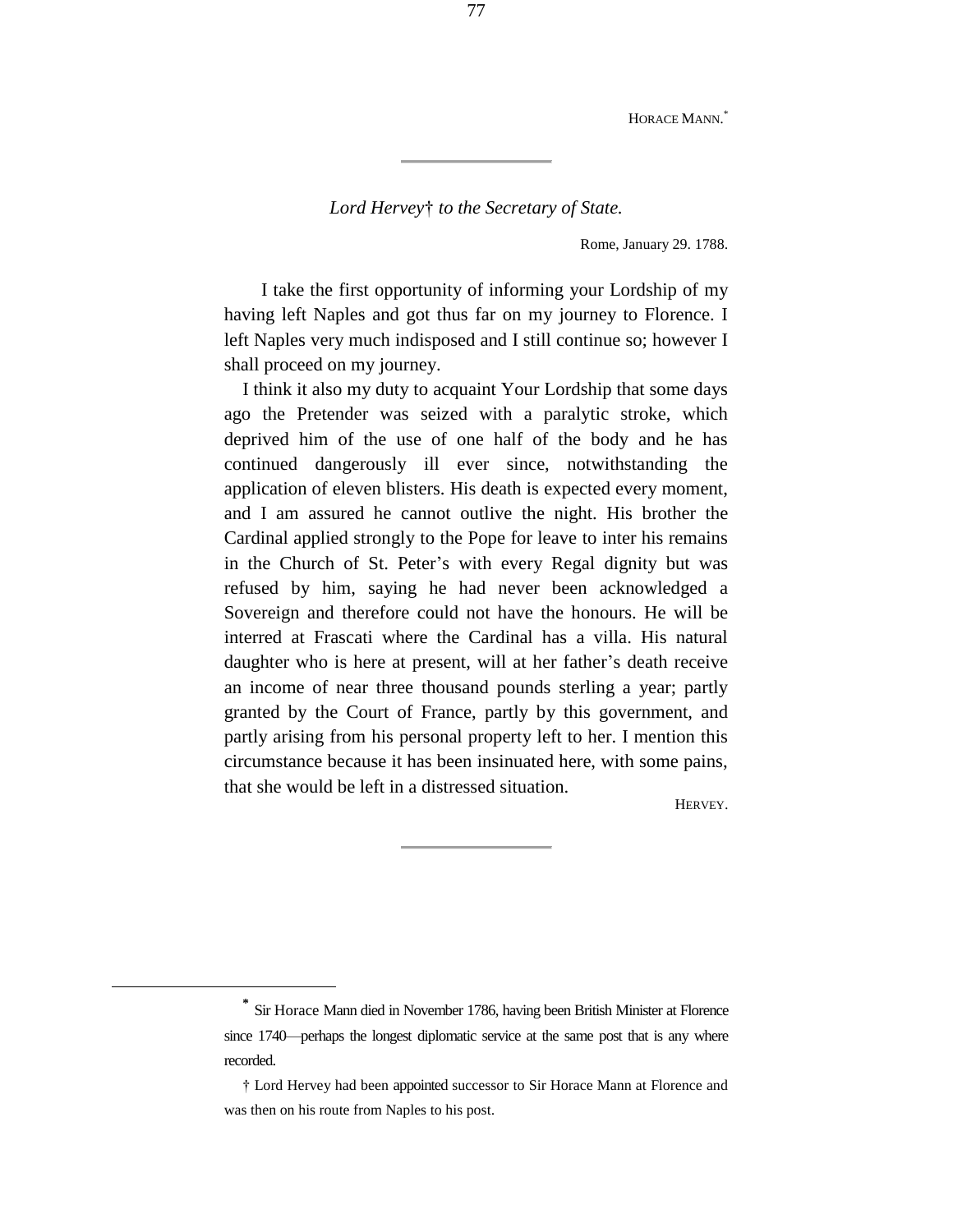# *Lord Hervey to the Secretary of State.*

Rome, January 31. 1788.

I have the honour of informing Your Lordship that this morning, between the hours of Nine and Ten, the Pretender departed this life.\*

I have not thought it necessary to send an express the whole way to England, but as the Courier went off last night, I send a servant to overtake him; wishing that Your Lordship might have the first intelligence.

HERVEY.

÷.

**<sup>\*</sup>** Cardinal Caccia-Piatti informed the writer of this note, on the authority of some Members of Count Albany's Household, that Count Albany had in truth expired on the evening of the 30th of January, but that the date was altered in the public announcement on account of the evil omen which notwithstanding the difference of the Old and New Style, was supposed to attend the anniversary of King Charles's Execution.